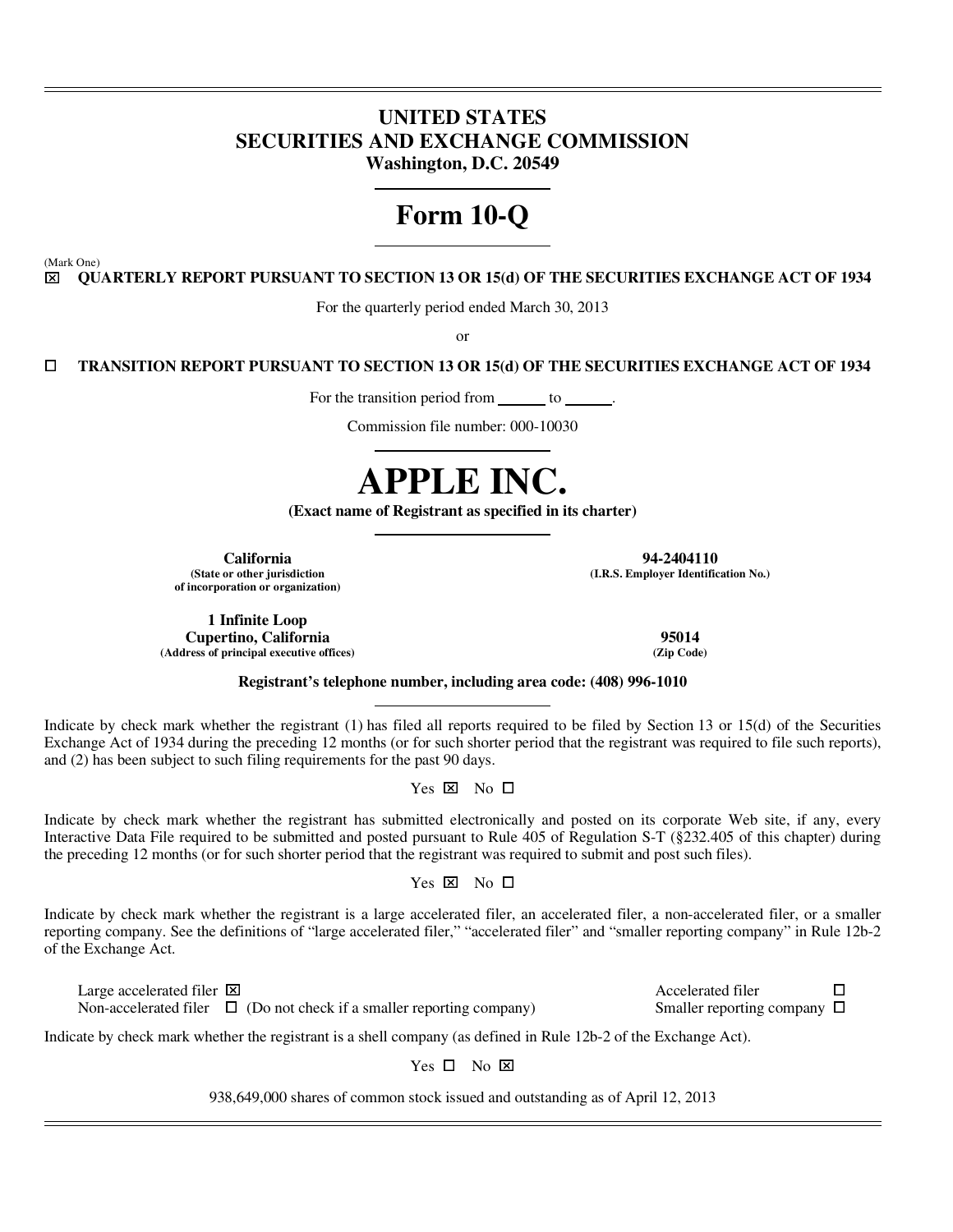# **PART I. FINANCIAL INFORMATION**

#### Item 1. **Financial Statements**

# **APPLE INC.**

# **CONDENSED CONSOLIDATED STATEMENTS OF OPERATIONS (Unaudited)**

(In millions, except number of shares which are reflected in thousands and per share amounts)

|                                              |     | <b>Three Months Ended</b> |               |                   |               | <b>Six Months Ended</b> |               |                   |  |  |
|----------------------------------------------|-----|---------------------------|---------------|-------------------|---------------|-------------------------|---------------|-------------------|--|--|
|                                              |     | March 30,<br>2013         |               | March 31,<br>2012 |               | March 30,<br>2013       |               | March 31,<br>2012 |  |  |
| Net sales                                    | \$. | 43,603                    | $\mathbb{S}$  | 39,186            | $\mathbb{S}$  | 98,115                  | $\mathcal{S}$ | 85,519            |  |  |
| Cost of sales                                |     | 27,254                    |               | 20,622            |               | 60,706                  |               | 46,252            |  |  |
| Gross margin                                 |     | 16,349                    |               | 18,564            |               | 37,409                  |               | 39,267            |  |  |
| Operating expenses:                          |     |                           |               |                   |               |                         |               |                   |  |  |
| Research and development                     |     | 1,119                     |               | 841               |               | 2,129                   |               | 1,599             |  |  |
| Selling, general and administrative          |     | 2,672                     |               | 2,339             |               | 5,512                   |               | 4,944             |  |  |
| Total operating expenses                     |     | 3,791                     |               | 3,180             |               | 7,641                   |               | 6,543             |  |  |
| <b>Operating income</b>                      |     | 12,558                    |               | 15,384            |               | 29,768                  |               | 32,724            |  |  |
| Other income/(expense), net                  |     | 347                       |               | 148               |               | 809                     |               | 285               |  |  |
| Income before provision for income taxes     |     | 12,905                    |               | 15,532            |               | 30,577                  |               | 33,009            |  |  |
| Provision for income taxes                   |     | 3,358                     |               | 3,910             |               | 7,952                   |               | 8,323             |  |  |
| Net income                                   |     | 9,547                     | \$            | 11,622            |               | 22,625                  | <sup>\$</sup> | 24,686            |  |  |
| Earnings per share:                          |     |                           |               |                   |               |                         |               |                   |  |  |
| Basic                                        | \$  | 10.16                     | $\mathbb{S}$  | 12.45             | \$.           | 24.09                   | -\$           | 26.48             |  |  |
| Diluted                                      | \$  | 10.09                     | <sup>\$</sup> | 12.30             | <sup>\$</sup> | 23.90                   | -S            | 26.17             |  |  |
| Shares used in computing earnings per share: |     |                           |               |                   |               |                         |               |                   |  |  |
| <b>Basic</b>                                 |     | 939,629                   |               | 933,582           |               | 939,273                 |               | 932,265           |  |  |
| Diluted                                      |     | 946,035                   |               | 944,893           |               | 946,626                 |               | 943,185           |  |  |
| Cash dividends declared per common share     | \$  | 2.65                      | -S            | $\overline{0}$    | \$            | 5.30                    | -S            | $\overline{0}$    |  |  |

See accompanying Notes to Condensed Consolidated Financial Statements.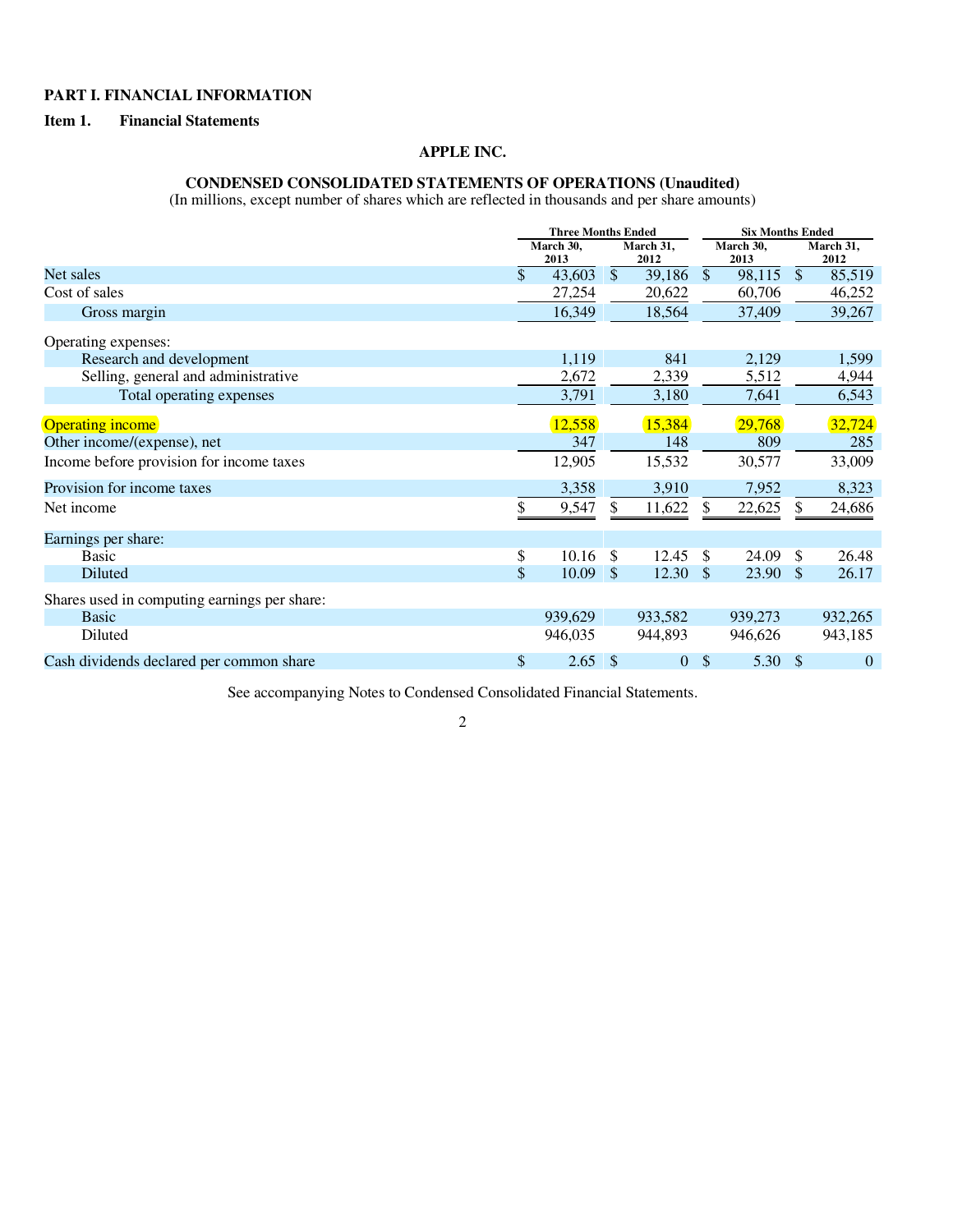# **APPLE INC.**

#### **CONDENSED CONSOLIDATED STATEMENTS OF COMPREHENSIVE INCOME (Unaudited)**

(In millions)

|                                                                                      | <b>Three Months Ended</b> |                   |              |                   |    | <b>Six Months Ended</b> |               |                   |  |  |  |
|--------------------------------------------------------------------------------------|---------------------------|-------------------|--------------|-------------------|----|-------------------------|---------------|-------------------|--|--|--|
|                                                                                      |                           | March 30,<br>2013 |              | March 31,<br>2012 |    | March 30,<br>2013       |               | March 31,<br>2012 |  |  |  |
| Net income                                                                           |                           | 9,547             | $\mathbb{S}$ | 11,622            | \$ | 22,625                  | <sup>\$</sup> | 24,686            |  |  |  |
| Other comprehensive income/(loss):                                                   |                           |                   |              |                   |    |                         |               |                   |  |  |  |
| Change in foreign currency translation, net of tax                                   |                           | (51)              |              | 9                 |    | (77)                    |               |                   |  |  |  |
| Change in unrecognized gains/losses on derivative instruments:                       |                           |                   |              |                   |    |                         |               |                   |  |  |  |
| Change in fair value of derivatives, net of tax                                      |                           | 457               |              | (21)              |    | 603                     |               | 66                |  |  |  |
| Adjustment for net (gains)/losses realized and included in net<br>income, net of tax |                           | 42                |              | (97)              |    | 154                     |               | (251)             |  |  |  |
| Total change in unrecognized gains/losses on derivative<br>instruments, net of tax   |                           | 499               |              | (118)             |    | 757                     |               | (185)             |  |  |  |
| Change in unrealized gains/losses on marketable securities:                          |                           |                   |              |                   |    |                         |               |                   |  |  |  |
| Change in fair value of marketable securities, net of tax                            |                           | (52)              |              | 276               |    | (118)                   |               | 303               |  |  |  |
| Adjustment for net (gains)/losses realized and included in net<br>income, net of tax |                           | (44)              |              | (27)              |    | (97)                    |               | (40)              |  |  |  |
| Total change in unrealized gains/losses on marketable<br>securities, net of tax      |                           | (96)              |              | 249               |    | (215)                   |               | 263               |  |  |  |
| Total other comprehensive income/(loss)                                              |                           | 352               |              | 140               |    | 465                     |               | 81                |  |  |  |
| Total comprehensive income                                                           |                           | 9,899             |              | 11,762            |    | 23,090                  |               | 24,767            |  |  |  |

See accompanying Notes to Condensed Consolidated Financial Statements.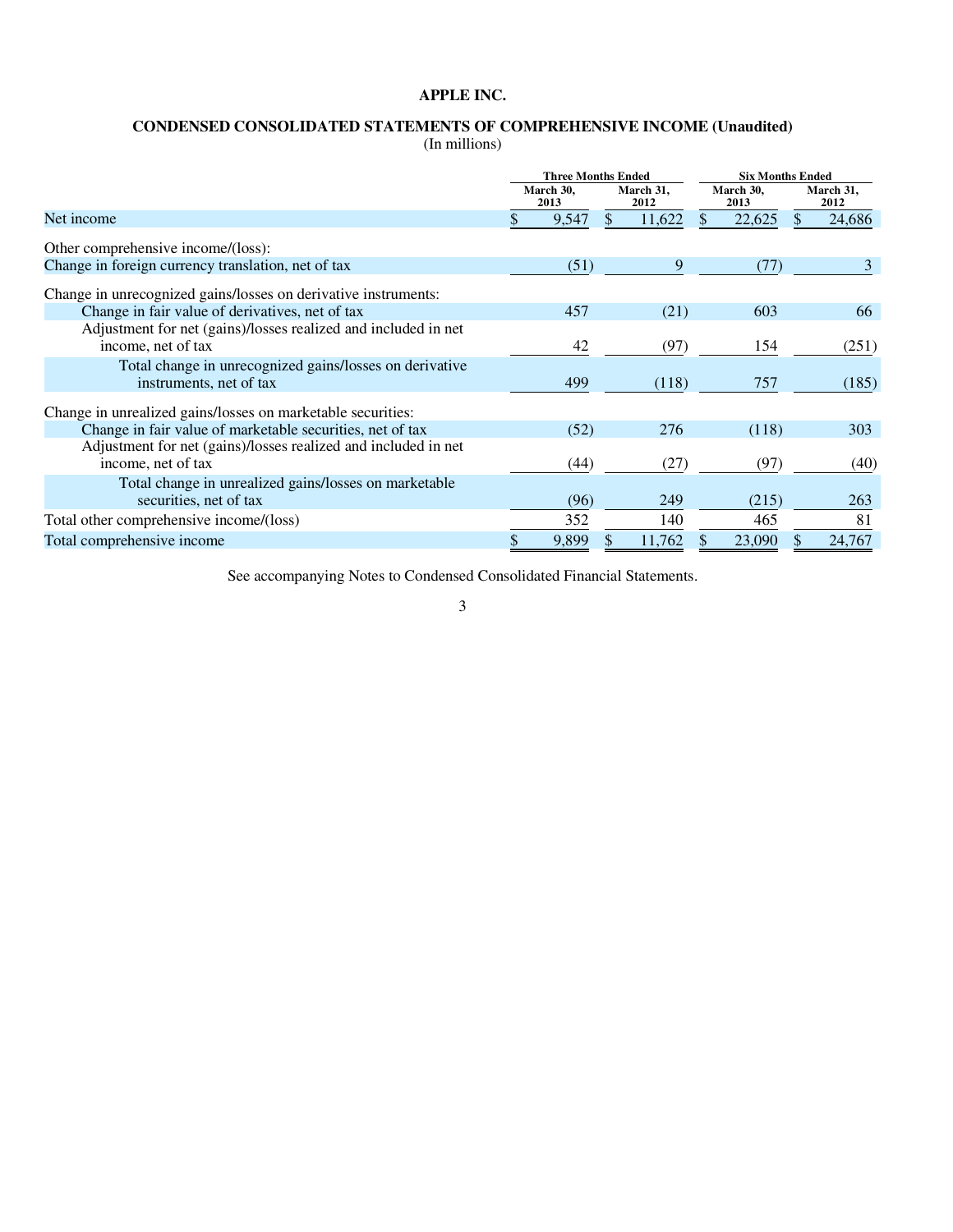# **APPLE INC.**

#### **CONDENSED CONSOLIDATED BALANCE SHEETS (Unaudited)**

(In millions, except number of shares which are reflected in thousands)

|                                                                                            | March 30,    |         |               | September 29,<br>2012 |
|--------------------------------------------------------------------------------------------|--------------|---------|---------------|-----------------------|
| <b>ASSETS:</b>                                                                             |              | 2013    |               |                       |
| Current assets:                                                                            |              |         |               |                       |
| Cash and cash equivalents                                                                  | $\mathbb{S}$ | 12,053  | $\mathcal{S}$ | 10,746                |
| Short-term marketable securities                                                           |              | 27,084  |               | 18,383                |
| Accounts receivable, less allowances of \$99 and \$98, respectively                        |              | 7,084   |               | 10,930                |
| Inventories                                                                                |              | 1,245   |               | 791                   |
| Deferred tax assets                                                                        |              | 3,242   |               | 2,583                 |
| Vendor non-trade receivables                                                               |              | 6,252   |               | 7,762                 |
| Other current assets                                                                       |              | 6,377   |               | 6,458                 |
| Total current assets                                                                       |              | 63,337  |               | 57,653                |
| Long-term marketable securities                                                            |              | 105,550 |               | 92,122                |
| Property, plant and equipment, net                                                         |              | 15,026  |               | 15,452                |
| Goodwill                                                                                   |              | 1,400   |               | 1,135                 |
| Acquired intangible assets, net                                                            |              | 4,136   |               | 4,224                 |
| Other assets                                                                               |              | 5,294   |               | 5,478                 |
| <b>Total assets</b>                                                                        | \$           | 194,743 | \$            | 176,064               |
| LIABILITIES AND SHAREHOLDERS' EQUITY:                                                      |              |         |               |                       |
| Current liabilities:                                                                       |              |         |               |                       |
| Accounts payable                                                                           | \$           | 14,912  | $\sqrt$       | 21,175                |
| Accrued expenses                                                                           |              | 13,331  |               | 11,414                |
| Deferred revenue                                                                           |              | 7,265   |               | 5,953                 |
| Total current liabilities                                                                  |              | 35,508  |               | 38,542                |
| Deferred revenue - non-current                                                             |              | 2,877   |               | 2,648                 |
| Other non-current liabilities                                                              |              | 20,868  |               | 16,664                |
| <b>Total liabilities</b>                                                                   |              | 59.253  |               | 57,854                |
| Commitments and contingencies                                                              |              |         |               |                       |
| Shareholders' equity:                                                                      |              |         |               |                       |
| Common stock, no par value; 1,800,000 shares authorized; 940,094 and 939,208 shares issued |              |         |               |                       |
| and outstanding, respectively                                                              |              | 17,954  |               | 16,422                |
| Retained earnings                                                                          |              | 116,572 |               | 101,289               |
| Accumulated other comprehensive income                                                     |              | 964     |               | 499                   |
| Total shareholders' equity                                                                 |              | 135,490 |               | 118,210               |
| Total liabilities and shareholders' equity                                                 |              | 194,743 | \$            | 176,064               |

See accompanying Notes to Condensed Consolidated Financial Statements.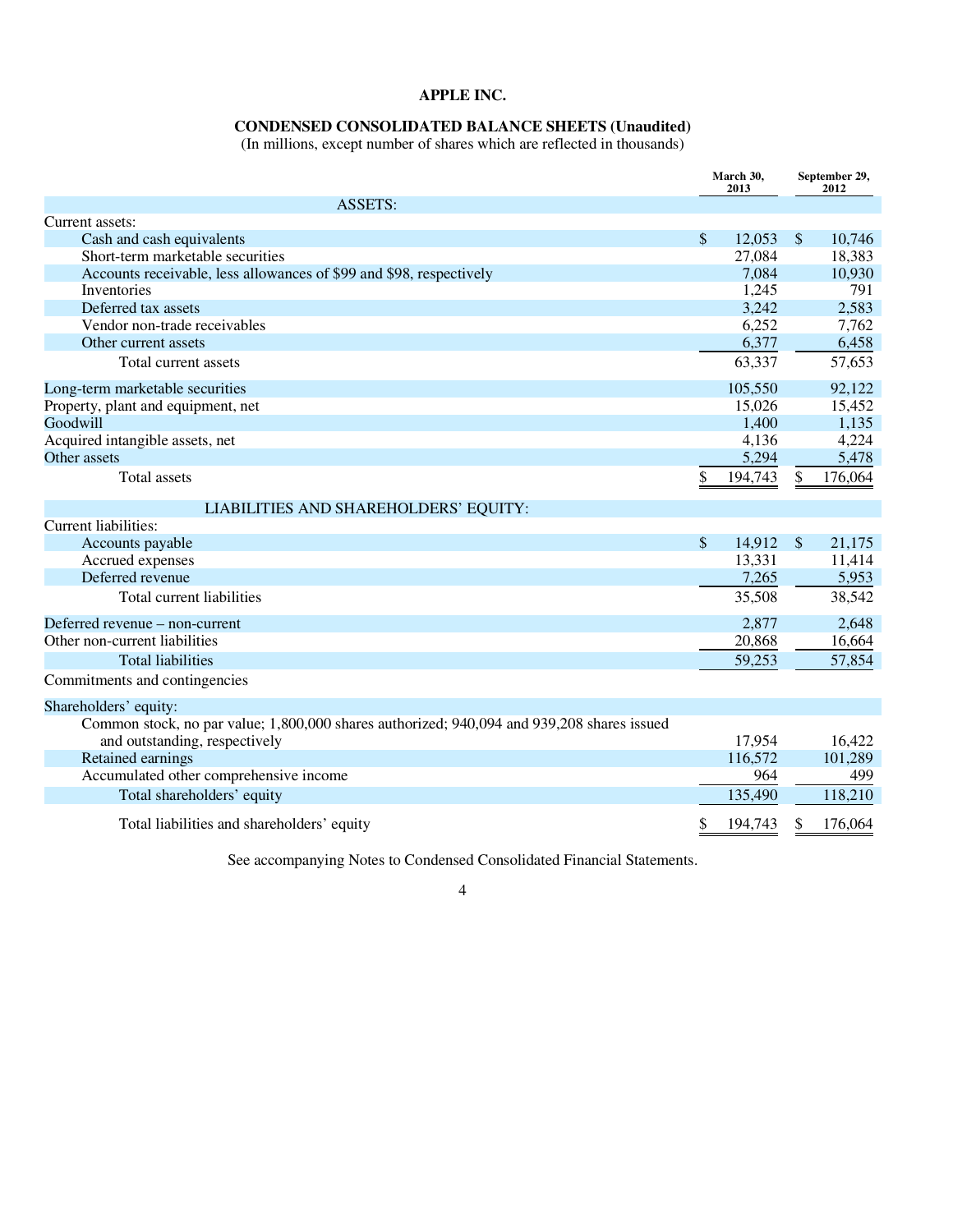# **APPLE INC.**

# **CONDENSED CONSOLIDATED STATEMENTS OF CASH FLOWS (Unaudited)**

(In millions)

|                                                                                | <b>Six Months Ended</b> |    |                   |
|--------------------------------------------------------------------------------|-------------------------|----|-------------------|
|                                                                                | March 30,<br>2013       |    | March 31,<br>2012 |
| Cash and cash equivalents, beginning of the period                             | \$<br>10,746            | \$ | 9,815             |
| Operating activities:                                                          |                         |    |                   |
| Net income                                                                     | 22,625                  |    | 24,686            |
| Adjustments to reconcile net income to cash generated by operating activities: |                         |    |                   |
| Depreciation and amortization                                                  | 3,280                   |    | 1,461             |
| Share-based compensation expense                                               | 1,120                   |    | 844               |
| Deferred income tax expense                                                    | 1,957                   |    | 2,915             |
| Changes in operating assets and liabilities:                                   |                         |    |                   |
| Accounts receivable, net                                                       | 3,846                   |    | (1,663)           |
| Inventories                                                                    | (454)                   |    | (326)             |
| Vendor non-trade receivables                                                   | 1,510                   |    | (379)             |
| Other current and non-current assets                                           | 1,269                   |    | (1,510)           |
| Accounts payable                                                               | (4, 422)                |    | 2,809             |
| Deferred revenue                                                               | 1,541                   |    | 1,916             |
| Other current and non-current liabilities                                      | 3,658                   |    | 778               |
| Cash generated by operating activities                                         | 35,930                  |    | 31,531            |
| Investing activities:                                                          |                         |    |                   |
| Purchases of marketable securities                                             | (81, 163)               |    | (85,022)          |
| Proceeds from maturities of marketable securities                              | 9,243                   |    | 7,702             |
| Proceeds from sales of marketable securities                                   | 49,188                  |    | 49,052            |
| Payments made in connection with business acquisitions, net                    | (299)                   |    | (350)             |
| Payments for acquisition of property, plant and equipment                      | (4,325)                 |    | (2,778)           |
| Payments for acquisition of intangible assets                                  | (429)                   |    | (160)             |
| Other                                                                          | (93)                    |    | (48)              |
| Cash used in investing activities                                              | (27, 878)               |    | (31, 604)         |
| Financing activities:                                                          |                         |    |                   |
| Proceeds from issuance of common stock                                         | 275                     |    | 377               |
| Excess tax benefits from equity awards                                         | 502                     |    | 636               |
| Dividends and dividend equivalent rights paid                                  | (4,984)                 |    | $\mathbf{0}$      |
| Repurchase of common stock                                                     | (1,950)                 |    | $\Omega$          |
| Taxes paid related to net share settlement of equity awards                    | (588)                   |    | (634)             |
| Cash (used in)/generated by financing activities                               | (6,745)                 |    | 379               |
| Increase in cash and cash equivalents                                          | 1,307                   |    | 306               |
| Cash and cash equivalents, end of the period                                   | \$<br>12,053            | \$ | 10,121            |
|                                                                                |                         |    |                   |
| Supplemental cash flow disclosure:                                             | \$                      |    |                   |
| Cash paid for income taxes, net                                                | 4,258                   | \$ | 4,835             |

See accompanying Notes to Condensed Consolidated Financial Statements.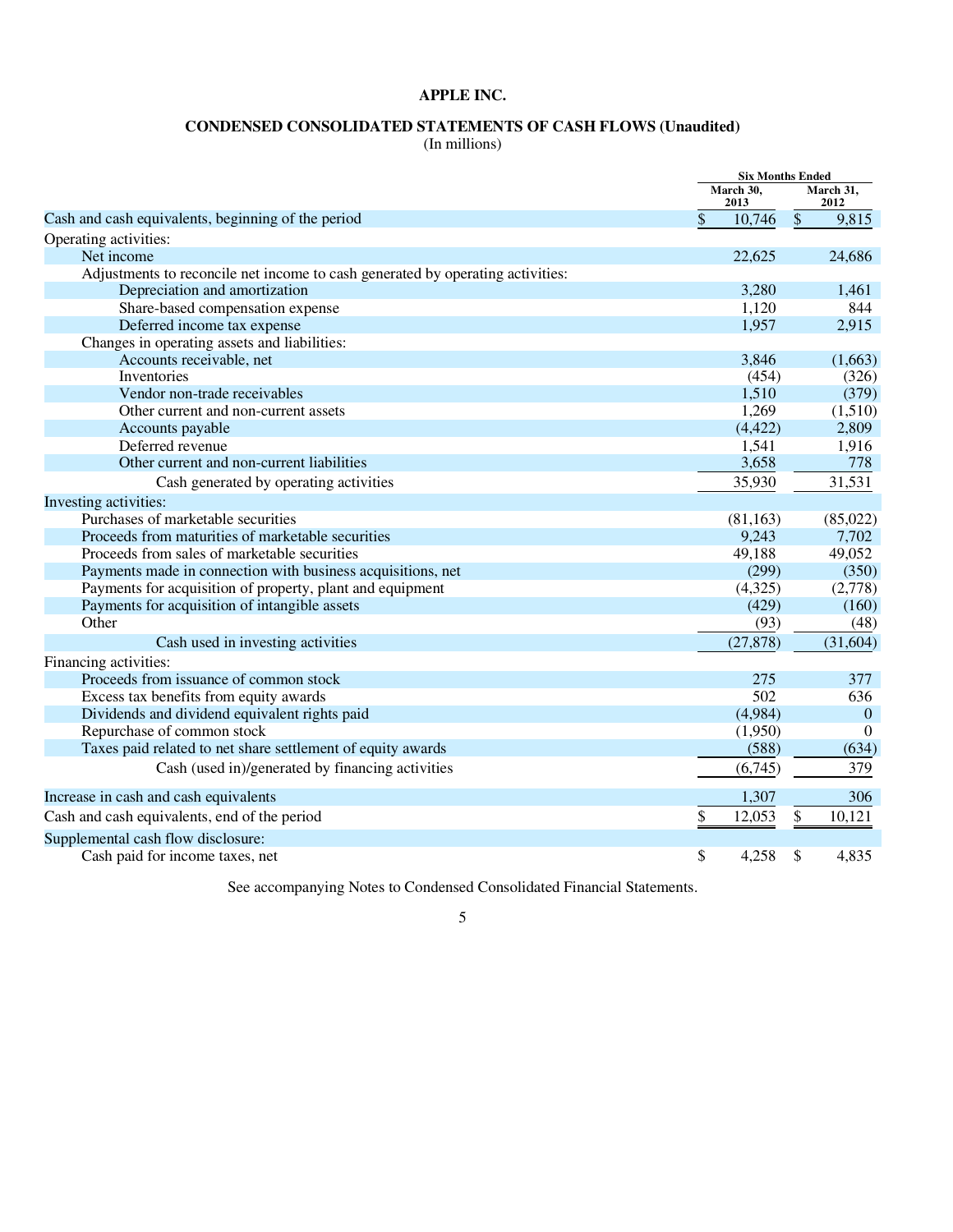# **Apple Inc.**

### **Notes to Condensed Consolidated Financial Statements (Unaudited)**

#### **Note 1 – Summary of Significant Accounting Policies**

Apple Inc. and its wholly-owned subsidiaries (collectively "Apple" or the "Company") designs, manufactures, and markets mobile communication and media devices, personal computers, and portable digital music players, and sells a variety of related software, services, peripherals, networking solutions, and third-party digital content and applications. The Company sells its products worldwide through its retail stores, online stores, and direct sales force, as well as through third-party cellular network carriers, wholesalers, retailers and value-added resellers. In addition, the Company sells a variety of third-party iPhone, iPad, Mac, and iPod compatible products, including application software, and various accessories through its online and retail stores. The Company sells to consumers, small and mid-sized businesses, and education, enterprise and government customers.

#### **Basis of Presentation and Preparation**

The accompanying condensed consolidated financial statements include the accounts of the Company. Intercompany accounts and transactions have been eliminated. The preparation of these condensed consolidated financial statements in conformity with U.S. generally accepted accounting principles ("GAAP") requires management to make estimates and assumptions that affect the amounts reported in these condensed consolidated financial statements and accompanying notes. Actual results could differ materially from those estimates. Certain prior period amounts in the condensed consolidated financial statements and notes thereto have been reclassified to conform to the current period's presentation.

These condensed consolidated financial statements and accompanying notes should be read in conjunction with the Company's annual consolidated financial statements and the notes thereto for the fiscal year ended September 29, 2012, included in its Annual Report on Form 10-K (the "2012 Form 10-K"). The Company's fiscal year is the 52 or 53-week period that ends on the last Saturday of September. The Company's fiscal year 2013 will include 52 weeks, whereas fiscal year 2012 included 53 weeks. An additional week was included in the first quarter of 2012 to realign the Company's fiscal quarters more closely to calendar quarters. Unless otherwise stated, references to particular years, quarters or months refer to the Company's fiscal years ended in September and the associated quarters or months of those fiscal years.

During the first quarter of 2013, the Company adopted amended accounting standards that changed the presentation of comprehensive income. These standards increased the prominence of other comprehensive income ("OCI") by eliminating the option to present components of OCI as part of the statement of changes in shareholders' equity and required the components of OCI to be presented either in a single continuous statement of comprehensive income or in two consecutive statements. The amended accounting standards only impacted the financial statement presentation of OCI and did not change the components that are recognized in net income or OCI; accordingly, the adoption had no impact on the Company's financial position or results of operations.

# **Earnings Per Share**

Basic earnings per share is computed by dividing income available to common shareholders by the weighted-average number of shares of common stock outstanding during the period. Diluted earnings per share is computed by dividing income available to common shareholders by the weighted-average number of shares of common stock outstanding during the period increased to include the number of additional shares of common stock that would have been outstanding if the potentially dilutive securities had been issued. Potentially dilutive securities include outstanding stock options, shares to be purchased under the Company's employee stock purchase plan and unvested restricted stock units ("RSUs"). The dilutive effect of potentially dilutive securities is reflected in diluted earnings per share by application of the treasury stock method. Under the treasury stock method, an increase in the fair market value of the Company's common stock can result in a greater dilutive effect from potentially dilutive securities.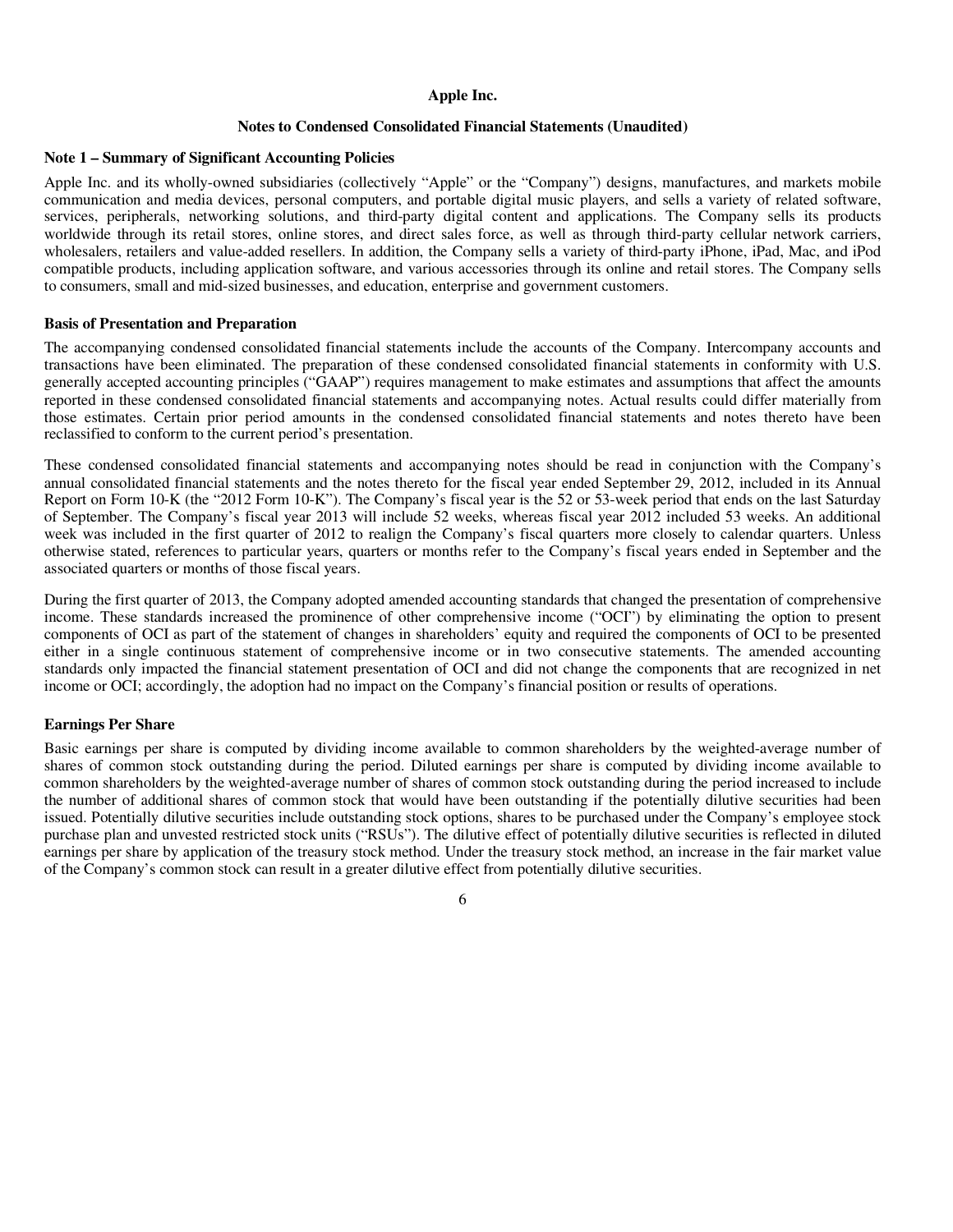The following table shows the computation of basic and diluted earnings per share for the three- and six-month periods ended March 30, 2013 and March 31, 2012 (in thousands, except net income in millions and per share amounts):

|                                     | <b>Three Months Ended</b> |         |                   |         | <b>Six Months Ended</b> |         |    |                   |
|-------------------------------------|---------------------------|---------|-------------------|---------|-------------------------|---------|----|-------------------|
|                                     | March 30.<br>2013         |         | March 31,<br>2012 |         | March 30,<br>2013       |         |    | March 31,<br>2012 |
| Numerator:                          |                           |         |                   |         |                         |         |    |                   |
| Net income                          | \$                        | 9.547   |                   | 11.622  | \$.                     | 22.625  |    | 24,686            |
| Denominator:                        |                           |         |                   |         |                         |         |    |                   |
| Weighted-average shares outstanding |                           | 939.629 |                   | 933,582 |                         | 939,273 |    | 932,265           |
| Effect of dilutive securities       |                           | 6.406   |                   | 11,311  |                         | 7,353   |    | 10,920            |
| Weighted-average diluted shares     |                           | 946.035 |                   | 944.893 |                         | 946,626 |    | 943,185           |
| Basic earnings per share            | \$.                       | 10.16   |                   | 12.45   | - \$                    | 24.09   | -S | 26.48             |
| Diluted earnings per share          | \$                        | 10.09   |                   | 12.30   |                         | 23.90   |    | 26.17             |

Potentially dilutive securities representing 4.3 million and 4.0 million shares of common stock for the three- and six-month periods ended March 30, 2013, were excluded from the computation of diluted earnings per share because their effect would have been antidilutive. The number of potentially dilutive securities excluded from the computation of diluted earnings per share because their effect would have been antidilutive was not significant for the three- and six-month periods ended March 31, 2012.

#### **Note 2 – Financial Instruments**

# **Cash, Cash Equivalents and Marketable Securities**

The following tables show the Company's cash and available-for-sale securities' adjusted cost, gross unrealized gains, gross unrealized losses and fair value by significant investment category recorded as cash and cash equivalents or short- or long-term marketable securities as of March 30, 2013 and September 29, 2012 (in millions):

|                                           |                  |                                |                                    | March 30, 2013        |                                        |                                                      |                                                     |
|-------------------------------------------|------------------|--------------------------------|------------------------------------|-----------------------|----------------------------------------|------------------------------------------------------|-----------------------------------------------------|
|                                           | Adjusted<br>Cost | <b>Unrealized</b><br>Gains     | <b>Unrealized</b><br><b>Losses</b> | Fair<br>Value         | Cash and<br>Cash<br><b>Equivalents</b> | <b>Short-Term</b><br>Marketable<br><b>Securities</b> | Long-Term<br><b>Marketable</b><br><b>Securities</b> |
| Cash                                      | 5,865<br>\$      | $\overline{0}$<br>$\mathbb{S}$ | $\mathbb{S}$<br>$\overline{0}$     | $\mathbb{S}$<br>5,865 | 5,865<br>$\mathbb{S}$                  | $\overline{0}$<br>$\mathbb{S}$                       | $\mathbb{S}$<br>$\Omega$                            |
| Level $1$ (a):                            |                  |                                |                                    |                       |                                        |                                                      |                                                     |
| Money market funds                        | 2,027            | $\overline{0}$                 | $\mathbf{0}$                       | 2,027                 | 2,027                                  | $\mathbf{0}$                                         | $\overline{0}$                                      |
| Mutual funds                              | 3,943            | 27                             | (45)                               | 3,925                 | 0                                      | 3,925                                                | $\mathbf{0}$                                        |
| Subtotal                                  | 5,970            | 27                             | (45)                               | 5,952                 | 2,027                                  | 3,925                                                | $\theta$                                            |
| Level $2(b)$ :                            |                  |                                |                                    |                       |                                        |                                                      |                                                     |
| U.S. Treasury securities                  | 25.612           | 28                             | $\overline{0}$                     | 25,640                | 1,369                                  | 6,718                                                | 17,553                                              |
| U.S. agency securities                    | 21,174           | 34                             | (7)                                | 21,201                | 576                                    | 3,803                                                | 16,822                                              |
| Non-U.S. government securities            | 5,036            | 115                            | (25)                               | 5,126                 | $\mathbf{0}$                           | 615                                                  | 4,511                                               |
| Certificates of deposit and time deposits | 2,562            | $\Omega$                       | $\Omega$                           | 2,562                 | 1,456                                  | 435                                                  | 671                                                 |
| Commercial paper                          | 2,108            | $\Omega$                       | $\mathbf{0}$                       | 2,108                 | 739                                    | 1,369                                                | $\Omega$                                            |
| Corporate securities                      | 54,654           | 499                            | (39)                               | 55,114                | 21                                     | 9,403                                                | 45,690                                              |
| Municipal securities                      | 6,341            | 67                             | (3)                                | 6,405                 | $\mathbf{0}$                           | 816                                                  | 5,589                                               |
| Mortgage- and asset-backed securities     | 14,681           | 53                             | (20)                               | 14,714                | $\Omega$                               | $\Omega$                                             | 14,714                                              |
| Subtotal                                  | 132,168          | 796                            | (94)                               | 132,870               | 4,161                                  | 23,159                                               | 105,550                                             |
| Total                                     | 144,003          | 823<br>-S                      | (139)<br>ж                         | 144,687<br>- 75       | 12,053                                 | 27,084                                               | 105,550                                             |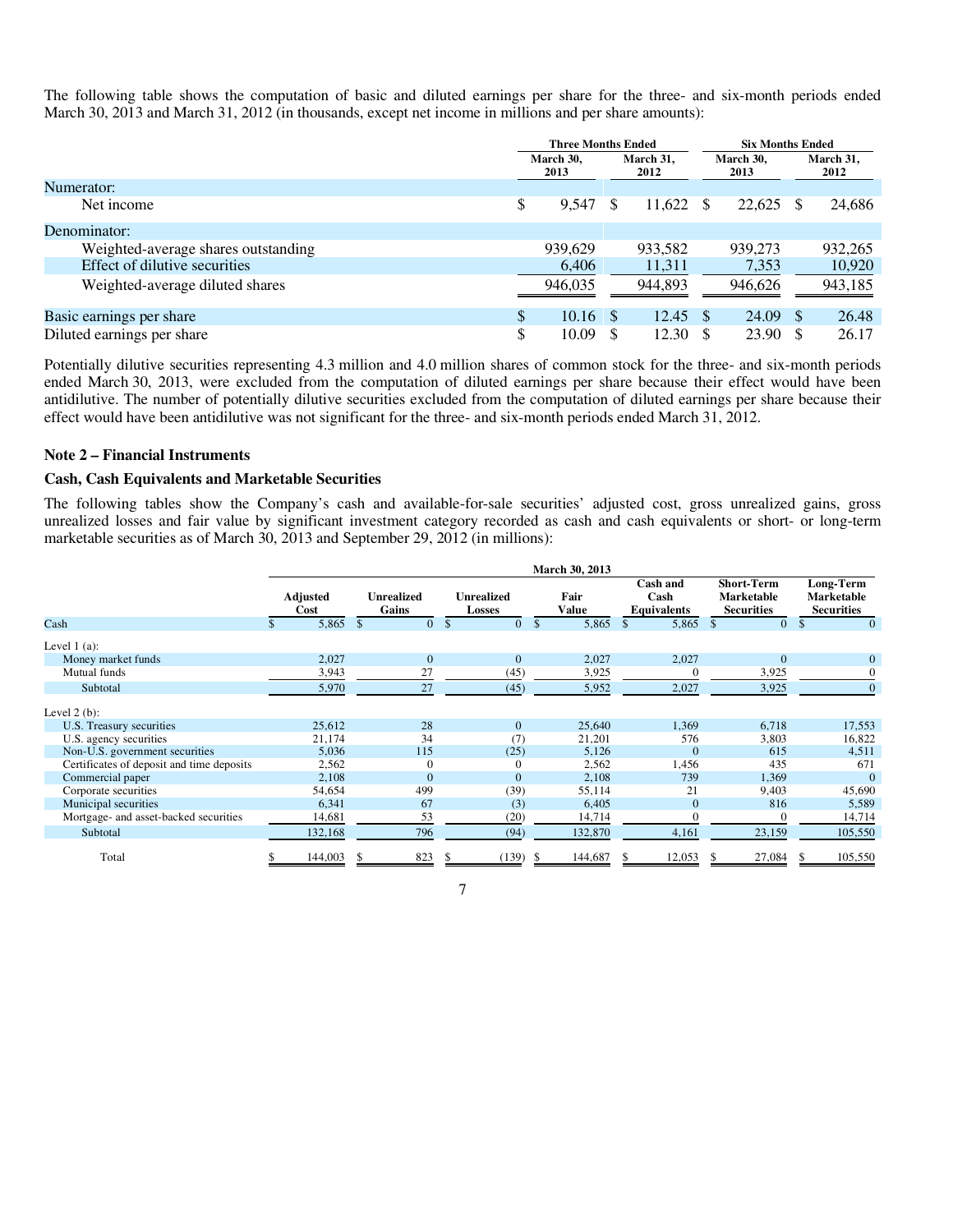|                                           | September 29, 2012      |                               |                                    |                       |                                        |                                                      |                                                     |  |  |  |  |
|-------------------------------------------|-------------------------|-------------------------------|------------------------------------|-----------------------|----------------------------------------|------------------------------------------------------|-----------------------------------------------------|--|--|--|--|
|                                           | <b>Adjusted</b><br>Cost | <b>Unrealized</b><br>Gains    | <b>Unrealized</b><br><b>Losses</b> | Fair<br>Value         | Cash and<br>Cash<br><b>Equivalents</b> | <b>Short-Term</b><br>Marketable<br><b>Securities</b> | Long-Term<br><b>Marketable</b><br><b>Securities</b> |  |  |  |  |
| Cash                                      | 3,109<br>\$             | $\mathbf{0}$<br><sup>\$</sup> | $\overline{0}$<br>$\mathbb{S}$     | 3,109<br>$\mathbb{S}$ | 3,109                                  | $\overline{0}$<br>\$                                 | $\mathbf{s}$                                        |  |  |  |  |
| Level $1$ (a):                            |                         |                               |                                    |                       |                                        |                                                      |                                                     |  |  |  |  |
| Money market funds                        | 1,460                   | $\mathbf{0}$                  | $\mathbf{0}$                       | 1,460                 | 1,460                                  | $\mathbf{0}$                                         | $\overline{0}$                                      |  |  |  |  |
| Mutual funds                              | 2,385                   | 79                            | (2)                                | 2,462                 |                                        | 2,462                                                | $\mathbf{0}$                                        |  |  |  |  |
| Subtotal                                  | 3,845                   | 79                            | (2)                                | 3,922                 | 1,460                                  | 2,462                                                | $\mathbf{0}$                                        |  |  |  |  |
| Level $2(b)$ :                            |                         |                               |                                    |                       |                                        |                                                      |                                                     |  |  |  |  |
| U.S. Treasury securities                  | 20,088                  | 21                            | (1)                                | 20,108                | 2,608                                  | 3,525                                                | 13,975                                              |  |  |  |  |
| U.S. agency securities                    | 19,540                  | 58                            | (1)                                | 19,597                | 1,460                                  | 1,884                                                | 16,253                                              |  |  |  |  |
| Non-U.S. government securities            | 5,483                   | 183                           | (2)                                | 5,664                 | 84                                     | 1,034                                                | 4,546                                               |  |  |  |  |
| Certificates of deposit and time deposits | 2,189                   | $\overline{2}$                | $\theta$                           | 2,191                 | 1,106                                  | 202                                                  | 883                                                 |  |  |  |  |
| Commercial paper                          | 2,112                   | $\Omega$                      | $\mathbf{0}$                       | 2,112                 | 909                                    | 1,203                                                | $\Omega$                                            |  |  |  |  |
| Corporate securities                      | 46,261                  | 568                           | (8)                                | 46,821                | 10                                     | 7,455                                                | 39,356                                              |  |  |  |  |
| Municipal securities                      | 5,645                   | 74                            | $\mathbf{0}$                       | 5,719                 | $\mathbf{0}$                           | 618                                                  | 5,101                                               |  |  |  |  |
| Mortgage- and asset-backed securities     | 11,948                  | 66                            | (6)                                | 12,008                |                                        |                                                      | 12,008                                              |  |  |  |  |
| Subtotal                                  | 113,266                 | 972                           | (18)                               | 114,220               | 6,177                                  | 15,921                                               | 92,122                                              |  |  |  |  |
| Total                                     | 120,220                 | 1,051                         | (20)                               | 121,251               | 10,746                                 | 18,383                                               | 92,122                                              |  |  |  |  |

(a) The fair value of Level 1 securities is estimated based on quoted prices in active markets for identical assets or liabilities.

(b) The fair value of Level 2 securities is estimated based on observable inputs other than quoted prices in active markets for identical assets and liabilities, quoted prices for identical or similar assets or liabilities in inactive markets, or other inputs that are observable or can be corroborated by observable market data for substantially the full term of the assets or liabilities.

The net unrealized gains as of March 30, 2013 and September 29, 2012 are related primarily to long-term marketable securities. The Company may sell certain of its marketable securities prior to their stated maturities for strategic reasons including, but not limited to, anticipation of credit deterioration and duration management. The net realized gains or losses recognized by the Company related to such sales were not significant during the three- and six-month periods ended March 30, 2013 and March 31, 2012. The maturities of the Company's long-term marketable securities generally range from one to five years.

As of March 30, 2013 and September 29, 2012, gross unrealized losses related to individual securities that had been in a continuous loss position for 12 months or longer were not significant.

As of March 30, 2013, the Company considered the declines in market value of its marketable securities investment portfolio to be temporary in nature and did not consider any of its investments other-than-temporarily impaired. The Company typically invests in highly-rated securities, and its investment policy generally limits the amount of credit exposure to any one issuer. The policy requires investments generally to be investment grade, with the primary objective of minimizing the potential risk of principal loss. Fair values were determined for each individual security in the investment portfolio. When evaluating an investment for other-than-temporary impairment, the Company reviews factors such as the length of time and extent to which fair value has been below its cost basis, the financial condition of the issuer and any changes thereto, and the Company's intent to sell, or whether it is more likely than not it will be required to sell, the investment before recovery of the investment's cost basis. During the three- and six-month periods ended March 30, 2013 and March 31, 2012, the Company did not recognize any significant impairment charges.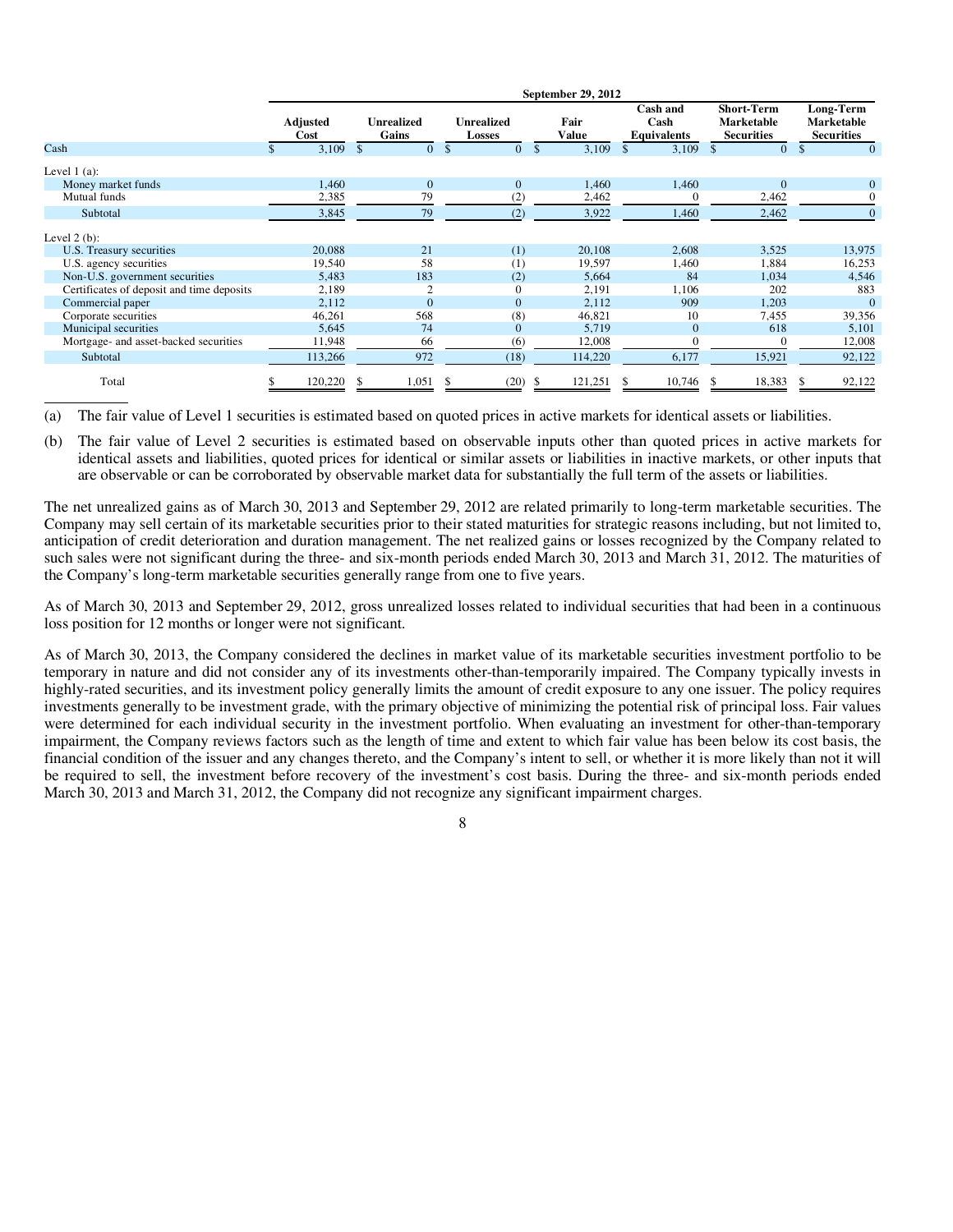# **Derivative Financial Instruments**

The Company uses derivatives to partially offset its business exposure to foreign currency exchange risk. The Company may enter into foreign currency forward and option contracts to offset some of the foreign exchange risk on expected future cash flows on certain forecasted revenue and cost of sales, on net investments in certain foreign subsidiaries, and on certain existing assets and liabilities.

To help protect gross margins from fluctuations in foreign currency exchange rates, certain of the Company's subsidiaries whose functional currency is the U.S. dollar hedge a portion of forecasted foreign currency revenue. The Company's subsidiaries whose functional currency is not the U.S. dollar and who sell in local currencies may hedge a portion of forecasted inventory purchases not denominated in the subsidiaries' functional currencies. The Company typically hedges portions of its forecasted foreign currency exposure associated with revenue and inventory purchases generally up to six months.

To help protect the net investment in a foreign operation from adverse changes in foreign currency exchange rates, the Company may enter into foreign currency forward and option contracts to offset the changes in the carrying amounts of these investments due to fluctuations in foreign currency exchange rates.

The Company may also enter into foreign currency forward and option contracts to partially offset the foreign currency exchange gains and losses generated by the re-measurement of certain assets and liabilities denominated in non-functional currencies. However, the Company may choose not to hedge certain foreign currency exchange exposures for a variety of reasons including, but not limited to, accounting considerations and the prohibitive economic cost of hedging particular exposures. There can be no assurance the hedges will offset more than a portion of the financial impact resulting from movements in foreign currency exchange rates.

The Company records all derivatives in the Condensed Consolidated Balance Sheets at fair value. The Company's accounting treatment of these instruments is based on whether the instruments are designated as hedge or non-hedge instruments. The effective portions of cash flow hedges are recorded in accumulated other comprehensive income ("AOCI") until the hedged item is recognized in earnings. The effective portions of net investment hedges are recorded in OCI as a part of the cumulative translation adjustment. The ineffective portions of cash flow hedges and net investment hedges are recorded in other income and expense. Derivatives that are not designated as hedging instruments are adjusted to fair value through earnings in the financial statement line item to which the derivative relates.

The Company had a net deferred gain of \$517 million and a net deferred loss of \$240 million associated with cash flow hedges, net of taxes, recorded in AOCI as of March 30, 2013 and September 29, 2012, respectively. Deferred gains and losses associated with cash flow hedges of foreign currency revenue are recognized as a component of net sales in the same period as the related revenue is recognized, and deferred gains and losses related to cash flow hedges of inventory purchases are recognized as a component of cost of sales in the same period as the related costs are recognized. The majority of the Company's hedged transactions as of March 30, 2013 are expected to occur within six months.

Derivative instruments designated as cash flow hedges must be de-designated as hedges when it is probable the forecasted hedged transaction will not occur in the initially identified time period or within a subsequent two-month time period. Deferred gains and losses in AOCI associated with such derivative instruments are reclassified immediately into other income and expense. Any subsequent changes in fair value of such derivative instruments are reflected in other income and expense unless they are redesignated as hedges of other transactions. The Company did not recognize any significant net gains or losses related to the loss of hedge designation on discontinued cash flow hedges during the three- and six-month periods ended March 30, 2013 and March 31, 2012.

The Company's unrealized net gains and losses on net investment hedges, included in the cumulative translation adjustment account of AOCI, were not significant as of March 30, 2013 and September 29, 2012. The ineffective portions of and amounts excluded from the effectiveness test of net investment hedges are recorded in other income and expense.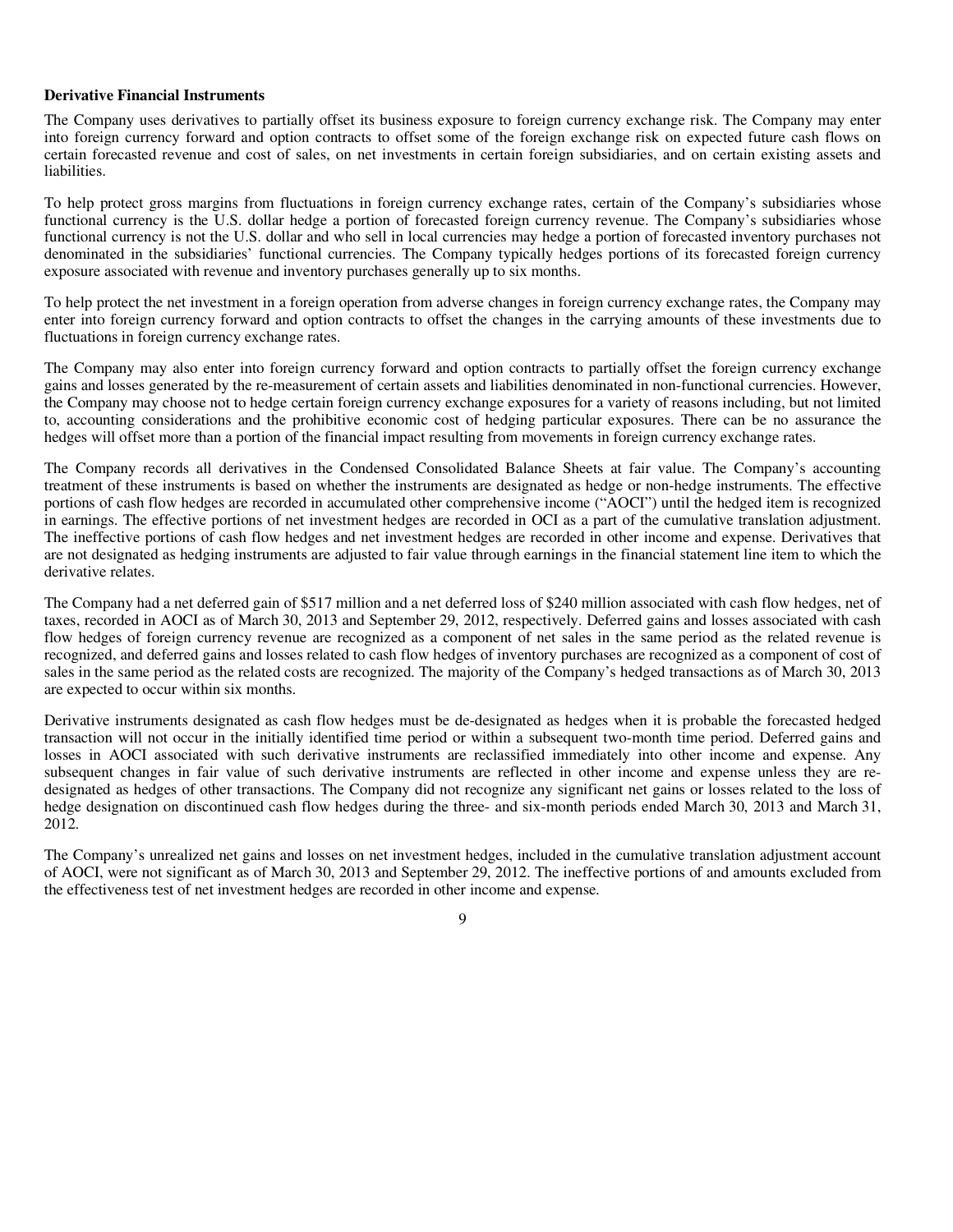The gain/loss recognized in other income and expense for foreign currency forward and option contracts not designated as hedging instruments was not significant during the three- and six-month periods ended March 30, 2013 and March 31, 2012, respectively. These amounts represent the net gain or loss on the derivative contracts and do not include changes in the related exposures, which generally offset a portion of the gain or loss on the derivative contracts.

The following table shows the notional principal amounts of the Company's outstanding derivative instruments and credit risk amounts associated with outstanding or unsettled derivative instruments as of March 30, 2013 and September 29, 2012 (in millions):

|                                                  | <b>March 30, 2013</b>                                         |        |  |            |                                     | September 29, 2012            |  |     |
|--------------------------------------------------|---------------------------------------------------------------|--------|--|------------|-------------------------------------|-------------------------------|--|-----|
|                                                  | <b>Credit Risk</b><br><b>Notional</b><br>Principal<br>Amounts |        |  |            | <b>Notional</b><br><b>Principal</b> | <b>Credit Risk</b><br>Amounts |  |     |
| Instruments designated as accounting hedges:     |                                                               |        |  |            |                                     |                               |  |     |
| Foreign exchange contracts                       |                                                               | 30.925 |  | $1.026$ \$ |                                     | 41.970 \$                     |  | 140 |
| Instruments not designated as accounting hedges: |                                                               |        |  |            |                                     |                               |  |     |
| Foreign exchange contracts                       |                                                               | 17.001 |  | 134        |                                     | 13.403                        |  | 12  |

The notional principal amounts for outstanding derivative instruments provide one measure of the transaction volume outstanding and do not represent the amount of the Company's exposure to credit or market loss. The credit risk amounts represent the Company's gross exposure to potential accounting loss on derivative instruments that are outstanding or unsettled if all counterparties failed to perform according to the terms of the contract, based on then-current currency exchange rates at each respective date. The Company's gross exposure on these transactions may be further mitigated by collateral received from certain counterparties. The Company's exposure to credit loss and market risk will vary over time as a function of currency exchange rates. Although the table above reflects the notional principal and credit risk amounts of the Company's foreign exchange instruments, it does not reflect the gains or losses associated with the exposures and transactions that the foreign exchange instruments are intended to hedge. The amounts ultimately realized upon settlement of these financial instruments, together with the gains and losses on the underlying exposures, will depend on actual market conditions during the remaining life of the instruments.

The Company generally enters into master netting arrangements, which are designed to reduce credit risk by permitting net settlement of transactions with the same counterparty. To further limit credit risk, the Company generally enters into collateral security arrangements that provide for collateral to be received or posted when the net fair value of certain financial instruments fluctuates from contractually established thresholds. The Company presents its derivative assets and derivative liabilities at their gross fair values. As of March 30, 2013, the Company received \$940 million of cash collateral related to the derivative instruments under its collateral security arrangements, which were recorded as accrued expenses in the Condensed Consolidated Balance Sheet. As of September 29, 2012, the Company posted cash collateral related to the derivative instruments under its collateral security arrangements of \$278 million, which it recorded as other current assets in the Condensed Consolidated Balance Sheet. The Company did not have any derivative instruments with credit-risk related contingent features that would require it to post additional collateral as of March 30, 2013 or September 29, 2012.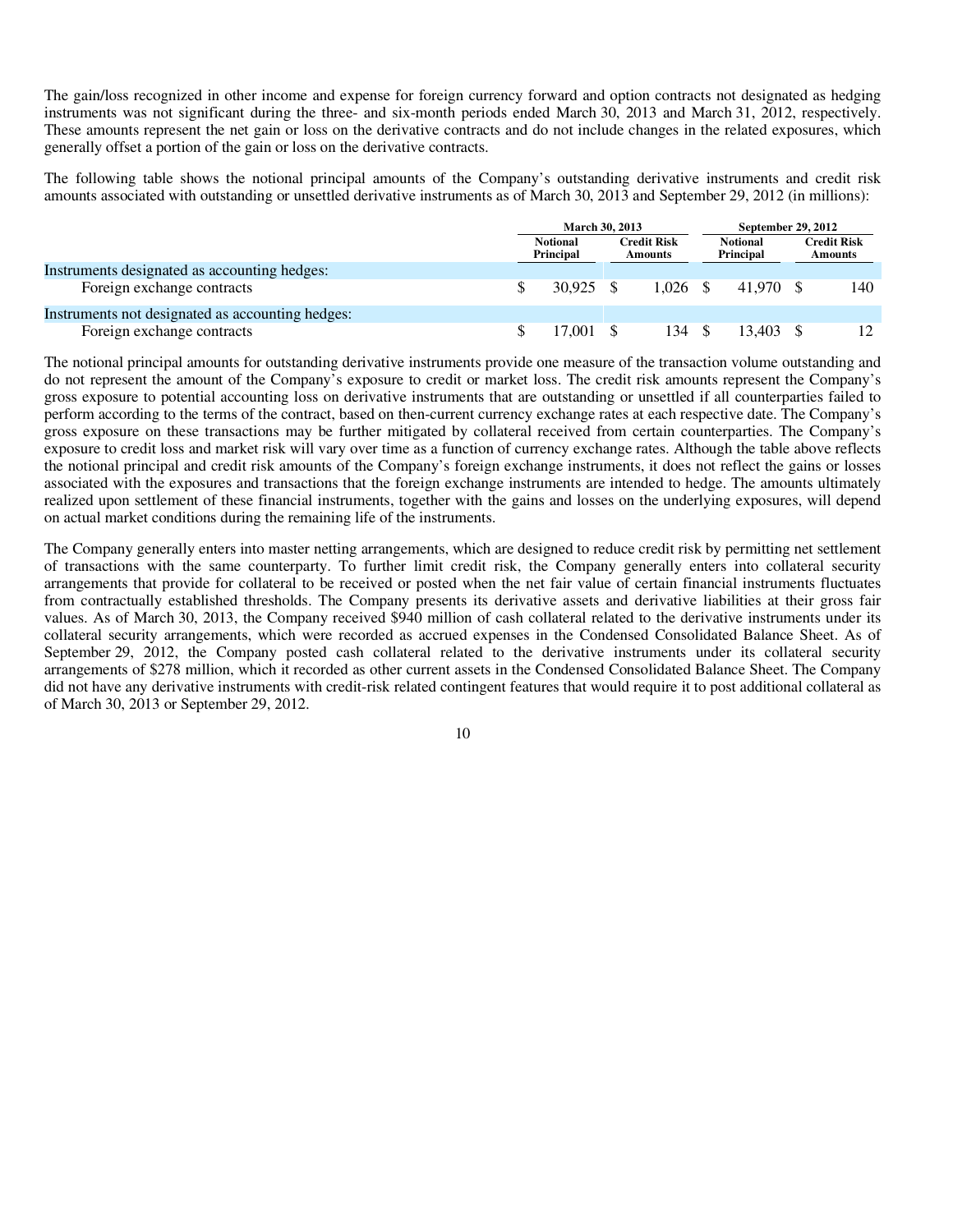The following tables show the Company's derivative instruments at gross fair value as reflected in the Condensed Consolidated Balance Sheets as of March 30, 2013 and September 29, 2012 (in millions):

|                             | March 30, 2013                                                                                    |     |                                                                                                       |                                                                                                       |    |                            |
|-----------------------------|---------------------------------------------------------------------------------------------------|-----|-------------------------------------------------------------------------------------------------------|-------------------------------------------------------------------------------------------------------|----|----------------------------|
|                             | <b>Fair Value of</b><br><b>Derivatives</b><br><b>Designated</b><br>as Hedge<br><b>Instruments</b> |     |                                                                                                       | <b>Fair Value of</b><br><b>Derivatives</b><br><b>Not Designated</b><br>as Hedge<br><b>Instruments</b> |    | Total<br><b>Fair Value</b> |
| Derivative assets (a):      |                                                                                                   |     |                                                                                                       |                                                                                                       |    |                            |
| Foreign exchange contracts  | \$                                                                                                | 968 | \$                                                                                                    | 134                                                                                                   | \$ | 1,102                      |
| Derivative liabilities (b): |                                                                                                   |     |                                                                                                       |                                                                                                       |    |                            |
| Foreign exchange contracts  | \$                                                                                                | 189 | S                                                                                                     | 144                                                                                                   | S  | 333                        |
|                             |                                                                                                   |     |                                                                                                       | September 29, 2012                                                                                    |    |                            |
|                             | <b>Fair Value of</b><br><b>Derivatives</b><br><b>Designated</b><br>as Hedge<br><b>Instruments</b> |     | <b>Fair Value of</b><br><b>Derivatives</b><br><b>Not Designated</b><br>as Hedge<br><b>Instruments</b> |                                                                                                       |    | Total<br><b>Fair Value</b> |
| Derivative assets (a):      |                                                                                                   |     |                                                                                                       |                                                                                                       |    |                            |
| Foreign exchange contracts  | \$                                                                                                | 138 | \$                                                                                                    | 12                                                                                                    | \$ | 150                        |
| Derivative liabilities (b): |                                                                                                   |     |                                                                                                       |                                                                                                       |    |                            |
| Foreign exchange contracts  | \$                                                                                                | 516 | S                                                                                                     | 41                                                                                                    | \$ | 557                        |

(a) The fair value of derivative assets is measured using Level 2 fair value inputs and is recorded as other current assets in the Condensed Consolidated Balance Sheets.

(b) The fair value of derivative liabilities is measured using Level 2 fair value inputs and is recorded as accrued expenses in the Condensed Consolidated Balance Sheets.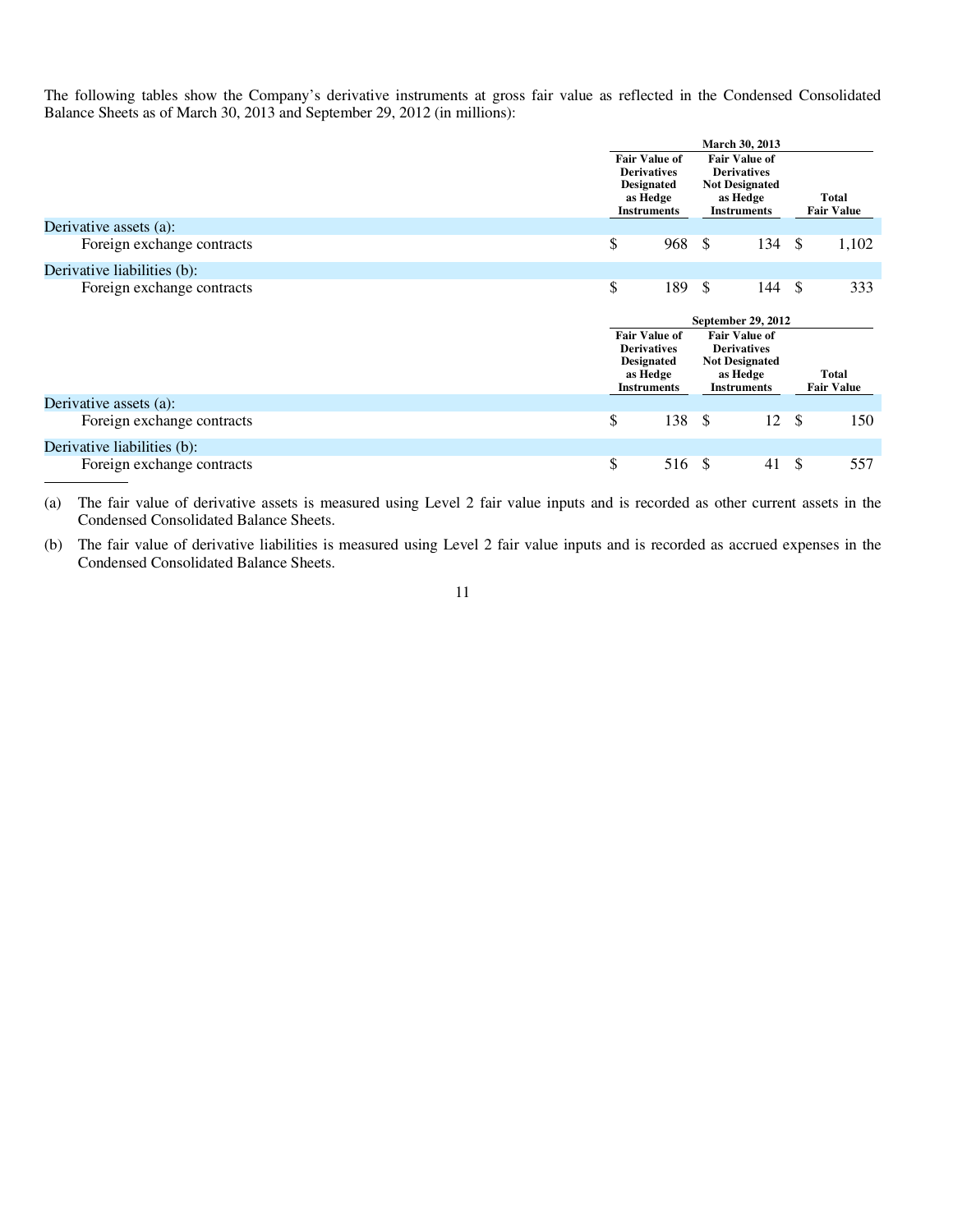The following table shows the pre-tax effect of the Company's derivative instruments designated as cash flow and net investment hedges in the Condensed Consolidated Statements of Operations for the three- and six-month periods ended March 30, 2013 and March 31, 2012 (in millions):

|                            |                                                                   |                                                                   |              |                   |                                                                                                  |                                                                                                  |              | <b>Three Months Ended</b> |                                                                                                                    |    |                              |    |                   |  |  |
|----------------------------|-------------------------------------------------------------------|-------------------------------------------------------------------|--------------|-------------------|--------------------------------------------------------------------------------------------------|--------------------------------------------------------------------------------------------------|--------------|---------------------------|--------------------------------------------------------------------------------------------------------------------|----|------------------------------|----|-------------------|--|--|
|                            | Gains/(Losses)<br>Recognized in OCI -<br><b>Effective Portion</b> |                                                                   |              |                   | Gains/(Losses)<br><b>Reclassified from AOCI</b><br>into Net Income -<br><b>Effective Portion</b> |                                                                                                  |              |                           | Gains/(Losses) Recognized - Ineffective<br><b>Portion and Amount Excluded from</b><br><b>Effectiveness Testing</b> |    |                              |    |                   |  |  |
|                            |                                                                   | March 30.<br>2013                                                 |              | March 31.<br>2012 |                                                                                                  | March 30.<br>2013(a)                                                                             |              | March 31.<br>2012(b)      | Location                                                                                                           |    | March 30.<br>2013            |    | March 31.<br>2012 |  |  |
| Cash flow hedges:          |                                                                   |                                                                   |              |                   |                                                                                                  |                                                                                                  |              |                           |                                                                                                                    |    |                              |    |                   |  |  |
| Foreign exchange contracts | \$                                                                | 741                                                               | \$           | (32)              | \$                                                                                               | (29)                                                                                             | \$           | 146                       | Other income<br>and expense                                                                                        | \$ | (61)                         | \$ | (140)             |  |  |
| Net investment hedges:     |                                                                   |                                                                   |              |                   |                                                                                                  |                                                                                                  |              |                           |                                                                                                                    |    |                              |    |                   |  |  |
| Foreign exchange contracts |                                                                   | 70                                                                |              | $\theta$          |                                                                                                  | $\overline{0}$                                                                                   |              | $\theta$                  | Other income<br>and expense                                                                                        |    |                              |    | $\Omega$          |  |  |
| Total                      | \$                                                                | 811                                                               | $\mathbb{S}$ | (32)              | $\mathbb{S}$                                                                                     | (29)                                                                                             | $\mathbb{S}$ | 146                       |                                                                                                                    | S. | (60)                         |    | (140)             |  |  |
|                            |                                                                   |                                                                   |              |                   |                                                                                                  |                                                                                                  |              | <b>Six Months Ended</b>   |                                                                                                                    |    |                              |    |                   |  |  |
|                            |                                                                   | Gains/(Losses)<br>Recognized in OCI -<br><b>Effective Portion</b> |              |                   |                                                                                                  | Gains/(Losses)<br><b>Reclassified from AOCI</b><br>into Net Income -<br><b>Effective Portion</b> |              |                           | Gains/(Losses) Recognized - Ineffective<br><b>Portion and Amount Excluded from</b>                                 |    | <b>Effectiveness Testing</b> |    |                   |  |  |
|                            |                                                                   | March 30,<br>2013                                                 |              | March 31,<br>2012 |                                                                                                  | March 30,<br>2013(c)                                                                             |              | March 31,<br>2012(d)      | Location                                                                                                           |    | March 30.<br>2013            |    | March 31,<br>2012 |  |  |
| Cash flow hedges:          |                                                                   |                                                                   |              |                   |                                                                                                  |                                                                                                  |              |                           |                                                                                                                    |    |                              |    |                   |  |  |
| Foreign exchange contracts | \$                                                                | 946                                                               | \$           | 103               | \$                                                                                               | (188)                                                                                            | \$           | 384                       | Other income<br>and expense                                                                                        | \$ | (52)                         | \$ | (209)             |  |  |
| Net investment hedges:     |                                                                   |                                                                   |              |                   |                                                                                                  |                                                                                                  |              |                           |                                                                                                                    |    |                              |    |                   |  |  |
| Foreign exchange contracts |                                                                   | 106                                                               |              | 7                 |                                                                                                  | $\mathbf{0}$                                                                                     |              | $\Omega$                  | Other income<br>and expense                                                                                        |    |                              |    |                   |  |  |
| Total                      |                                                                   | \$1,052                                                           | \$           | 110               | \$                                                                                               | (188)                                                                                            | \$           | 384                       |                                                                                                                    | \$ | (51)                         | \$ | (208)             |  |  |

(a) Includes gains/(losses) reclassified from AOCI into net income for the effective portion of cash flow hedges, of which \$(155) million and \$126 million were recognized within net sales and cost of sales, respectively, within the Condensed Consolidated Statement of Operations for the three months ended March 30, 2013.

- (b) Includes gains/(losses) reclassified from AOCI into net income for the effective portion of cash flow hedges, of which \$154 million and \$(8) million were recognized within net sales and cost of sales, respectively, within the Condensed Consolidated Statement of Operations for the three months ended March 31, 2012.
- (c) Includes gains/(losses) reclassified from AOCI into net income for the effective portion of cash flow hedges, of which \$(164) million and \$(24) million were recognized within net sales and cost of sales, respectively, within the Condensed Consolidated Statement of Operations for the six months ended March 30, 2013.
- (d) Includes gains/(losses) reclassified from AOCI into net income for the effective portion of cash flow hedges, of which \$341 million and \$43 million were recognized within net sales and cost of sales, respectively, within the Condensed Consolidated Statement of Operations for the six months ended March 31, 2012.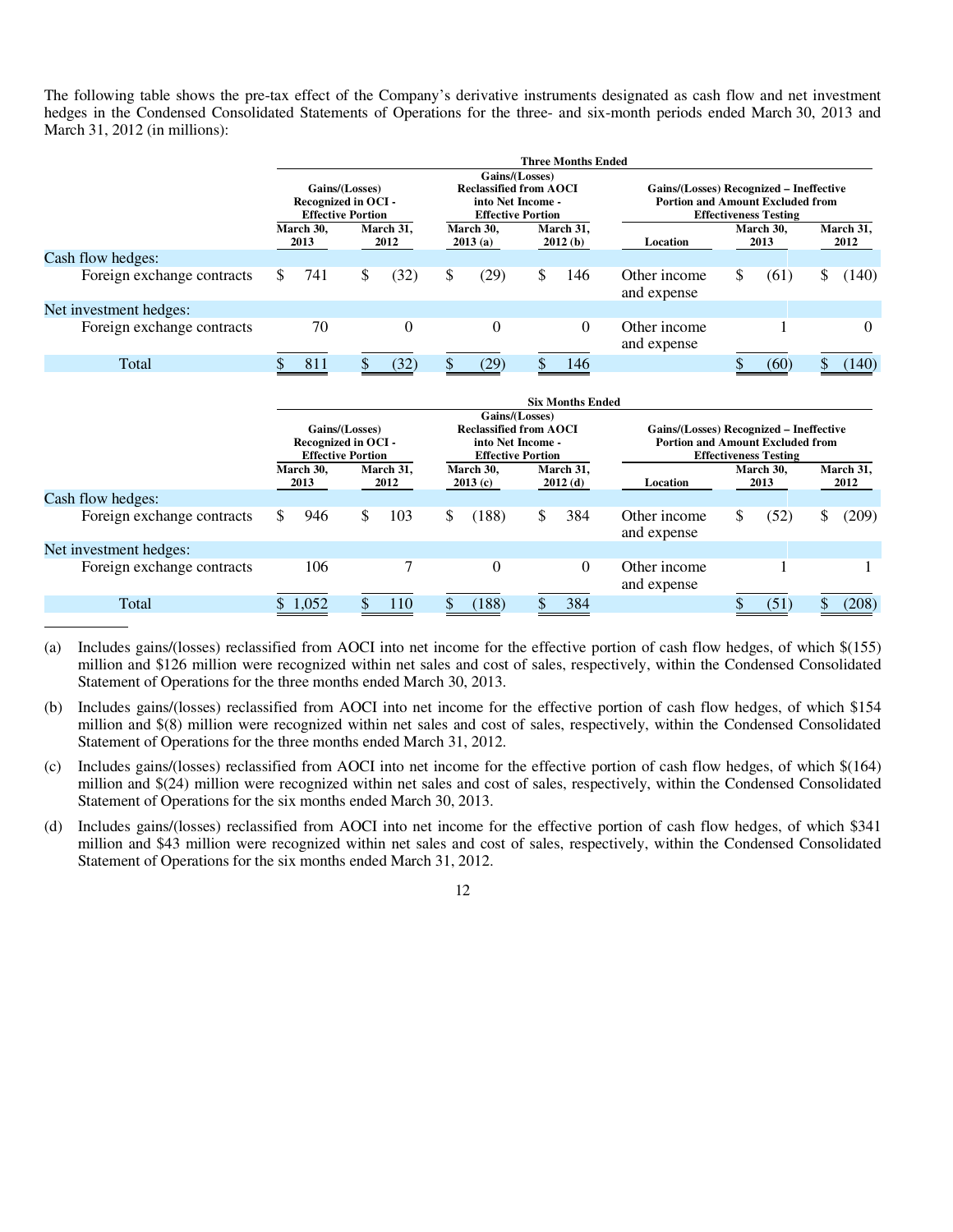# **Accounts Receivable**

The Company has considerable trade receivables outstanding with its third-party cellular network carriers, wholesalers, retailers, value-added resellers, small and mid-sized businesses, and education, enterprise and government customers that are not covered by collateral, third-party financing arrangements or credit insurance. There was one customer that accounted for 11% of the Company's trade receivables as of March 30, 2013. As of September 29, 2012, the Company had two customers that represented 10% or more of total trade receivables, one of which accounted for 14% and the other 10%. The Company's cellular network carriers accounted for 53% and 66% of trade receivables as of March 30, 2013 and September 29, 2012, respectively.

Additionally, the Company has non-trade receivables from certain of its manufacturing vendors. Vendor non-trade receivables from three of the Company's vendors accounted for 52%, 20% and 14% of total non-trade receivables as of March 30, 2013 and three of the Company's vendors accounted for 45%, 21% and 12% of total non-trade receivables as of September 29, 2012.

# **Note 3 – Condensed Consolidated Financial Statement Details**

The following tables show the Company's condensed consolidated financial statement details as of March 30, 2013 and September 29, 2012 (in millions):

# **Property, Plant and Equipment**

|                                                |   | March 30, 2013 | September 29, 2012 |
|------------------------------------------------|---|----------------|--------------------|
| Land and buildings                             | D | 2,818          | 2,439              |
| Machinery, equipment and internal-use software |   | 17.737         | 15.984             |
| Leasehold improvements                         |   | 3,639          | 3,464              |
| Gross property, plant and equipment            |   | 24,194         | 21,887             |
| Accumulated depreciation and amortization      |   | (9,168)        | (6, 435)           |
| Net property, plant and equipment              |   | 15.026         | 15,452             |

# **Accrued Expenses**

|                                            | <b>March 30, 2013</b> |     | September 29, 2012 |
|--------------------------------------------|-----------------------|-----|--------------------|
| Accrued warranty and related costs         | 3,014                 |     | 1,638              |
| Accrued taxes                              | 1.610                 |     | 1,535              |
| Deferred margin on component sales         | 1.444                 |     | 1,492              |
| Accrued compensation and employee benefits |                       | 792 | 735                |
| Accrued marketing and selling expenses     |                       | 769 | 910                |
| Other current liabilities                  | 5,702                 |     | 5,104              |
| Total accrued expenses                     | 13,331                |     | 11.414             |

# **Non-Current Liabilities**

|                                     | <b>March 30, 2013</b> |        | <b>September 29, 2012</b> |
|-------------------------------------|-----------------------|--------|---------------------------|
| Deferred tax liabilities            |                       | 6.481  | .3.847                    |
| Other non-current liabilities       |                       | 4.38   | 2.817                     |
| Total other non-current liabilities |                       | 20.868 | 6.664                     |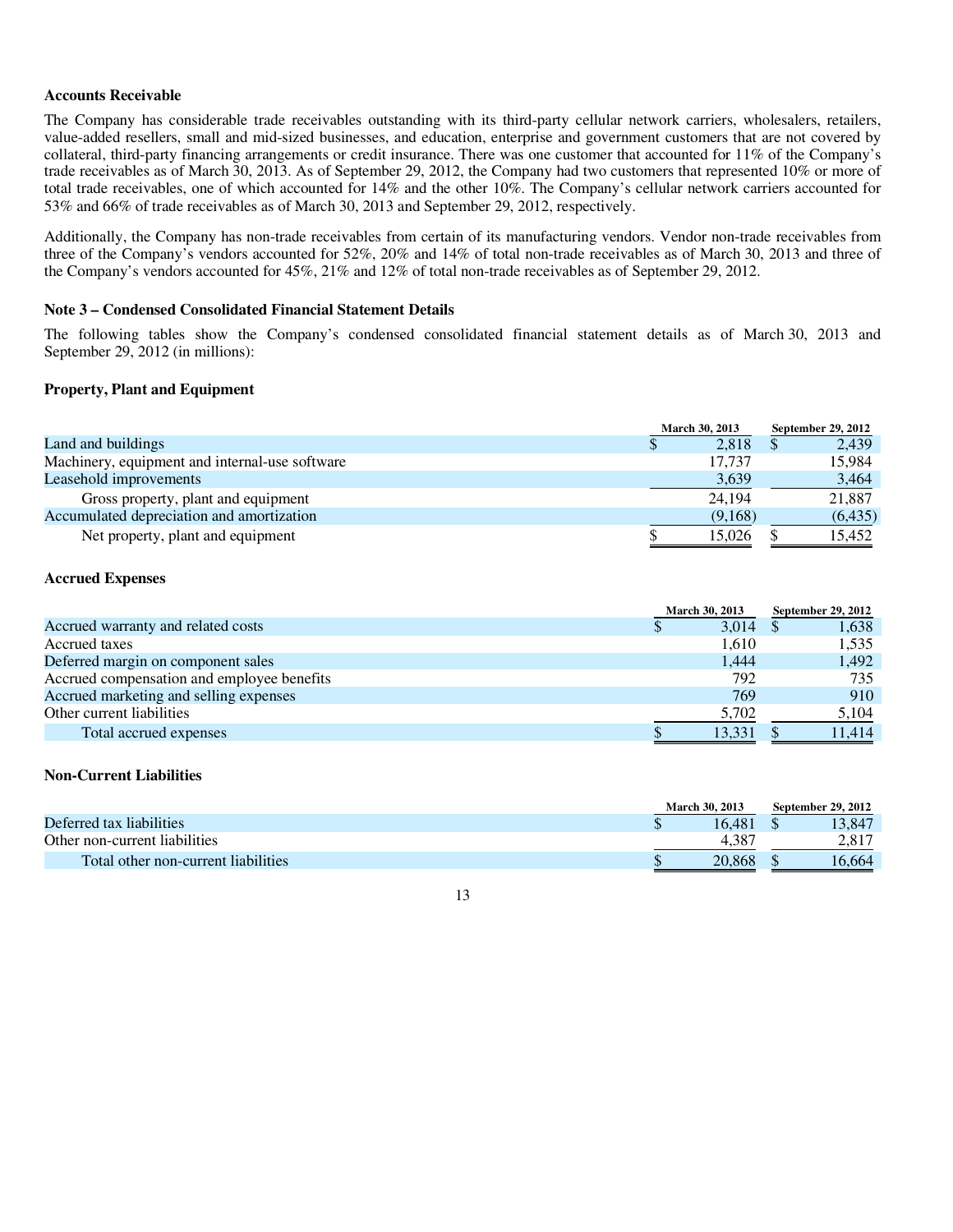# **Note 4 – Income Taxes**

As of March 30, 2013, the Company recorded gross unrecognized tax benefits of \$3.2 billion, of which \$1.1 billion, if recognized, would affect the Company's effective tax rate. As of September 29, 2012, the total amount of gross unrecognized tax benefits was \$2.1 billion, of which \$889 million, if recognized, would affect the Company's effective tax rate. The Company's total gross unrecognized tax benefits are classified as other non-current liabilities in the Condensed Consolidated Balance Sheets. The Company had \$539 million and \$401 million of gross interest and penalties accrued as of March 30, 2013 and September 29, 2012, respectively, which are classified as other non-current liabilities in the Condensed Consolidated Balance Sheets.

Management believes that an adequate provision has been made for any adjustments that may result from tax examinations. However, the outcome of tax audits cannot be predicted with certainty. If any issues addressed in the Company's tax audits are resolved in a manner not consistent with management's expectations, the Company could be required to adjust its provision for income tax in the period such resolution occurs. Although timing of the resolution and/or closure of audits is not certain, the Company believes it is reasonably possible that tax audit resolutions could reduce its unrecognized tax benefits by between \$800 million and \$850 million in the next 12 months, of which up to \$50 million, when resolved, would affect the Company's effective tax rate.

# **Note 5 – Shareholders' Equity and Share-based Compensation**

# **Preferred Stock**

The Company has five million shares of authorized preferred stock, none of which is issued or outstanding. Under the terms of the Company's Restated Articles of Incorporation, the Board of Directors is authorized to determine or alter the rights, preferences, privileges and restrictions of the Company's authorized but unissued shares of preferred stock.

# **Dividend and Share Repurchase Program**

During the six months ended March 30, 2013, the Company paid cash dividends per common share of \$5.30 for a total of \$5.0 billion. No dividends were paid during the six months ended March 31, 2012. On April 23, 2013, the Company announced it was raising its third quarter 2013 cash dividend by 15% to \$3.05 per common share. Future dividends are subject to declaration by the Board of Directors.

In 2012, the Company's Board of Directors authorized a program to repurchase up to \$10 billion of the Company's common stock beginning in 2013. In April 2013, the Company's Board of Directors increased the share repurchase program authorization from \$10 billion to \$60 billion. The Company's share repurchase program does not obligate it to acquire any specific number of shares.

In August 2012, the Company entered into an accelerated share repurchase program ("ASR") with a financial institution to purchase up to \$1.95 billion of the Company's common stock in 2013. In exchange for an up-front payment of \$1.95 billion, the financial institution committed to deliver a number of shares during the ASR's purchase period, which ended on April 1, 2013. The total number of shares delivered, and therefore the average price paid per share, were determined at the end of the purchase period based on the volume weighted average price of the Company's stock during that period. In the first quarter of 2013, 2,582,782 shares were initially delivered to the Company. These shares were retired and accounted for as a reduction to shareholders' equity in the Company's Condensed Consolidated Balance Sheet. The Company accounted for the ASR as a repurchase of common stock for purposes of calculating earnings per share and as a forward contract indexed to its own common stock which met all of the applicable criteria for equity classification, and, therefore, was not accounted for as a derivative instrument.

In the second quarter of 2013, no shares were delivered to the Company under the ASR. On April 1, 2013, the purchase period for the ASR ended and an additional 1,494,992 shares were delivered, retired and accounted for during the third quarter of 2013. In total, 4,077,774 shares were delivered under the ASR at a repurchase price of \$478.20 per share.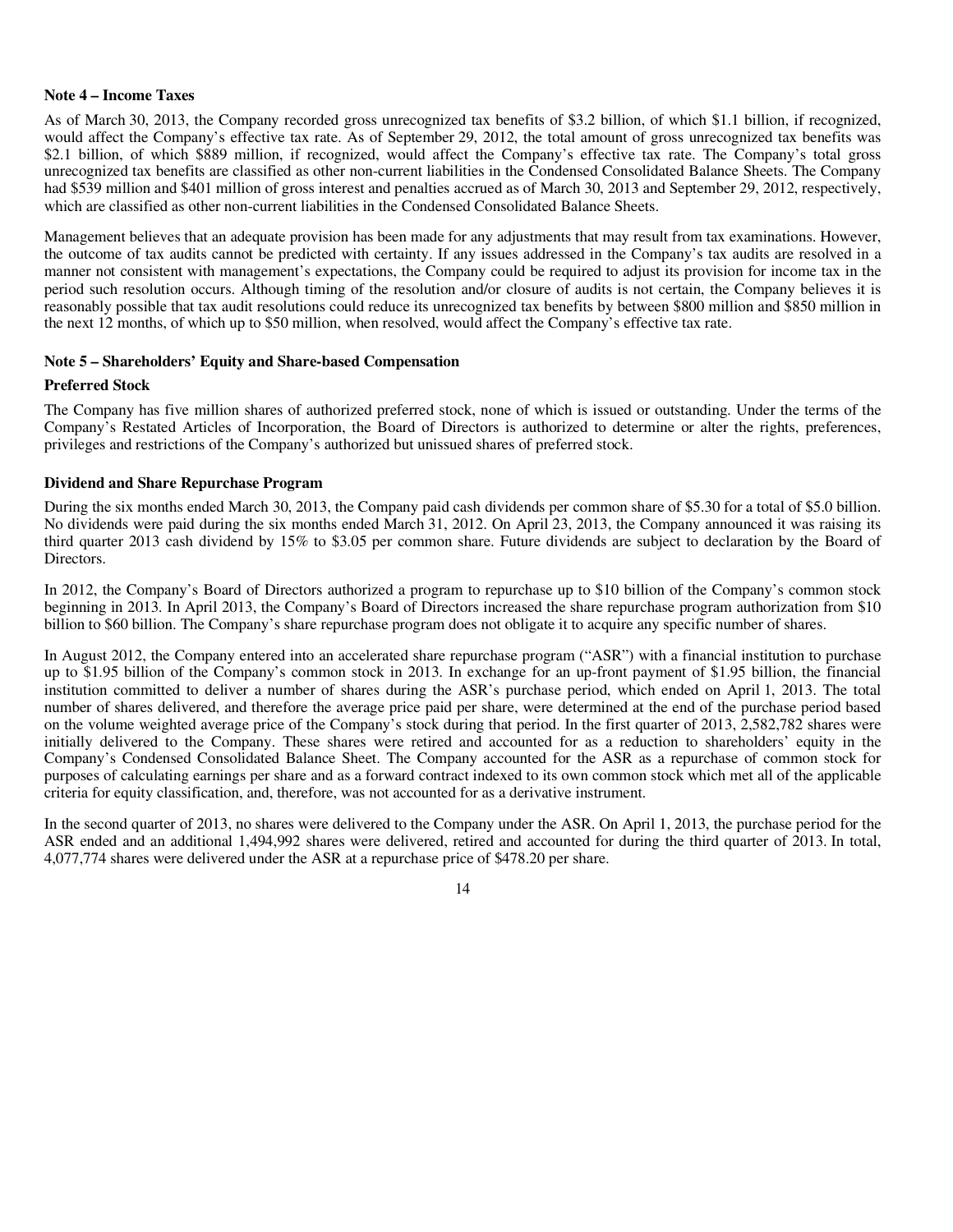# **Accumulated Other Comprehensive Income**

The following table shows the components of AOCI, net of taxes, as of March 30, 2013 and September 29, 2012 (in millions):

|                                                         | March 30.<br>2013 | September 29,<br>2012 |
|---------------------------------------------------------|-------------------|-----------------------|
| Net unrealized gains/losses on marketable securities    | 516               |                       |
| Net unrecognized gains/losses on derivative instruments | 517               | (240)                 |
| Cumulative foreign currency translation                 | (69)              |                       |
| Accumulated other comprehensive income                  | 964               | 499                   |

# **Equity Awards**

A summary of the Company's RSU activity and related information for the six months ended March 30, 2013, is as follows:

|                               | Number of<br><b>RSUs</b><br>(in thousands) | Weighted-<br>Average<br><b>Grant Date</b><br><b>Fair Value</b> | Aggregate<br><b>Intrinsic</b><br><b>Value</b><br>(in millions) |
|-------------------------------|--------------------------------------------|----------------------------------------------------------------|----------------------------------------------------------------|
| Balance at September 29, 2012 | 15,005                                     | 344.87                                                         |                                                                |
| RSUs granted                  | 4.059                                      | 587.83                                                         |                                                                |
| RSU <sub>s</sub> vested       | (2,790)                                    | 261.17                                                         |                                                                |
| RSU <sub>s</sub> cancelled    | (509)                                      | 420.69                                                         |                                                                |
| Balance at March 30, 2013     | 15,765                                     | 419.79                                                         | 6,979                                                          |

RSUs that vested during the three- and six-month periods ended March 30, 2013 had fair values of \$151 million and \$1.7 billion, respectively, as of the vesting date. RSUs that vested during the three- and six-month periods ended March 31, 2012 had fair values of \$625 million and \$1.6 billion, respectively, as of the vesting date.

A summary of the Company's stock option activity and related information for the six months ended March 30, 2013, is as follows:

|                                       |                                               | <b>Outstanding Options</b> |                                                  |                                                                        |    |                                                                |  |  |  |  |  |
|---------------------------------------|-----------------------------------------------|----------------------------|--------------------------------------------------|------------------------------------------------------------------------|----|----------------------------------------------------------------|--|--|--|--|--|
|                                       | Number of<br><b>Options</b><br>(in thousands) |                            | Weighted-<br>Average<br><b>Exercise</b><br>Price | Weighted-<br>Average<br>Remaining<br>Contractual<br>Term<br>(in years) |    | Aggregate<br><b>Intrinsic</b><br><b>Value</b><br>(in millions) |  |  |  |  |  |
| Balance at September 29, 2012         | 6,545                                         | S                          | 127.56                                           |                                                                        |    |                                                                |  |  |  |  |  |
| Options assumed                       | 29                                            | S                          | 210.08                                           |                                                                        |    |                                                                |  |  |  |  |  |
| Options cancelled                     | (6)                                           | -S                         | 113.45                                           |                                                                        |    |                                                                |  |  |  |  |  |
| Options exercised                     | (1,328)                                       | -S                         | 106.02                                           |                                                                        |    |                                                                |  |  |  |  |  |
| Balance at March 30, 2013             | 5,240                                         | S                          | 133.50                                           | 1.5                                                                    | -S | 1,620                                                          |  |  |  |  |  |
| Exercisable at March 30, 2013         | 5,215                                         | \$.                        | 133.78                                           | 1.5                                                                    | -S | 1,611                                                          |  |  |  |  |  |
| Expected to vest after March 30, 2013 | 25                                            |                            | 73.52                                            | 7.7                                                                    |    | 9                                                              |  |  |  |  |  |

Aggregate intrinsic value represents the value of the Company's closing stock price on the last trading day of the fiscal period in excess of the weighted-average exercise price multiplied by the number of options outstanding or exercisable. The total intrinsic value of options at the time of exercise was \$211 million and \$558 million for the three- and six-month periods ended March 30, 2013, respectively, and \$719 million and \$1.2 billion for the three- and six-month periods ended March 31, 2012, respectively.

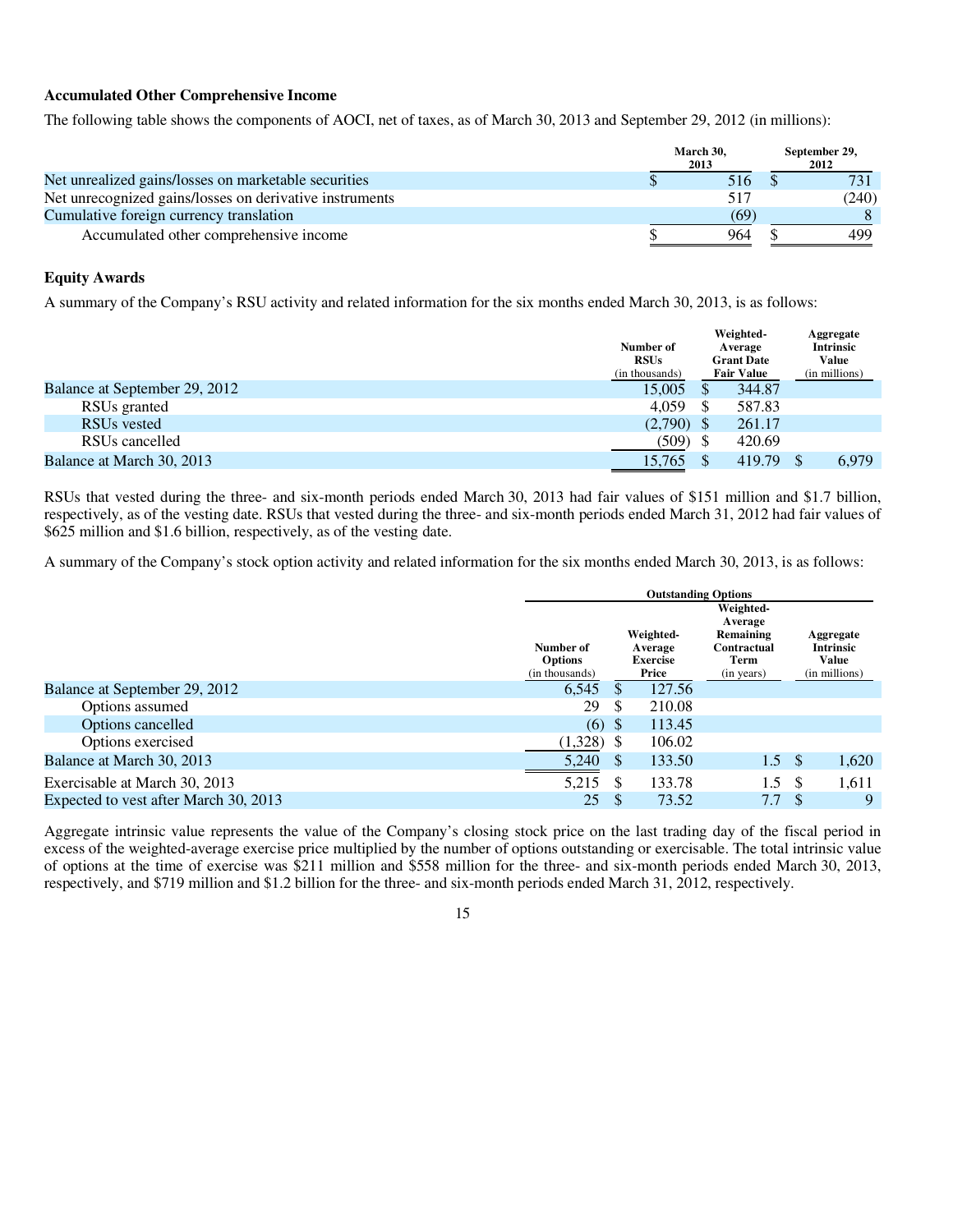The Company had approximately 30.2 million shares reserved for future issuance under the Company's stock plans as of March 30, 2013. RSUs granted are deducted from the shares available for grant under the Company's stock plans utilizing a factor of two times the number of RSUs granted. Similarly, RSUs cancelled are added back to the shares available for grant under the Company's stock plans utilizing a factor of two times the number of RSUs cancelled.

#### **Share-based Compensation**

Share-based compensation cost for RSUs is measured based on the closing fair market value of the Company's common stock on the date of grant. Share-based compensation cost for stock options and employee stock purchase plan rights ("stock purchase rights") is estimated at the grant date and offering date, respectively, based on the fair-value as calculated by the Black-Scholes-Merton ("BSM") option-pricing model. The BSM option-pricing model incorporates various assumptions including expected volatility, estimated expected life and interest rates. The Company recognizes share-based compensation cost as expense on a straight-line basis over the requisite service period.

The Company did not grant any stock options during the three- and six-month periods ended March 30, 2013 and March 31, 2012. The weighted-average fair value of stock purchase rights per share was \$115.99 and \$125.46 during the three- and six-month periods ended March 30, 2013, respectively, and was \$105.25 and \$96.83 during the three- and six-months ended March 31, 2012, respectively.

In conjunction with certain business combinations, the Company assumed 29,000 stock options with a weighted-average fair value per share of \$407.80 during the six-month period ended March 30, 2013 and 41,000 stock options with a weighted-average fair value per share of \$400.79 during the three- and six-month periods ended March 31, 2012.

The following table shows a summary of the share-based compensation expense included in the Condensed Consolidated Statements of Operations for the three- and six-month periods ended March 30, 2013 and March 31, 2012 (in millions):

|                                        | <b>Three Months Ended</b> |  |                   | <b>Six Months Ended</b> |  |                   |
|----------------------------------------|---------------------------|--|-------------------|-------------------------|--|-------------------|
|                                        | March 30,<br>2013         |  | March 31,<br>2012 | March 30,<br>2013       |  | March 31,<br>2012 |
| Cost of sales                          | 87                        |  | 63                |                         |  | 126               |
| Research and development               | 239                       |  | 168               | 463                     |  | 328               |
| Selling, general and administrative    | 249                       |  | 193               | 485                     |  | 390               |
| Total share-based compensation expense | 575                       |  | 424               | 1.120                   |  | 844               |

The income tax benefit related to share-based compensation expense was \$195 million and \$409 million for the three- and six-month periods ended March 30, 2013, respectively, and \$156 million and \$301 million for the three- and six-month periods ended March 31, 2012, respectively. As of March 30, 2013, the total unrecognized compensation cost related to outstanding stock options and RSUs expected to vest was \$5.3 billion, which the Company expects to recognize over a weighted-average period of 3.2 years.

# **Employee Benefit Plans**

### *Rule 10b5-1 Trading Plans*

During the three-month period ended March 30, 2013, executive officers Timothy D. Cook, Peter Oppenheimer, D. Bruce Sewell, Philip W. Schiller, and Jeffrey E. Williams had equity trading plans in place in accordance with Rule 10b5-1(c)(1) under the Securities Exchange Act of 1934, as amended (the "Exchange Act"). An equity trading plan is a written document that pre-establishes the amounts, prices and dates (or formula for determining the amounts, prices and dates) of future purchases or sales of the Company's stock, including shares acquired pursuant to the Company's employee and director equity plans.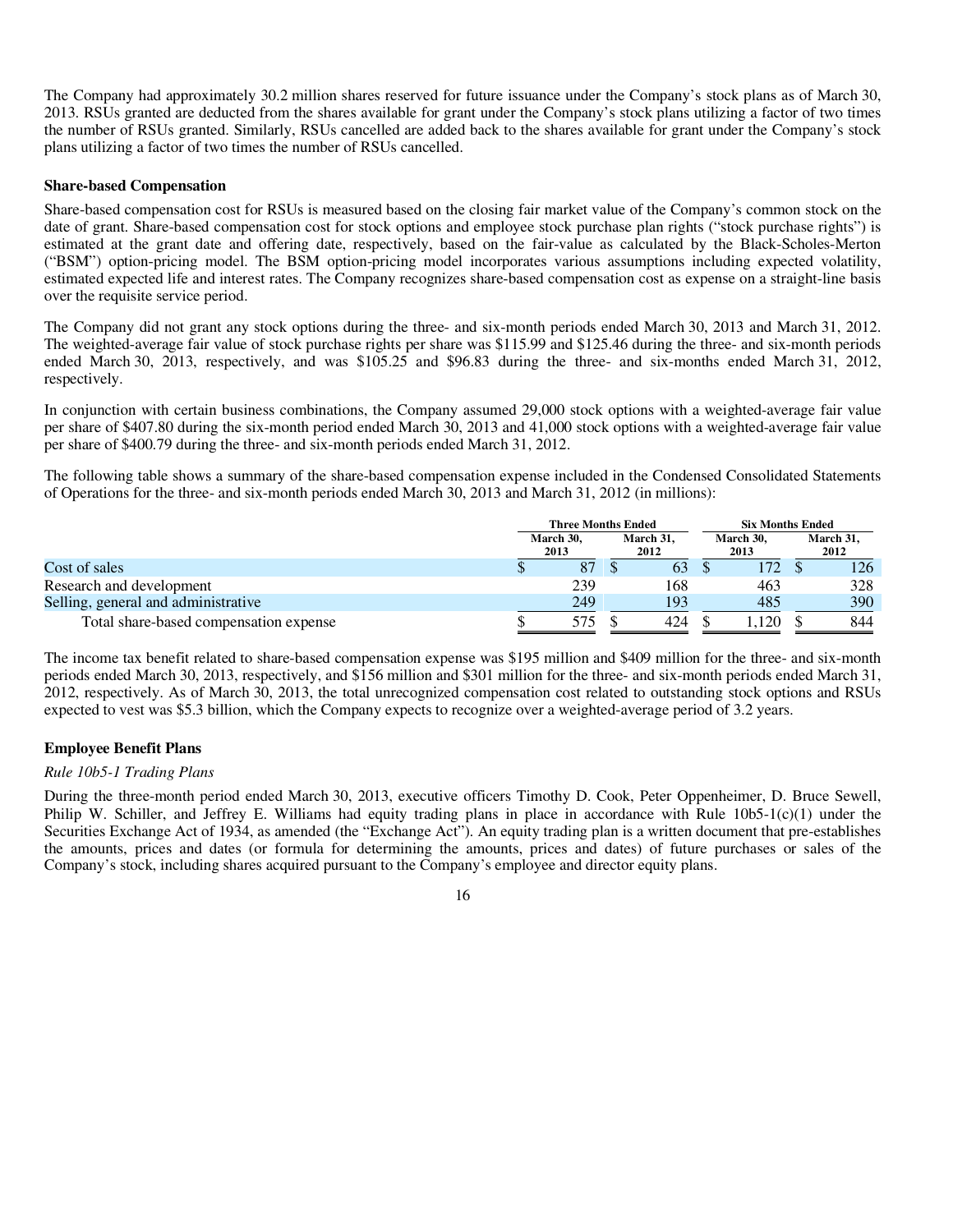# **Note 6 – Commitments and Contingencies**

# **Accrued Warranty and Indemnification**

The following table shows changes in the Company's accrued warranties and related costs for the three- and six-month periods ended March 30, 2013 and March 31, 2012 (in millions):

|                                              | <b>Three Months Ended</b> |       |  |                   |  |                   |  | <b>Six Months Ended</b> |
|----------------------------------------------|---------------------------|-------|--|-------------------|--|-------------------|--|-------------------------|
|                                              | March 30,<br>2013         |       |  | March 31,<br>2012 |  | March 30,<br>2013 |  | March 31,<br>2012       |
| Beginning accrued warranty and related costs |                           | 2,310 |  | 1,676             |  | 1,638             |  | 1,240                   |
| Cost of warranty claims                      |                           | (847) |  | (464)             |  | (1,533)           |  | (865)                   |
| Accruals for product warranty                |                           | 1.551 |  | 466               |  | 2,909             |  | 1,303                   |
| Ending accrued warranty and related costs    |                           | 3.014 |  | .678              |  | 3,014             |  | 1,678                   |

Accruals for product warranty for the three months ended March 30, 2013 include \$414 million associated with product sales in prior fiscal periods reflecting the impact of changes to certain of the Company's service policies and other estimated warranty costs. Of this amount, \$224 million is associated with product sales in the first quarter of 2013, and the remainder is associated with product sales in 2012.

The Company generally does not indemnify end-users of its operating system and application software against legal claims that the software infringes third-party intellectual property rights. Other agreements entered into by the Company sometimes include indemnification provisions under which the Company could be subject to costs and/or damages in the event of an infringement claim against the Company or an indemnified third-party. However, the Company has not been required to make any significant payments resulting from such an infringement claim asserted against it or an indemnified third-party and, in the opinion of management, does not have a potential liability related to unresolved infringement claims subject to indemnification that would materially adversely affect its financial condition or operating results. Therefore, the Company did not record a liability for infringement costs related to indemnification as of either March 30, 2013 or September 29, 2012.

The Company has entered into indemnification agreements with its directors and executive officers. Under these agreements, the Company has agreed to indemnify such individuals to the fullest extent permitted by law against liabilities that arise by reason of their status as directors or officers and to advance expenses incurred by such individuals in connection with related legal proceedings. It is not possible to determine the maximum potential amount of payments the Company could be required to make under these agreements due to the limited history of prior indemnification claims and the unique facts and circumstances involved in each claim. However, the Company maintains directors and officers liability insurance coverage to reduce its exposure to such obligations, and payments made under these agreements historically have not been material.

# **Concentrations in the Available Sources of Supply of Materials and Product**

Although most components essential to the Company's business are generally available from multiple sources, a number of components are currently obtained from single or limited sources, which subjects the Company to significant supply and pricing risks. Many components, including those that are available from multiple sources, are at times subject to industry-wide shortages and significant commodity pricing fluctuations. In addition, the Company has entered into various agreements for the supply of components; however, there can be no guarantee that the Company will be able to extend or renew these agreements on similar terms, or at all. Therefore, the Company remains subject to significant risks of supply shortages and price increases that can materially adversely affect its financial condition and operating results.

The Company and other participants in the markets for mobile communication and media devices and personal computers also compete for various components with other industries that have experienced increased demand for their products. The Company also uses some custom components that are not common to the rest of these industries, and new products introduced by the Company often utilize custom components available from only one source. When a component or product uses new technologies, initial capacity constraints may exist until the suppliers' yields have matured or manufacturing capacity has increased. If the Company's supply of components for a new or existing product were delayed or constrained, or if an outsourcing partner delayed shipments of completed products to the Company, the Company's financial condition and operating results could be materially adversely affected. The Company's business and financial performance could also be materially adversely affected depending on the time required to obtain sufficient quantities from the original source, or to identify and obtain sufficient quantities from an alternative source. Continued availability of these components at acceptable prices, or at all, may be affected if those suppliers concentrated on the production of common components instead of components customized to meet the Company's requirements.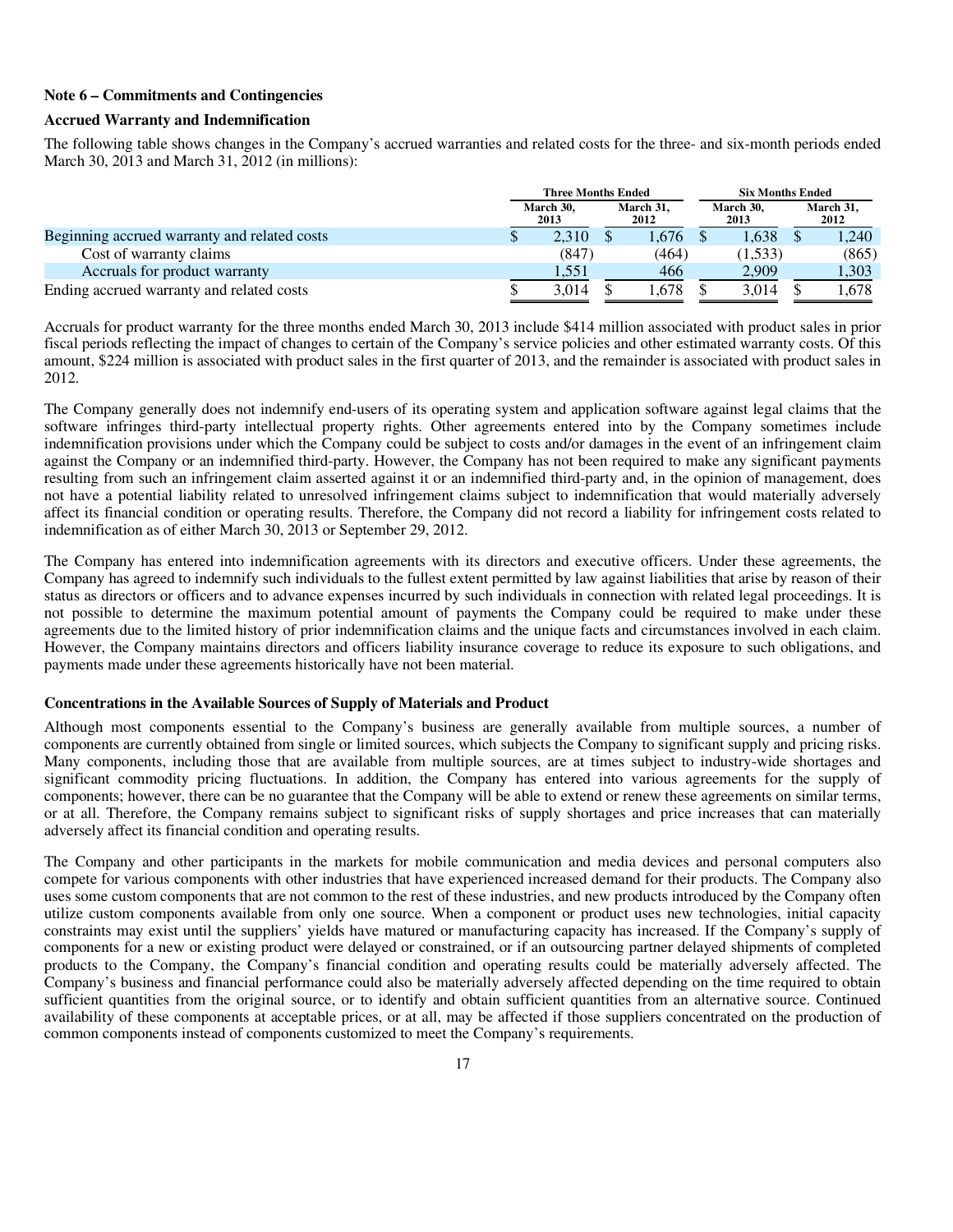Substantially all of the Company's hardware products are manufactured by outsourcing partners that are located primarily in Asia. A significant concentration of this manufacturing is currently performed by a small number of outsourcing partners, often in single locations. Certain of these outsourcing partners are the sole-sourced suppliers of components and manufacturers for many of the Company's products. Although the Company works closely with its outsourcing partners on manufacturing schedules, the Company's operating results could be adversely affected if its outsourcing partners were unable to meet their production commitments. The Company's purchase commitments typically cover its requirements for periods up to 150 days.

#### **Long-Term Supply Agreements**

The Company has entered into long-term agreements to secure the supply of certain inventory components. Under certain of these agreements, which expire between 2013 and 2022, the Company has made prepayments for the future purchase of inventory components and has acquired capital equipment to use in the manufacturing of such components.

As of March 30, 2013, the Company had a total of \$3.6 billion of inventory component prepayments outstanding, of which \$1.0 billion are classified as other current assets and \$2.6 billion are classified as other assets in the Condensed Consolidated Balance Sheets. The Company had a total of \$4.2 billion of inventory component prepayments outstanding as of September 29, 2012. The Company's outstanding prepayments will be applied to certain inventory component purchases made during the term of each respective agreement. During the three- and six-month periods ended March 30, 2013, the Company utilized \$354 million and \$677 million of inventory component prepayments, respectively.

#### **Other Off-Balance Sheet Commitments**

The Company leases various equipment and facilities, including retail space, under noncancelable operating lease arrangements. The Company does not currently utilize any other off-balance sheet financing arrangements. The major facility leases are typically for terms not exceeding 10 years and generally provide renewal options for terms not exceeding five additional years. Leases for retail space are for terms ranging from five to 20 years, the majority of which are for 10 years, and often contain multi-year renewal options. As of March 30, 2013, the Company's total future minimum lease payments under noncancelable operating leases were \$4.5 billion, of which \$3.2 billion related to leases for retail space.

The Company utilizes several outsourcing partners to manufacture sub-assemblies for the Company's products and to perform final assembly and testing of finished products. These outsourcing partners acquire components and build product based on demand information supplied by the Company, which typically covers periods up to 150 days. The Company also obtains individual components for its products from a wide variety of individual suppliers. Consistent with industry practice, the Company acquires components through a combination of purchase orders, supplier contracts, and open orders based on projected demand information. As of March 30, 2013, the Company had outstanding off-balance sheet third-party manufacturing commitments and component purchase commitments of \$13.8 billion.

In addition to the commitments mentioned above, the Company had additional off-balance sheet obligations of \$1.4 billion as of March 30, 2013, which were comprised mainly of commitments to acquire capital assets, including product tooling and manufacturing process equipment, and commitments related to advertising, research and development, Internet and telecommunications services and other obligations.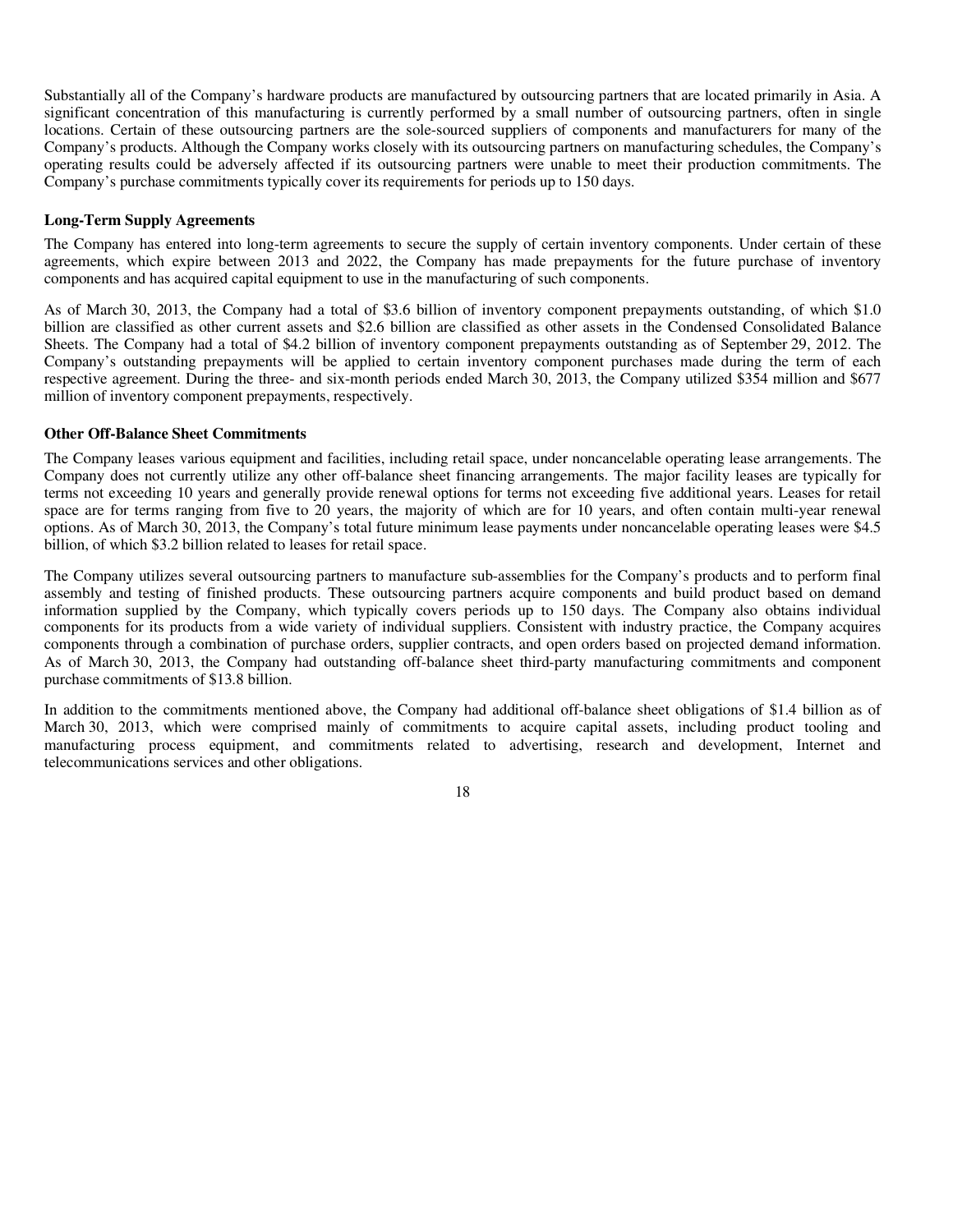# **Contingencies**

The Company is subject to various legal proceedings and claims that have arisen in the ordinary course of business and that have not been fully adjudicated, certain of which are discussed in Part II, Item 1 of this Form 10-Q under the heading "Legal Proceedings" and in Part II, Item 1A of this Form 10-Q under the heading "Risk Factors." In the opinion of management, there was not at least a reasonable possibility the Company may have incurred a material loss, or a material loss in excess of a recorded accrual, with respect to loss contingencies. However, the outcome of litigation is inherently uncertain. Therefore, although management considers the likelihood of such an outcome to be remote, if one or more of these legal matters were resolved against the Company in a reporting period for amounts in excess of management's expectations, the Company's consolidated financial statements for that reporting period could be materially adversely affected.

#### *Apple Inc. v. Samsung Electronics Co., Ltd, et al.*

On August 24, 2012, a jury returned a verdict awarding the Company \$1.05 billion in its lawsuit against Samsung Electronics Co., Ltd and affiliated parties in the United States District Court, Northern District of California, San Jose Division. On March 1, 2013, the District Court upheld \$599 million of the jury's award and ordered a new trial as to the remainder. Because the award is subject to entry of final judgment, partial re-trial and appeal, the Company has not recognized the award in its results of operations.

#### *VirnetX, Inc. v. Apple Inc. et al.*

On August 11, 2010, VirnetX, Inc. filed an action against the Company alleging that certain of its products infringed on four patents relating to network communications technology. On November 6, 2012, a jury returned a verdict against the Company, and awarded damages of \$368 million. The Company is challenging the verdict, believes it has valid defenses and has not recorded a loss accrual at this time.

#### **Note 7 – Segment Information and Geographic Data**

The Company reports segment information based on the "management" approach. The management approach designates the internal reporting used by management for making decisions and assessing performance as the source of the Company's reportable segments.

The Company manages its business primarily on a geographic basis. Prior to 2013, the Company's reportable operating segments consisted of the Americas, Europe, Japan, Asia-Pacific and Retail. In 2013, the Company established a new reportable operating segment, Greater China, which was previously included in the Asia-Pacific segment. Segment data for prior periods has been reclassified to reflect establishment of the Greater China segment. The Americas segment includes both North and South America. The Europe segment includes European countries, as well as the Middle East and Africa. The Greater China segment includes China, Hong Kong and Taiwan. The Rest of Asia Pacific segment includes Australia and Asian countries, other than Japan and those countries included in the Greater China segment. The Retail segment operates Apple retail stores in 13 countries, including the U.S. The results of the Americas, Europe, Greater China, Japan and Rest of Asia Pacific segments do not include results of the Retail segment. Each operating segment provides similar hardware and software products and similar services. The accounting policies of the various segments are the same as those described in Note 1, "Summary of Significant Accounting Policies" of the Notes to Consolidated Financial Statements in Part II, Item 8 of the Company's 2012 Form 10-K.

The Company evaluates the performance of its operating segments based on net sales and operating income. Net sales for geographic segments are generally based on the location of customers, while Retail segment net sales are based on sales from the Company's retail stores. Operating income for each segment includes net sales to third parties, related cost of sales and operating expenses directly attributable to the segment. Advertising expenses are generally included in the geographic segment in which the expenditures are incurred. Operating income for each segment excludes other income and expense and certain expenses managed outside the operating segments. Costs excluded from segment operating income include various corporate expenses such as research and development, corporate marketing expenses, share-based compensation expense, income taxes, various nonrecurring charges, and other separately managed general and administrative costs and certain manufacturing period expenses. Prior to 2013, the Company did not allocate certain manufacturing costs and variances, including costs related to product tooling and manufacturing process equipment, to its operating segments and instead included these costs and variances in other corporate expenses. In 2013, the Company began allocating these costs and variances to its operating segments and as a result reclassified a net credit of \$243 million and \$194 million from corporate expenses to its operating segments for the three- and six-month periods ended March 31, 2012, respectively. The Company does not include intercompany transfers between segments for management reporting purposes.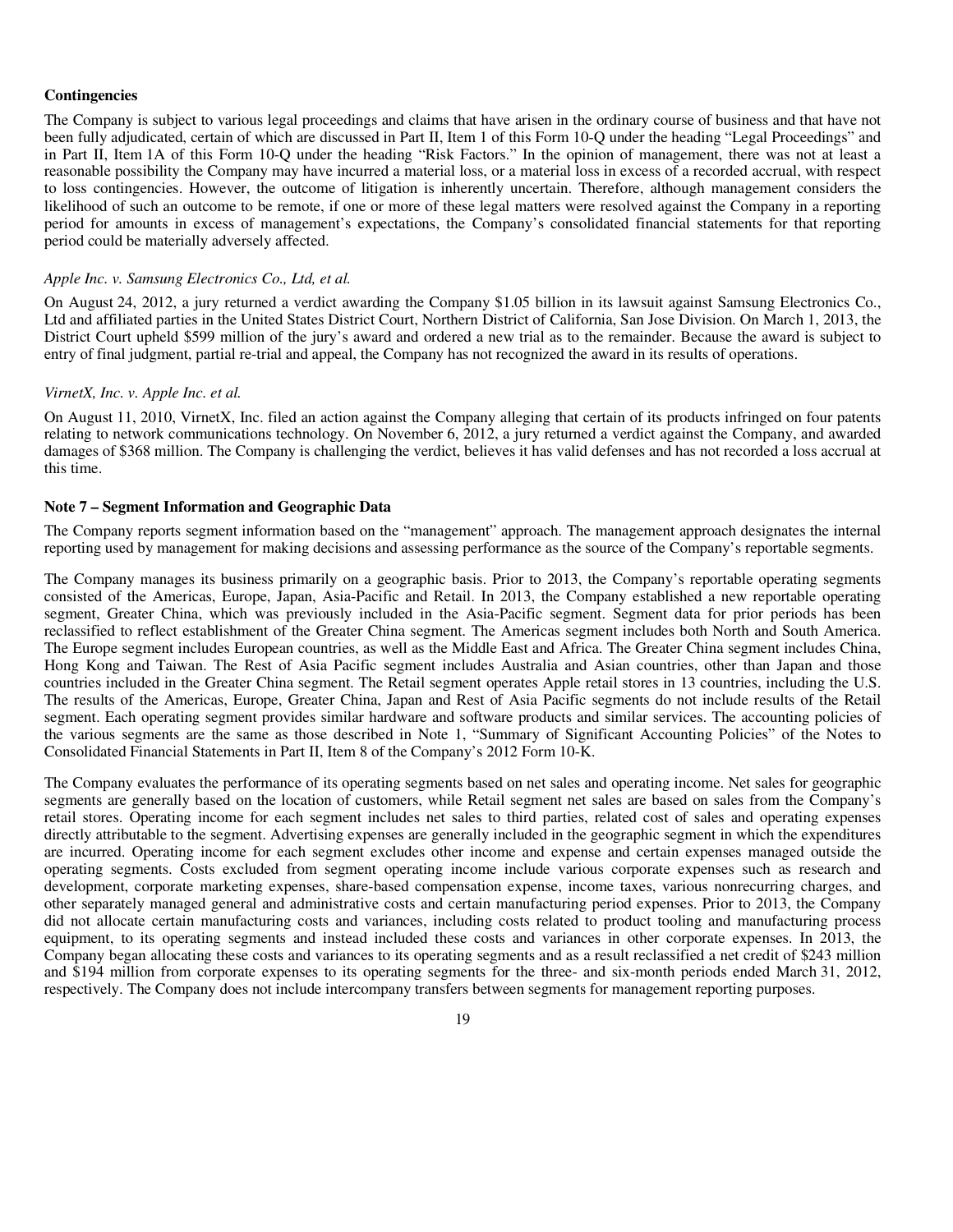The following table shows information by operating segment for the three- and six-month periods ended March 30, 2013 and March 31, 2012 (in millions):

|                       |                           | <b>Three Months Ended</b> |               | <b>Six Months Ended</b> |               |                   |                   |        |
|-----------------------|---------------------------|---------------------------|---------------|-------------------------|---------------|-------------------|-------------------|--------|
|                       |                           | March 30,<br>2013         |               | March 31,<br>2012       |               | March 30,<br>2013 | March 31,<br>2012 |        |
| Americas:             |                           |                           |               |                         |               |                   |                   |        |
| Net sales             | \$                        | 14,052                    | \$            | 13,182                  | \$            | 34,393            | S                 | 30,896 |
| Operating income      | $\mathbb{S}$              | 5,148                     | $\mathbf{\$}$ | 5,688                   | $\mathbb{S}$  | 12,497            | <sup>\$</sup>     | 12,921 |
| Europe:               |                           |                           |               |                         |               |                   |                   |        |
| Net sales             | \$                        | 9,800                     | $\frac{1}{2}$ | 8,807                   | $\mathbb{S}$  | 22,264            | <sup>\$</sup>     | 20,063 |
| Operating income      | \$                        | 3,449                     | \$            | 3,942                   | \$.           | 7,858             | \$.               | 8,605  |
| Greater China:        |                           |                           |               |                         |               |                   |                   |        |
| Net sales             | \$                        | 8,213                     | $\mathbb{S}$  | 7,637                   | \$            | 15,043            | \$.               | 11,717 |
| Operating income      | $\mathbb{S}$              | 2,787                     | $\mathbb{S}$  | 3,781                   | $\mathbb{S}$  | 5,331             | <sup>\$</sup>     | 5,487  |
| Japan:                |                           |                           |               |                         |               |                   |                   |        |
| Net sales             | $\boldsymbol{\mathsf{S}}$ | 3,135                     | $\mathcal{S}$ | 2,645                   | $\mathcal{S}$ | 7,578             | $\mathcal{S}$     | 6,195  |
| Operating income      | \$                        | 1,555                     | \$            | 1,543                   | <sup>\$</sup> | 3,815             | -S                | 3,532  |
| Rest of Asia Pacific: |                           |                           |               |                         |               |                   |                   |        |
| Net sales             | \$                        | 3,162                     | $\mathcal{S}$ | 2,516                   | <sup>\$</sup> | 7,155             | <sup>\$</sup>     | 6,133  |
| Operating income      | $\mathsf{\$}$             | 1,034                     | <sup>\$</sup> | 1,078                   | <sup>\$</sup> | 2,369             | <sup>\$</sup>     | 2,671  |
| Retail:               |                           |                           |               |                         |               |                   |                   |        |
| Net sales             | \$                        | 5,241                     | $\mathbb{S}$  | 4,399                   | <sup>\$</sup> | 11,682            | <sup>\$</sup>     | 10,515 |
| Operating income      | \$                        | 1,092                     | \$            | 1,154                   | \$            | 2,649             | \$                | 3,005  |

A reconciliation of the Company's segment operating income to the condensed consolidated financial statements for the three- and six-month periods ended March 30, 2013 and March 31, 2012 is as follows (in millions):

|                                  |                   | <b>Three Months Ended</b> |  |                   |                   | <b>Six Months Ended</b> |                   |  |
|----------------------------------|-------------------|---------------------------|--|-------------------|-------------------|-------------------------|-------------------|--|
|                                  | March 30,<br>2013 |                           |  | March 31,<br>2012 | March 30,<br>2013 |                         | March 31,<br>2012 |  |
| Segment operating income         |                   | 15.065                    |  | 17.186            | 34.519            |                         | 36,221            |  |
| Share-based compensation expense |                   | (575)                     |  | (424)             | (1.120)           |                         | (844)             |  |
| Other corporate expenses, net    |                   | (1,932)                   |  | (1,378)           | (3,631)           |                         | (2,653)           |  |
| Total operating income           |                   | 12.558                    |  | 15.384            | 29.768            |                         | 32.724            |  |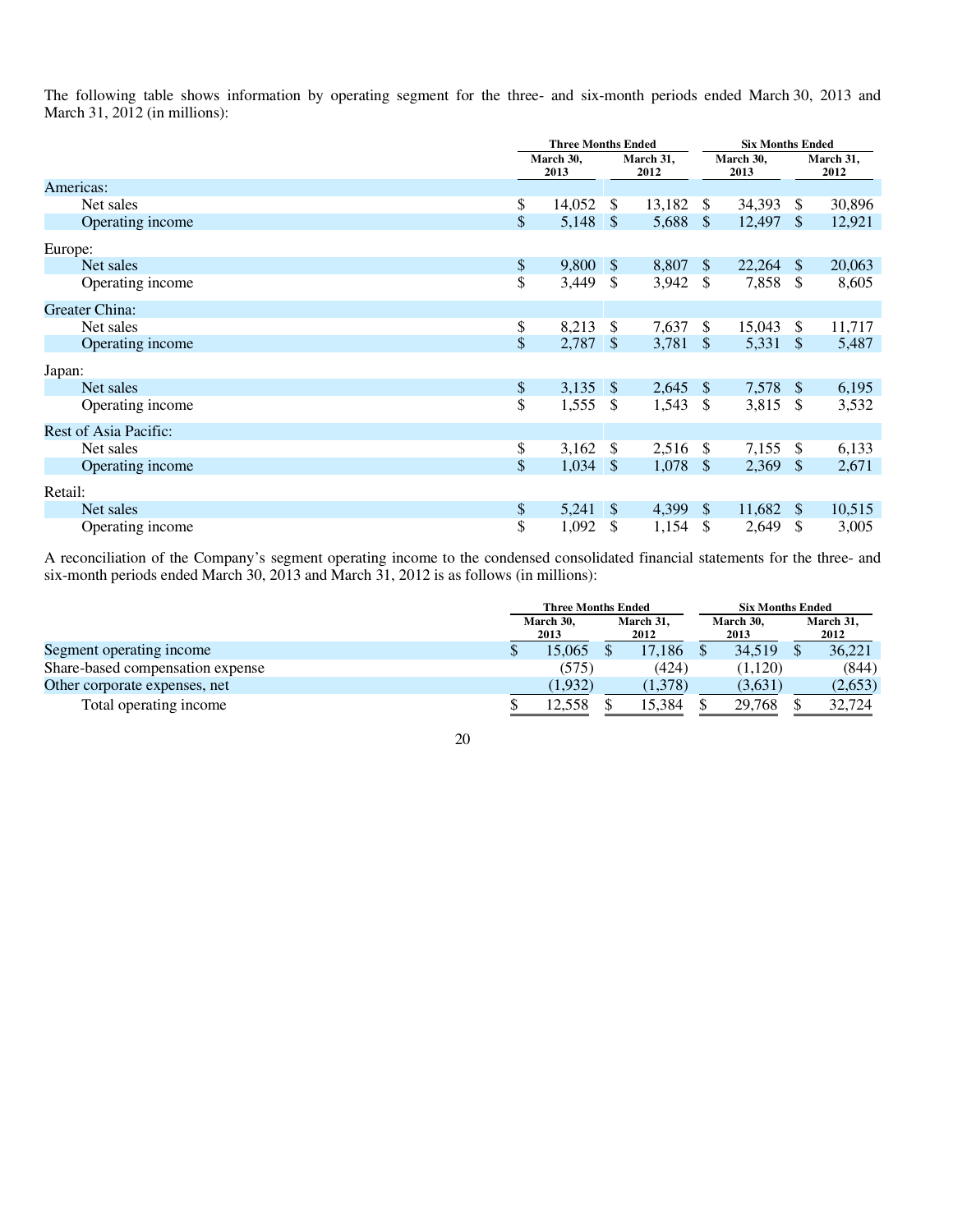### **Item 2. Management's Discussion and Analysis of Financial Condition and Results of Operations**

*This section and other parts of this Form 10-Q contain forward-looking statements, within the meaning of the Private Securities Litigation Reform Act of 1995, that involve risks and uncertainties. Forward-looking statements provide current expectations of future events based on certain assumptions and include any statement that does not directly relate to any historical or current fact. Forward-looking statements also can be identified by words such as "anticipates," "expects," "believes," "plans," "will," "would," "could," "future," and similar terms. Forward-looking statements are not guarantees of future performance and the Company's actual results may differ significantly from the results discussed in the forward-looking statements. Factors that might cause such differences include, but are not limited to, those discussed in Part II, Item 1A of this Form 10-Q under the heading "Risk Factors," which are incorporated herein by reference. The following discussion should be read in conjunction with the Company's Annual Report on Form 10-K for the year ended September 29, 2012 (the "2012 Form 10-K") filed with the U.S. Securities and Exchange Commission (the "SEC") and the condensed consolidated financial statements and notes thereto included elsewhere in this Form 10- Q. All information presented herein is based on the Company's fiscal calendar. Unless otherwise stated, references in this report to particular years, quarters or months refer to the Company's fiscal years ended in September and the associated quarters or months of those fiscal years. Each of the terms the "Company" and "Apple" as used herein refers collectively to Apple Inc. and its whollyowned subsidiaries, unless otherwise stated. The Company assumes no obligation to revise or update any forward-looking statements for any reason, except as required by law.* 

#### **Available Information**

The Company's Annual Report on Form 10-K, Quarterly Reports on Form 10-Q, Current Reports on Form 8-K, and amendments to reports filed pursuant to Sections 13(a) and 15(d) of the Securities Exchange Act of 1934, as amended (the "Exchange Act"), are filed with the SEC. The Company is subject to the informational requirements of the Exchange Act and files or furnishes reports, proxy statements, and other information with the SEC. Such reports and other information filed by the Company with the SEC are available free of charge on the Company's website at www.apple.com/investor when such reports are available on the SEC's website. The public may read and copy any materials filed by the Company with the SEC at the SEC's Public Reference Room at 100 F Street, NE, Room 1580, Washington, DC 20549. The public may obtain information on the operation of the Public Reference Room by calling the SEC at 1-800-SEC-0330. The SEC maintains an Internet site that contains reports, proxy and information statements and other information regarding issuers that file electronically with the SEC at www.sec.gov. The contents of these websites are not incorporated into this filing. Further, the Company's references to the URLs for these websites are intended to be inactive textual references only.

### **Executive Overview**

The Company designs, manufactures, and markets mobile communication and media devices, personal computers, and portable digital music players, and sells a variety of related software, services, peripherals, networking solutions, and third-party digital content and applications. The Company's products and services include iPhone®, iPad®, Mac®, iPod®, Apple TV®, a portfolio of consumer and professional software applications, the iOS and OS  $X^{\otimes}$  operating systems, iCloud®, and a variety of accessory, service and support offerings. The Company also sells and delivers digital content and applications through the iTunes Store®, App Store™, iBookstore™, and Mac App Store. The Company sells its products worldwide through its retail stores, online stores, and direct sales force, as well as through third-party cellular network carriers, wholesalers, retailers, and value-added resellers. In addition, the Company sells a variety of third-party iPhone, iPad, Mac and iPod compatible products, including application software, and various accessories through its online and retail stores. The Company sells to consumers; small and mid-sized businesses; and education, enterprise and government customers.

The Company is committed to bringing the best user experience to its customers through its innovative hardware, software, peripherals, and services. The Company's business strategy leverages its unique ability to design and develop its own operating systems, hardware, application software, and services to provide its customers new products and solutions with superior ease-of-use, seamless integration, and innovative design. As part of its strategy, the Company continues to expand its platform for the discovery and delivery of third-party digital content and applications through the iTunes Store. As part of the iTunes Store, the Company's App Store and iBookstore allow customers to discover and download applications and books through either a Mac or Windows-based computer or through "iOS devices," namely iPhone, iPad and iPod touch. The Company's Mac App Store allows customers to easily discover, download and install Mac applications. The Company also supports a community for the development of third-party software and hardware products and digital content that complement the Company's offerings. The Company's strategy also includes expanding its distribution network to effectively reach more customers and provide them with a high-quality sales and post-sales support experience.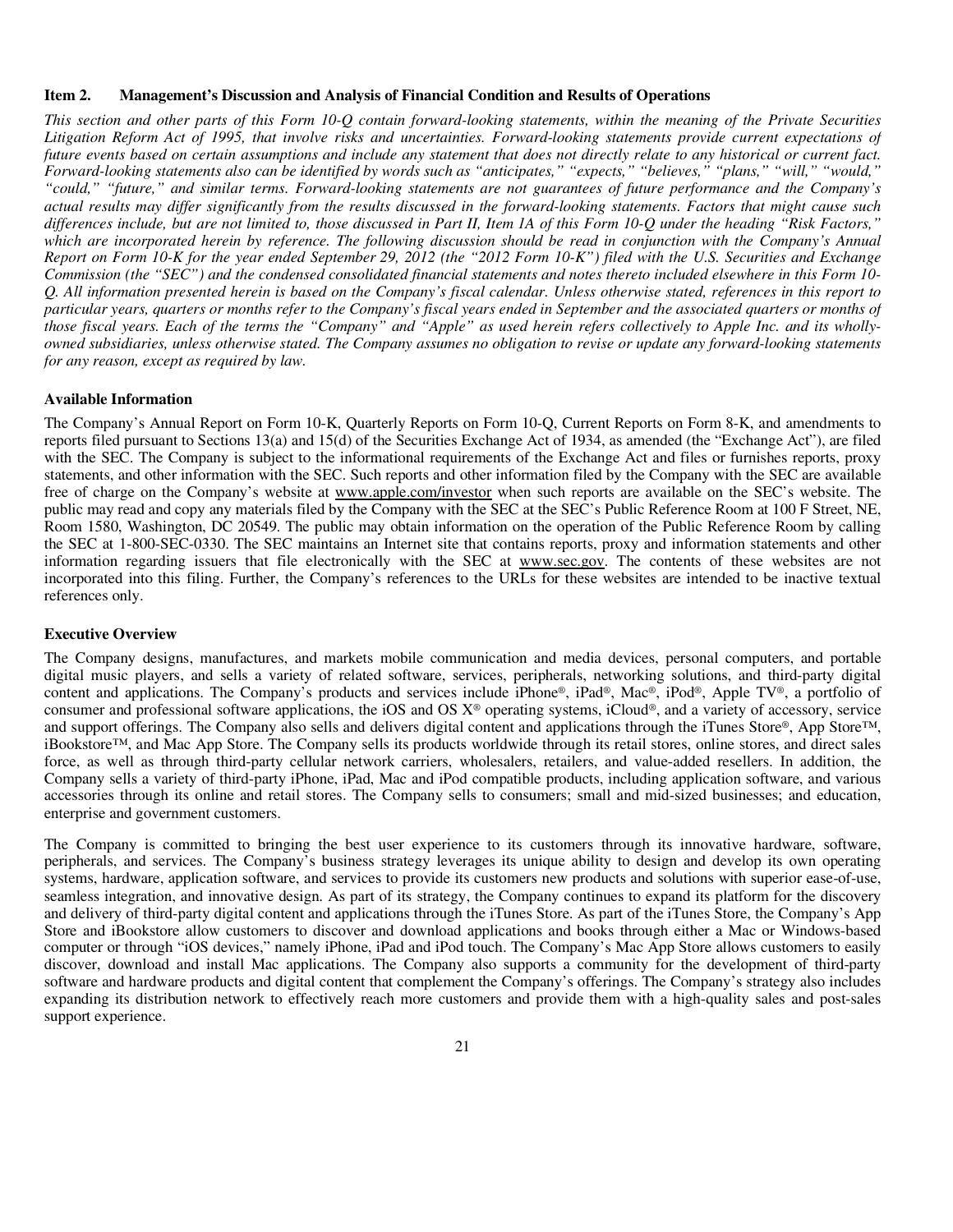The Company participates in several highly competitive markets, including the market for mobile communications and media devices with its iOS devices; personal computers with its Mac computers; portable digital players with iPod; and distribution of third-party digital content and applications with the iTunes Store, App Store, iBookstore, and Mac App Store. While the Company is widely recognized as a leading innovator in the markets where it competes, these markets are highly competitive and subject to aggressive pricing. To remain competitive, the Company believes that continual investment in research and development and marketing and advertising is critical to the development and sale of innovative products and technologies. The Company's research and development spending is focused on investing in new hardware and software products, and in further developing its existing products, including iPhone, iPad, Mac, and iPod hardware; iOS and OS X operating systems; and a variety of application software and online services.

The Company uses a variety of direct and indirect distribution channels, such as its retail stores, online stores, and direct sales force, and third-party cellular network carriers, wholesalers, retailers, and value-added resellers. The Company believes that sales of its innovative and differentiated products are enhanced by knowledgeable salespersons who can convey the value of the hardware and software integration, and demonstrate the unique solutions that are available on its products. The Company further believes providing direct contact with its targeted customers is an effective way to demonstrate the advantages of its products over those of its competitors and providing a high-quality sales and after-sales support experience is critical to attracting new and retaining existing customers. To ensure a high-quality buying experience for its products in which service and education are emphasized, the Company continues to expand and improve its distribution capabilities by expanding the number of its own retail stores worldwide. Additionally, the Company has invested in programs to enhance reseller sales by placing high quality Apple fixtures, merchandising materials and other resources within selected third-party reseller locations. Through the Apple Premium Reseller Program, certain third-party resellers focus on the Apple platform by providing a high level of integration and support services, and product expertise.

#### **Products**

A detailed discussion of the Company's products may be found in Part I, Item 1, "Business," of the Company's 2012 Form 10-K.

#### **Critical Accounting Policies and Estimates**

The preparation of financial statements and related disclosures in conformity with U.S. generally accepted accounting principles ("GAAP") and the Company's discussion and analysis of its financial condition and operating results require the Company's management to make judgments, assumptions, and estimates that affect the amounts reported in its condensed consolidated financial statements and accompanying notes. Note 1, "Summary of Significant Accounting Policies" of this Form 10-Q and in the Notes to Consolidated Financial Statements in Part II, Item 8 of the Company's 2012 Form 10-K describes the significant accounting policies and methods used in the preparation of the Company's condensed consolidated financial statements. Management bases its estimates on historical experience and on various other assumptions it believes to be reasonable under the circumstances, the results of which form the basis for making judgments about the carrying values of assets and liabilities. Actual results may differ from these estimates and such differences may be material.

Management believes the Company's critical accounting policies and estimates are those related to revenue recognition, valuation and impairment of marketable securities, inventory valuation and valuation of manufacturing-related assets and estimated purchase commitment cancellation fees, warranty costs, income taxes, and legal and other contingencies. Management considers these policies critical because they are both important to the portrayal of the Company's financial condition and operating results, and they require management to make judgments and estimates about inherently uncertain matters. The Company's senior management has reviewed these critical accounting policies and related disclosures with the Audit and Finance Committee of the Company's Board of Directors.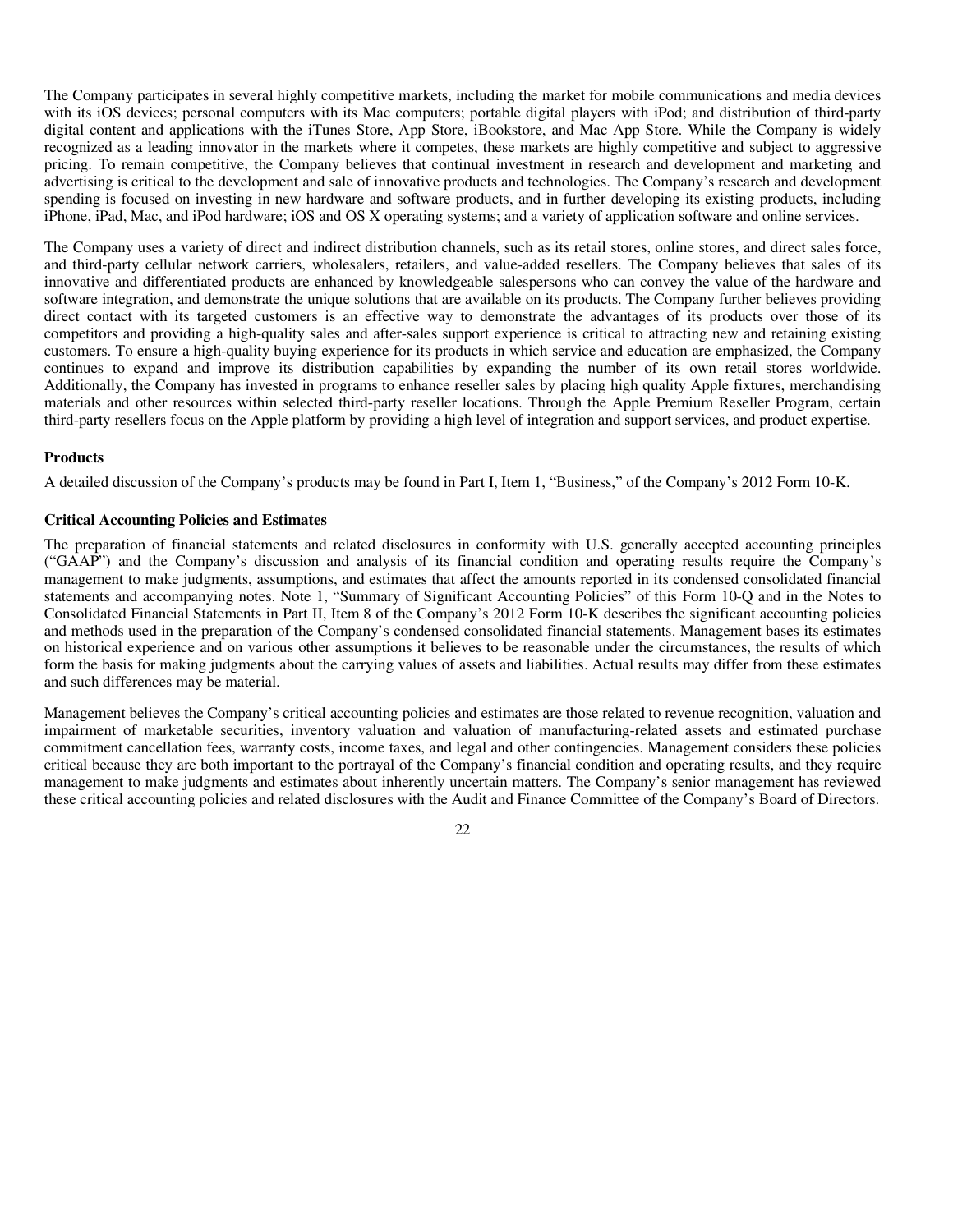# *Revenue Recognition*

Net sales consist primarily of revenue from the sale of hardware, software, digital content and applications, peripherals, and service and support contracts. The Company recognizes revenue when persuasive evidence of an arrangement exists, delivery has occurred, the sales price is fixed or determinable, and collection is probable. Product is considered delivered to the customer once it has been shipped and title and risk of loss have been transferred. For most of the Company's product sales, these criteria are met at the time the product is shipped. For online sales to individuals, for some sales to education customers in the U.S., and for certain other sales, the Company defers revenue until the customer receives the product because the Company retains a portion of the risk of loss on these sales during transit. The Company recognizes revenue from the sale of hardware products, software bundled with hardware that is essential to the functionality of the hardware, and third-party digital content sold on the iTunes Store in accordance with general revenue recognition accounting guidance. The Company recognizes revenue in accordance with industry specific software accounting guidance for the following types of sales transactions: (i) standalone sales of software products, (ii) sales of software upgrades and (iii) sales of software bundled with hardware not essential to the functionality of the hardware.

For multi-element arrangements that include hardware products containing software essential to the hardware product's functionality, undelivered software elements that relate to the hardware product's essential software, and/or undelivered non-software services, the Company allocates revenue to all deliverables based on their relative selling prices. In such circumstances, the Company uses a hierarchy to determine the selling price to be used for allocating revenue to deliverables: (i) vendor-specific objective evidence of fair value ("VSOE"), (ii) third-party evidence of selling price ("TPE") and (iii) best estimate of selling price ("ESP"). VSOE generally exists only when the Company sells the deliverable separately and is the price actually charged by the Company for that deliverable. ESPs reflect the Company's best estimates of what the selling prices of elements would be if they were sold regularly on a standalone basis.

For sales of qualifying versions of iOS devices, Mac and Apple TV, the Company has indicated it may from time to time provide future unspecified software upgrades and features free of charge to customers. The Company also provides various non-software services to owners of qualifying versions of iOS devices and Mac. Because the Company has neither VSOE nor TPE for the unspecified software upgrade rights or the non-software services, revenue is allocated to these rights and services based on the Company's ESPs. Revenue allocated to the unspecified software upgrade rights and non-software services based on the Company's ESPs is deferred and recognized on a straight-line basis over the estimated period the software upgrades and non-software services are expected to be provided for each of these devices, which ranges from two to four years.

The Company's process for determining ESPs involves management's judgment and considers multiple factors that may vary over time depending upon the unique facts and circumstances related to each deliverable. If the facts and circumstances underlying the factors considered change, including the estimated or actual costs incurred to provide non-software services or the estimated period the software upgrades and non-software services are expected to be provided, or should future facts and circumstances lead the Company to consider additional factors, the Company's ESPs and the future rate of related amortization for software upgrades and non-software services related to future sales of these devices could change.

The Company records reductions to revenue for estimated commitments related to price protection and other customer incentive programs. For transactions involving price protection, the Company recognizes revenue net of the estimated amount to be refunded, provided the refund amount can be reasonably and reliably estimated and the other conditions for revenue recognition have been met. The Company's policy requires that, if refunds cannot be reliably estimated, revenue is not recognized until reliable estimates can be made or the price protection lapses. For the Company's other customer incentive programs, the estimated cost is recognized at the later of the date at which the Company has sold the product or the date at which the program is offered. The Company also records reductions to revenue for expected future product returns based on the Company's historical experience. Future market conditions and product transitions may require the Company to increase customer incentive programs that could result in reductions to future revenue. Additionally, certain customer incentive programs require management to estimate the number of customers who will actually redeem the incentive. Management's estimates are based on historical experience and the specific terms and conditions of particular incentive programs. If a greater than estimated proportion of customers redeems such incentives, the Company would be required to record additional reductions to revenue, which would have an adverse impact on the Company's results of operations.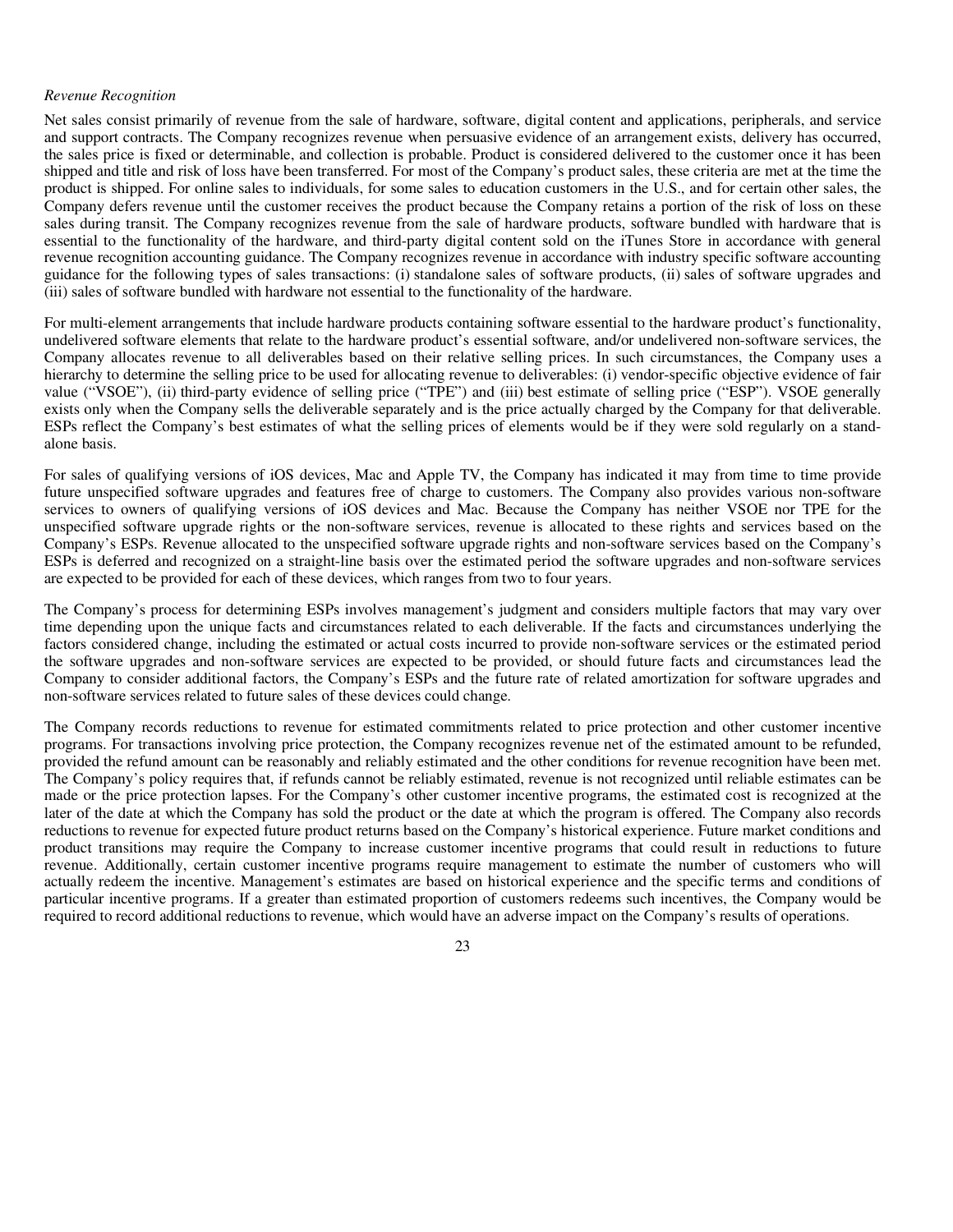# *Valuation and Impairment of Marketable Securities*

The Company's investments in available-for-sale securities are reported at fair value. Unrealized gains and losses related to changes in the fair value of securities are recognized in accumulated other comprehensive income, net of tax, in the Company's Condensed Consolidated Balance Sheets. Changes in the fair value of available-for-sale securities impact the Company's net income only when such securities are sold or an other-than-temporary impairment is recognized. Realized gains and losses on the sale of securities are determined by specific identification of each security's cost basis. The Company regularly reviews its investment portfolio to determine if any security is other-than-temporarily impaired, which would require the Company to record an impairment charge in the period any such determination is made. In making this judgment, the Company evaluates, among other things, the duration and extent to which the fair value of a security is less than its cost; the financial condition of the issuer and any changes thereto; and the Company's intent to sell, or whether it will more likely than not be required to sell, the security before recovery of the its amortized cost basis. The Company's assessment on whether a security is other-than-temporarily impaired could change in the future due to new developments or changes in assumptions related to any particular security.

#### *Inventory Valuation and Valuation of Manufacturing-Related Assets and Estimated Purchase Commitment Cancellation Fees*

The Company must order components for its products and build inventory in advance of product shipments and has invested in manufacturing process equipment, including capital assets held at its suppliers' facilities. In addition, the Company has made prepayments to certain of its suppliers associated with long-term supply agreements to secure supply of inventory components. The Company records a write-down for inventories of components and products, including third-party products held for resale, which have become obsolete or are in excess of anticipated demand or net realizable value. The Company performs a detailed review of inventory each fiscal quarter that considers multiple factors including demand forecasts, product life cycle status, product development plans, current sales levels, and component cost trends. The Company also reviews its manufacturing-related capital assets and inventory prepayments for impairment whenever events or circumstances indicate the carrying amount of such assets may not be recoverable. If the Company determines that an asset is not recoverable, it records an impairment loss equal to the amount by which the carrying value of such an asset exceeds its fair value.

The industries in which the Company competes are subject to a rapid and unpredictable pace of product and component obsolescence and demand changes. In certain circumstances the Company may be required to record additional write-downs of inventory, inventory prepayments and/or manufacturing-related capital assets. These circumstances include future demand or market conditions for the Company's products being less favorable than forecasted, unforeseen technological changes or changes to the Company's product development plans that negatively impact the utility of any of these assets, or significant deterioration in the financial condition of one or more of the Company's suppliers that hold any of the Company's manufacturing process equipment or to whom the Company has made an inventory prepayment. Such write-downs would adversely affect the Company's results of operations in the period when the write-downs were recorded.

The Company records accruals for estimated cancellation fees related to component orders that have been cancelled or are expected to be cancelled. Consistent with industry practice, the Company acquires components through a combination of purchase orders, supplier contracts, and open orders based on projected demand information. These commitments typically cover the Company's requirements for periods up to 150 days. If there is an abrupt and substantial decline in demand for one or more of the Company's products, if the Company's product development plans change, or if there is an unanticipated change in technological requirements for any of the Company's products, then the Company may be required to record additional accruals for cancellation fees that would adversely affect its results of operations in the period when the cancellation fees are identified and recorded.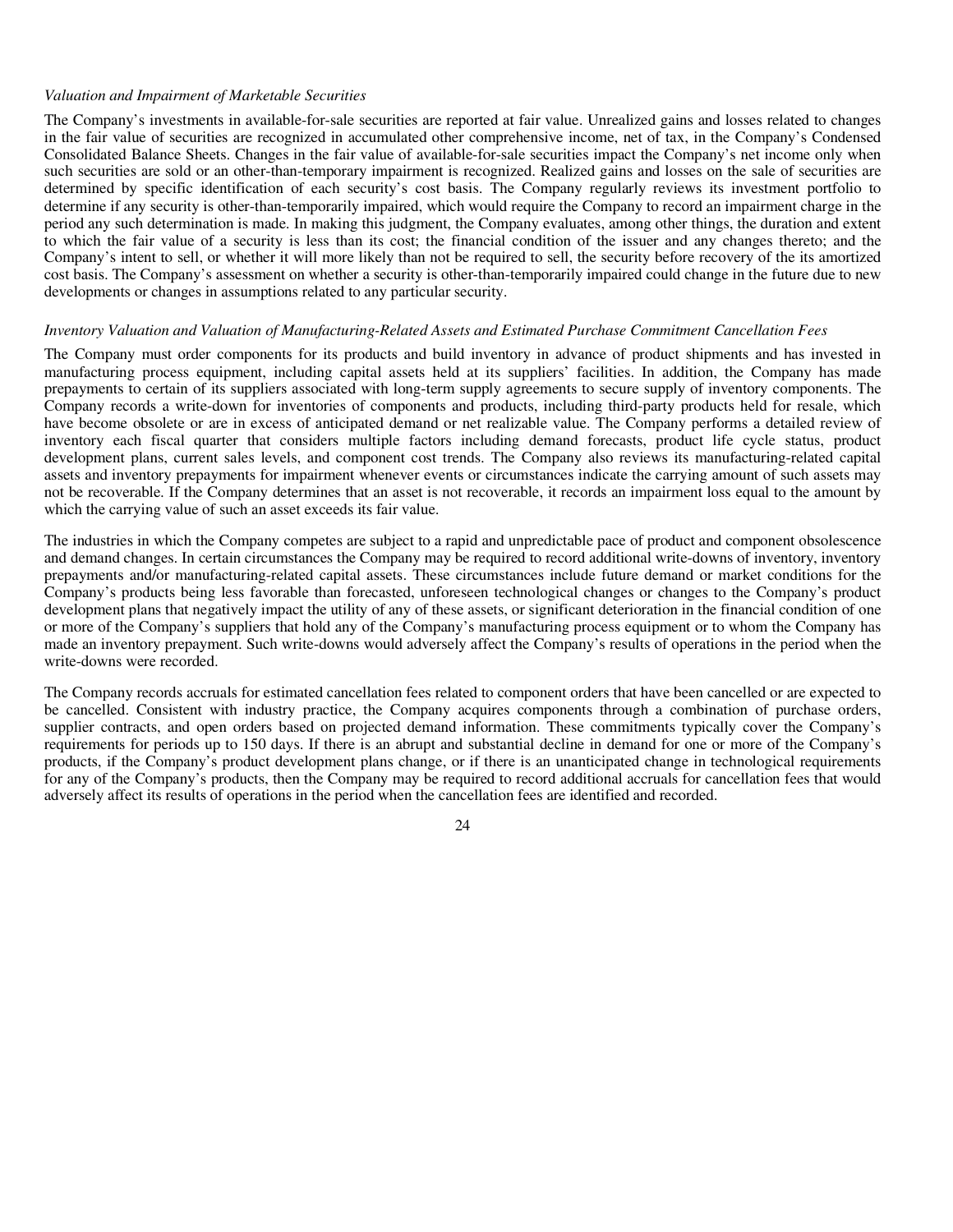# *Warranty Costs*

The Company provides for the estimated cost of warranties at the time the related revenue is recognized based on historical and projected warranty claim rates, historical and projected cost-per-claim, and knowledge of specific product failures that are outside of the Company's typical experience. Each quarter, the Company reevaluates its estimates to assess the adequacy of its recorded warranty liabilities considering the size of the installed base of products subject to warranty protection and adjusts the amounts as necessary. If actual product failure rates or repair costs differ from estimates, revisions to the estimated warranty liabilities would be required and could materially affect the Company's results of operations.

#### *Income Taxes*

The Company records a tax provision for the anticipated tax consequences of the reported results of operations. The provision for income taxes is computed using the asset and liability method, under which deferred tax assets and liabilities are recognized for the expected future tax consequences of temporary differences between the financial reporting and tax bases of assets and liabilities, and for operating losses and tax credit carryforwards. Deferred tax assets and liabilities are measured using the currently enacted tax rates that apply to taxable income in effect for the years in which those tax assets are expected to be realized or settled. The Company records a valuation allowance to reduce deferred tax assets to the amount that is believed more likely than not to be realized.

The Company recognizes tax benefits from uncertain tax positions only if it is more likely than not that the tax position will be sustained on examination by the taxing authorities, based on the technical merits of the position. The tax benefits recognized in the financial statements from such positions are then measured based on the largest benefit that has a greater than 50% likelihood of being realized upon ultimate settlement.

Management believes it is more likely than not that forecasted income, including income that may be generated as a result of certain tax planning strategies, together with future reversals of existing taxable temporary differences, will be sufficient to fully recover the deferred tax assets. In the event that the Company determines all or part of the net deferred tax assets are not realizable in the future, the Company will make an adjustment to the valuation allowance that would be charged to earnings in the period such determination is made. In addition, the calculation of tax liabilities involves significant judgment in estimating the impact of uncertainties in the application of GAAP and complex tax laws. Resolution of these uncertainties in a manner inconsistent with management's expectations could have a material impact on the Company's financial condition and operating results.

# *Legal and Other Contingencies*

As discussed in Part II, Item 1 of this Form 10-Q under the heading "Legal Proceedings" and in Note 6, "Commitments and Contingencies" in the Notes to Condensed Consolidated Financial Statements of this Form 10-Q, the Company is subject to various legal proceedings and claims that arise in the ordinary course of business. The Company records a liability when it is probable that a loss has been incurred and the amount is reasonably estimable. There is significant judgment required in both the probability determination and as to whether an exposure can be reasonably estimated. In the opinion of management, there was not at least a reasonable possibility the Company may have incurred a material loss, or a material loss in excess of a recorded accrual, with respect to loss contingencies for legal and other contingencies. However, the outcome of legal proceedings and claims brought against the Company is subject to significant uncertainty. Therefore, although management considers the likelihood of such an outcome to be remote, if one or more of these legal matters were resolved against the Company in a reporting period for amounts in excess of management's expectations, the Company's consolidated financial statements for that reporting period could be materially adversely affected.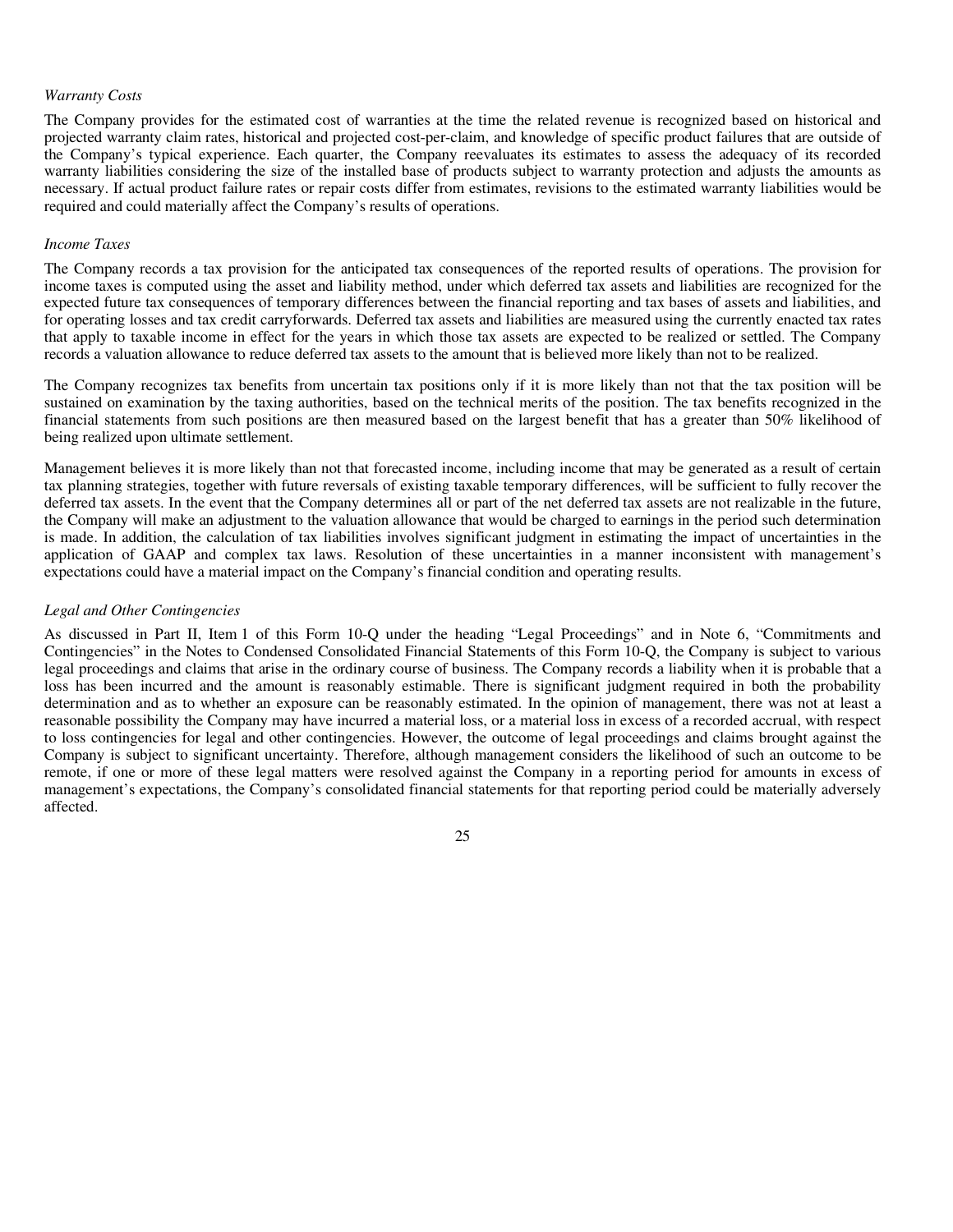# **Net Sales**

The following table shows net sales by operating segment and net sales and unit sales by product during the three- and six- month periods ended March 30, 2013 and March 31, 2012 (in millions, except unit sales in thousands):

|                                          | <b>Three Months Ended</b> |                   |     |                   |         | <b>Six Months Ended</b> |                   |               |                   |          |  |
|------------------------------------------|---------------------------|-------------------|-----|-------------------|---------|-------------------------|-------------------|---------------|-------------------|----------|--|
|                                          |                           | March 30.<br>2013 |     | March 31,<br>2012 | Change  |                         | March 30.<br>2013 |               | March 31,<br>2012 | Change   |  |
| <b>Net Sales by Operating Segment:</b>   |                           |                   |     |                   |         |                         |                   |               |                   |          |  |
| Americas                                 | \$                        | 14,052            | \$. | 13,182            | $7\%$   | $\mathbb{S}$            | 34,393            | -\$           | 30,896            | $11\%$   |  |
| Europe                                   |                           | 9,800             |     | 8,807             | $11\%$  |                         | 22,264            |               | 20,063            | $11\%$   |  |
| Greater China (a)                        |                           | 8,213             |     | 7,637             | 8%      |                         | 15,043            |               | 11,717            | 28%      |  |
| Japan                                    |                           | 3,135             |     | 2,645             | $19\%$  |                         | 7,578             |               | 6,195             | 22%      |  |
| Rest of Asia Pacific                     |                           | 3,162             |     | 2,516             | 26%     |                         | 7,155             |               | 6,133             | $17\%$   |  |
| Retail                                   |                           | 5,241             |     | 4,399             | $19\%$  |                         | 11,682            |               | 10,515            | $11\%$   |  |
| Total net sales                          |                           | 43,603            | \$  | 39,186            | $11\%$  | S.                      | 98,115            | <sup>\$</sup> | 85,519            | $15\%$   |  |
| <b>Net Sales by Product:</b>             |                           |                   |     |                   |         |                         |                   |               |                   |          |  |
| iPhone(b)                                | $\mathbb{S}$              | 22,955            | \$. | 22,276            | 3%      | $\mathbb{S}$            | 53,615            | - \$          | 46,226            | $16\%$   |  |
| iPad(b)                                  |                           | 8,746             |     | 6,264             | $40\%$  |                         | 19,420            |               | 15,033            | $29\%$   |  |
| Mac(b)                                   |                           | 5,447             |     | 5,073             | 7%      |                         | 10,966            |               | 11,671            | $(6)\%$  |  |
| $i$ Pod $(b)$                            |                           | 962               |     | 1,207             | (20)%   |                         | 3,105             |               | 3,735             | (17)%    |  |
| <i>iTunes, Software and Services (c)</i> |                           | 4,114             |     | 3,171             | 30%     |                         | 7,801             |               | 6,191             | 26%      |  |
| Accessories (d)                          |                           | 1,379             |     | 1,195             | $15\%$  |                         | 3,208             |               | 2,663             | $20\%$   |  |
| Total net sales                          |                           | 43,603            | \$  | 39,186            | $11\%$  | \$                      | 98,115            | \$.           | 85,519            | $15\%$   |  |
| <b>Unit Sales by Product:</b>            |                           |                   |     |                   |         |                         |                   |               |                   |          |  |
| iPhone                                   |                           | 37,430            |     | 35,064            | $7\%$   |                         | 85,219            |               | 72,108            | 18%      |  |
| iPad                                     |                           | 19,477            |     | 11,798            | 65%     |                         | 42,337            |               | 27,232            | 55%      |  |
| Mac                                      |                           | 3,952             |     | 4,017             | $(2)\%$ |                         | 8,013             |               | 9,215             | $(13)\%$ |  |
| iPod                                     |                           | 5,633             |     | 7,673             | (27)%   |                         | 18,312            |               | 23,070            | (21)%    |  |

(a) Greater China includes China, Hong Kong and Taiwan.

(b) Includes deferrals and amortization of related non-software services and software upgrade rights.

(c) Includes revenue from sales on the iTunes Store, the App Store, the Mac App Store, and the iBookstore, and revenue from sales of AppleCare, licensing and other services.

(d) Includes sales of hardware peripherals and Apple-branded and third-party accessories for iPhone, iPad, Mac and iPod.

The Company's fiscal year is the 52 or 53-week period that ends on the last Saturday of September. An extra week is added to the Company's first quarter approximately every six years to realign the Company's fiscal quarters more closely to calendar quarters. A  $14<sup>th</sup>$  week was added to the first quarter of 2012, while the first quarter of 2013 spanned only 13 weeks. Inclusion of the  $14<sup>th</sup>$  week increased the Company's overall net sales and operating expenses for the first six months of 2012 compared to 2013.

# **Product Performance**

#### *iPhone*

Net sales of iPhone were \$23.0 billion and \$53.6 billion in the second quarter and first six months of 2013, respectively, representing an increase of \$679 million or 3% and \$7.4 billion or 16% compared to the same periods in 2012. iPhone unit sales totaled 37.4 million and 85.2 million in the second quarter and first six months of 2013, respectively, which represents an increase of 7% and 18% compared to the same periods in 2012. For the first six months of 2013, iPhone year-over-year growth resulted from strong demand for iPhone in all of the Company's operating segments primarily due to the launch of iPhone 5 beginning in September 2012 and strong ongoing demand for iPhone 4 and 4S. The year-over-year impact of higher iPhone unit sales on net sales was partially offset during the second quarter and first six months of 2013 by a reduction in iPhone average selling prices as a result of a shift in product mix towards lower-priced iPhone models, particularly the iPhone 4. Net sales of iPhone accounted for 53% and 57% of the Company's total net sales for the second quarters of 2013 and 2012, respectively, and were 55% and 54% of the Company's total net sales during the first six months of 2013 and 2012, respectively.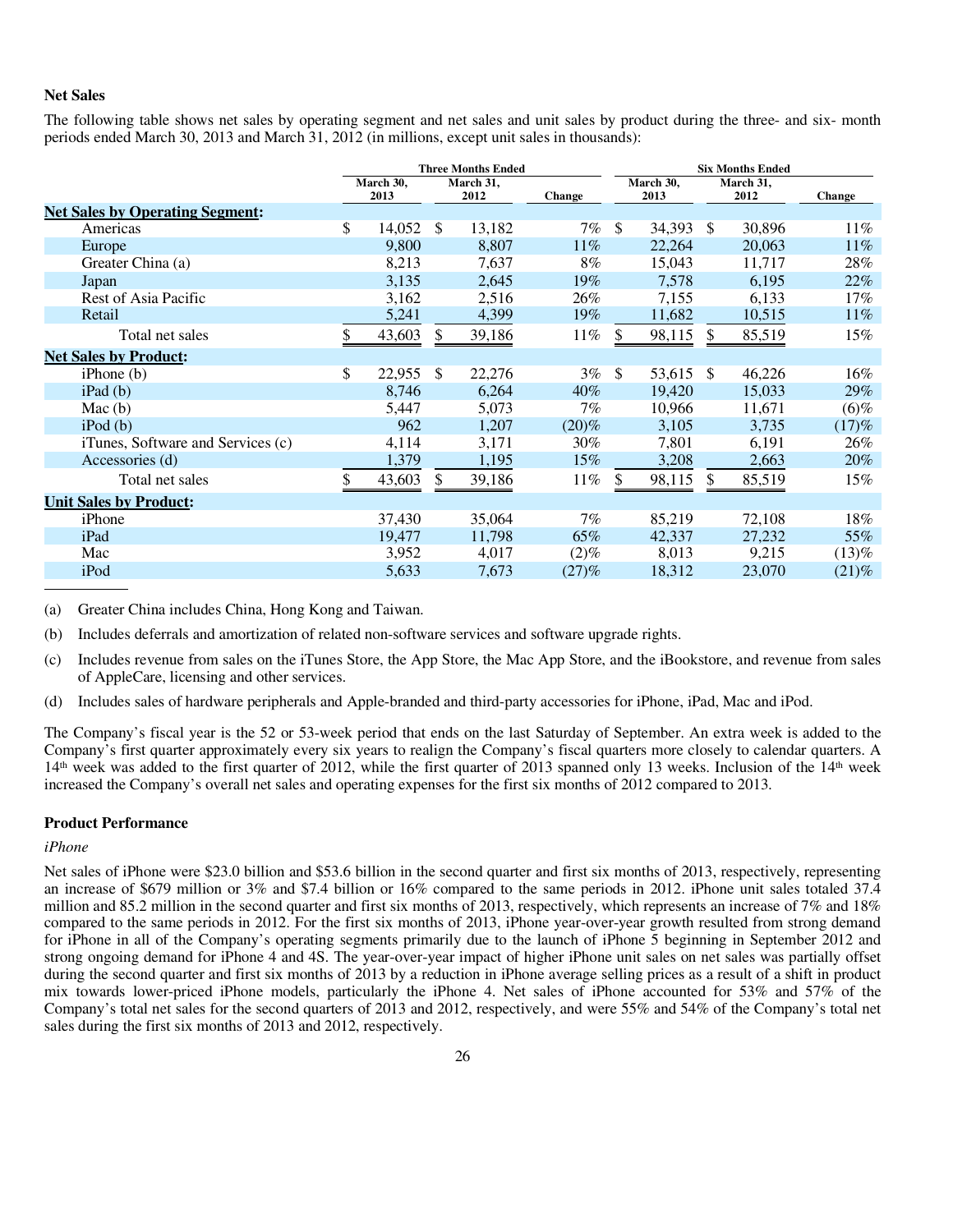### *iPad*

Net sales of iPad were \$8.7 billion and \$19.4 billion in the second quarter and first six months of 2013, respectively, representing an increase of \$2.5 billion or 40% and \$4.4 billion or 29% compared to the same periods in 2012. Unit sales of iPad were 19.5 million and 42.3 million during the second quarter and first six months of 2013, respectively, an increase of 65% and 55% compared to the same periods in 2012. The year-over-year increase in net sales and unit sales was driven by strong demand for iPad in all of the Company's operating segments as a result of the launch of iPad mini and the fourth generation iPad beginning in the first quarter of 2013. The year-over-year growth rate of iPad unit sales was higher than the growth rate of iPad net sales during the second quarter and first six months of 2013 due to a reduction in average selling prices primarily as a result of the introduction of iPad mini. Net sales of iPad accounted for 20% and 16% of the Company's total net sales for the second quarters of 2013 and 2012, respectively, and were 20% and 18% of the Company's total net sales during the first six months of 2013 and 2012, respectively.

#### *Mac*

Net sales of Mac were \$5.4 billion and \$11.0 billion in the second quarter and first six months of 2013, respectively. While Mac net sales during the second quarter of 2013 increased \$374 million or 7% compared to the second quarter of 2012, Mac net sales decreased by \$705 million or 6% during the first six months of 2013 compared to the same period in 2012. Mac unit sales decreased by 65 thousand or 2% and 1.2 million or 13% in the second quarter and first six months of 2013 compared to the same periods in 2012. Declines in Mac net sales and Mac unit sales for the first six months of 2013 were experienced to some extent in the Americas, Europe, Greater China and Rest of Asia Pacific segments and were only partially offset by increases in the Japan and the Retail segments. These declines reflect lower unit sales of both Mac desktop and Mac portable systems. Mac net sales and unit sales were negatively impacted during the first quarter of 2013 by a number of factors including supply constraints through the end of the quarter on the Company's new iMac models that were announced in October 2012 but did not ship until the final month of that quarter; one less week in the first quarter of 2013 compared to the first quarter of 2012; and the overall weakness in the market for personal computers. The year-over-year increase of 7% in Mac net sales during the second quarter of 2013 compared to the same period in 2012 was a result of strong demand for and improved supply of the Company's new iMac models, partially offset by a decline in sales of Mac portable systems. Net sales of Mac accounted for 12% and 13% of the Company's total net sales in the second quarters of 2013 and 2012, respectively, and were 11% and 14% of the Company's total net sales during the first six months of 2013 and 2012, respectively.

#### *iTunes, Software and Services*

Net sales of iTunes, software and services were \$4.1 billion and \$7.8 billion in the second quarter and first six months of 2013, respectively, representing an increase of \$943 million or 30% and \$1.6 billion or 26% compared to the same periods in 2012. This increase was due primarily to growth of iTunes which generated total net sales of \$2.4 billion and \$4.5 billion for the second quarter and first six months of 2013 compared to net sales of \$1.9 billion and \$3.6 billion during the same periods in 2012. iTunes growth reflects continued growth in the installed base of iOS devices and expanded iTunes digital content and applications offerings around the world, resulting in higher net sales on the App Store and higher net sales of digital content. Net sales of iTunes, software and services accounted for 9% and 8% of the Company's total net sales for the second quarters of 2013 and 2012, respectively, and were 8% and 7% of the Company's total net sales during the first six months of 2013 and 2012, respectively.

#### **Segment Operating Performance**

The Company manages its business primarily on a geographic basis. Prior to 2013, the Company's reportable operating segments consisted of the Americas, Europe, Japan, Asia-Pacific and Retail. In 2013, the Company established a new reportable operating segment, Greater China, which was previously included in the Asia-Pacific segment. Segment data for prior periods has been reclassified to reflect establishment of the Greater China segment. The Americas segment includes both North and South America. The Europe segment includes European countries, as well as the Middle East and Africa. The Greater China segment includes China, Hong Kong and Taiwan. The Rest of Asia Pacific segment includes Australia and Asian countries, other than Japan and those countries included in the Greater China segment. The Retail segment operates Apple retail stores in 13 countries, including the U.S. The results of the Americas, Europe, Greater China, Japan and Rest of Asia Pacific segments do not include results of the Retail segment. Each operating segment provides similar hardware and software products and similar services. Further information regarding the Company's operating segments may be found in Note 7, "Segment Information and Geographic Data" in Notes to Condensed Consolidated Financial Statements of this Form 10-Q.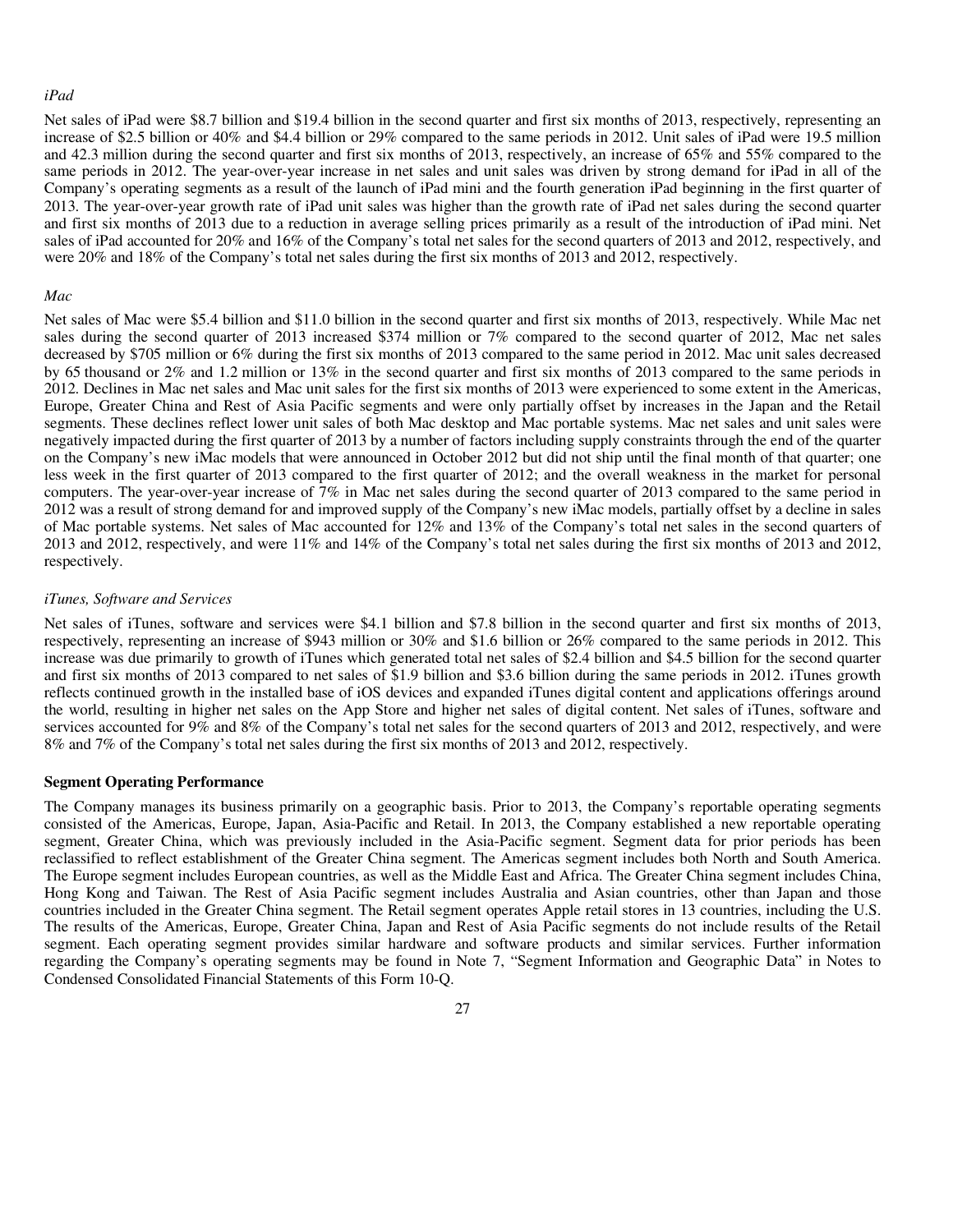#### *Americas*

Net sales in the Americas segment increased \$870 million or 7% during the second quarter of 2013 compared to the second quarter of 2012, and increased \$3.5 billion or 11% during the first six months of 2013 compared to the same period in 2012. The growth in net sales during the second quarter and first six months of 2013 was primarily driven by increased demand for iPad following the launch of iPad mini and the fourth generation iPad, continuing demand for iPhone, particularly iPhone 5 and iPhone 4, and higher sales from iTunes. The growth in net sales during the second quarter of 2013 also benefited from an increase in Mac net sales as supply constraints on the new iMac eased during the quarter. These increases were partially offset by a decrease in net sales of iPod. The Americas segment represented 32% and 34% of the Company's total net sales in the second quarter of 2013 and 2012, respectively, and 35% and 36% of total net sales for the first six months of 2013 and 2012, respectively.

#### *Europe*

Net sales in the Europe segment increased \$993 million or 11% during the second quarter of 2013 compared to the second quarter of 2012, and increased \$2.2 billion or 11% during the first six months of 2013 compared to the same period in 2012. The growth in net sales during the second quarter of 2013 was primarily driven by increased demand for iPad following the launch of iPad mini and the fourth generation iPad, higher sales from iTunes, increased net sales of the new iMac, and continuing demand for iPhone. These increases were partially offset by a decrease in net sales of iPod. The growth in net sales during the first six months of 2013 was primarily driven by increased demand for iPad and iPhone, and higher sales from iTunes. These increases were partially offset by decreases in net sales of Mac and iPod. Net sales in the Europe segment continue to be negatively impacted by the region's uncertain economic conditions. The Europe segment represented 23% and 22% of the Company's total net sales in the second quarter of 2013 and 2012, and 23% of total net sales for both the first six months of 2013 and 2012.

### *Greater China*

Net sales in the Greater China segment increased \$576 million or 8% during the second quarter of 2013 compared to the second quarter of 2012, and increased \$3.3 billion or 28% during the first six months of 2013 compared to the same period in 2012. The growth in net sales during the second quarter of 2013 was primarily driven by a significant increase in net sales of iPad resulting from the January 2013 launch in China of both the fourth generation iPad and iPad mini. The growth of net sales in the Greater China segment during the first six months of 2013 was primarily driven by increased demand for iPhone following the launch of iPhone 5 during the first quarter of 2013 and by the impact of launching the fourth generation iPad and iPad mini during the second quarter 2013. The Greater China segment represented 19% and 20% of the Company's total net sales for the second quarter of 2013 and 2012, and 15% and 14% of total net sales for the first six months of 2013 and 2012, respectively.

#### *Japan*

Net sales in the Japan segment increased \$490 million or 19% during the second quarter of 2013 compared to the second quarter of 2012, and increased \$1.4 billion or 22% during the first six months of 2013 compared to the same period in 2012. The growth in net sales resulted from increased demand for iPhone, iPad and Mac, and higher sales from iTunes partially offset by the strength of the U.S. dollar relative to the Japanese Yen on net sales. The Japan segment represented 7% of the Company's total net sales for both the second quarter of 2013 and 2012, and 8% and 7% of total net sales for the first six months of 2013 and 2012, respectively.

#### *Rest of Asia Pacific*

Net sales in the Rest of Asia Pacific segment increased \$646 million or 26% during the second quarter of 2013 compared to the second quarter of 2012, and increased \$1.0 billion or 17% during the first six months of 2013 compared to the same period in 2012. The growth in net sales during the second quarter and first six months of 2013 was primarily driven by increased demand for iPhone following the launch of iPhone 5, strong demand for iPad, and higher sales from iTunes, partially offset by a decrease in net sales of Mac. The Rest of Asia Pacific segment represented 7% and 6% of the Company's total net sales for the second quarter of 2013 and 2012, respectively, and 7% and 8% of total net sales for the first six months of 2013 and 2012.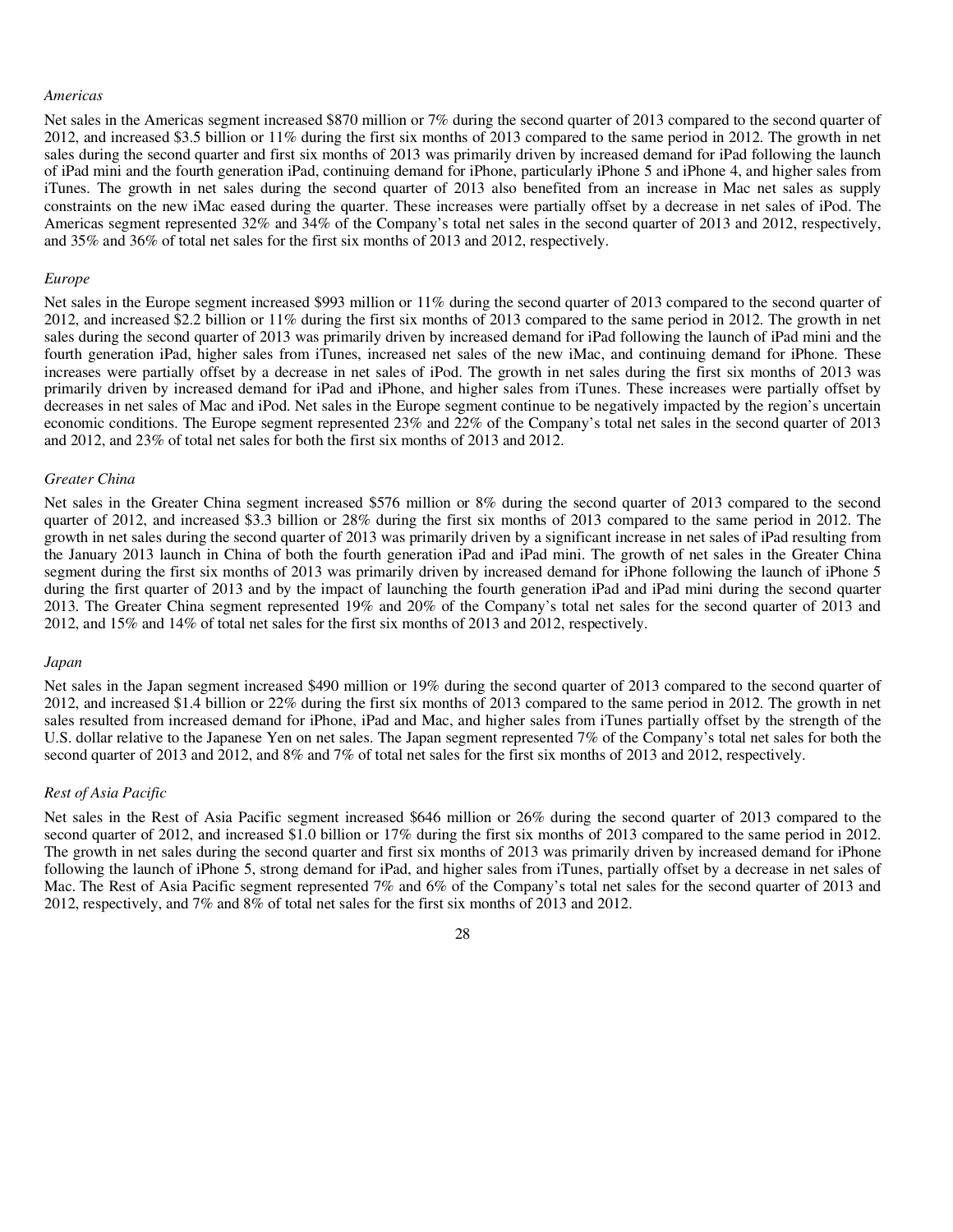#### *Retail*

Net sales in the Retail segment increased \$842 million or 19% during the second quarter of 2013 compared to the second quarter of 2012, and increased \$1.2 billion or 11% during the first six months of 2013 compared to the same period in 2012. The growth in net sales during the second quarter of 2013 was primarily driven by increased demand for iPhone and iPad and increased Mac net sales following the launch of the new iMac. The Company opened one new retail store during the second quarter of 2013, which was outside the United States, ending the quarter with 402 stores compared to 363 stores at the end of the second quarter of 2012. With an average of 401 and 361 open stores during the second quarter of 2013 and 2012, respectively, average revenue per store increased to \$13.1 million in the second quarter of 2013, compared to \$12.2 million in the second quarter of 2012. Given the  $14<sup>th</sup>$  week added to the first quarter of 2012, revenue per store on a per week basis increased 4% during the first six months of 2013 compared to the first six months of 2012. The Retail segment represented 12% and 11% of the Company's total net sales in the second quarter of 2013 and 2012, respectively, and 12% of total net sales for both the first six months of 2013 and 2012.

The Retail segment reported operating income of \$1.1 billion during the second quarter of 2013 as compared to \$1.2 billion during the second quarter of 2012, and reported operating income of \$2.6 billion during the first six months of 2013 compared to \$3.0 billion during the first six months of 2012. The year-over-year decrease in Retail operating income during the second quarter and first six months of 2013 was primarily attributable to an overall decline in the segment's gross margin percentage similar to that experienced by the Company overall, partially offset by the increase in the Retail segment's net sales. As of March 30, 2013, the Retail segment had approximately 42,600 full-time equivalent employees.

#### **Gross Margin**

Gross margin for the three- and six- month periods ended March 30, 2013 and March 31, 2012 was as follows (in millions, except gross margin percentages):

|                         | <b>Three Months Ended</b> |                   |        |                   | <b>Six Months Ended</b> |                   |        |
|-------------------------|---------------------------|-------------------|--------|-------------------|-------------------------|-------------------|--------|
|                         | March 30.<br>2013         | March 31,<br>2012 |        | March 30,<br>2013 |                         | March 31,<br>2012 |        |
| Net sales               | 43.603                    |                   | 39,186 |                   | 98.115                  |                   | 85,519 |
| Cost of sales           | 27,254                    |                   | 20,622 |                   | 60.706                  |                   | 46.252 |
| Gross margin            | 16.349                    |                   | 18.564 |                   | 37,409                  |                   | 39,267 |
| Gross margin percentage | 37.5%                     |                   | 47.4%  |                   | 38.1%                   |                   | 45.9%  |

The gross margin percentage in the second quarter of 2013 was 37.5% compared to 47.4% in the second quarter of 2012, and the gross margin percentage for the first six months of 2013 was 38.1% compared to 45.9% in the first six months of 2012. The yearover-year decrease in gross margin during the second quarter and first six months of 2013 was driven by multiple factors including introduction of new versions of existing products with higher cost structures and flat or reduced pricing, introduction of iPad mini with gross margin significantly below the Company's average product margins, higher expenses associated with changes to certain of the Company's service policies and other warranty costs, price reductions on certain products, and the transition costs associated with the significant number of product introductions during the first quarter of 2013.

The Company expects its gross margin percentage to be lower in 2013 than experienced in 2012, and the Company anticipates gross margin to be between 36% and 37% during the third quarter of 2013. The lower gross margin expected in 2013 is largely due to anticipation of a higher mix of new and innovative products with flat or reduced pricing that have higher cost structures and deliver greater value to customers and anticipated component cost and other cost increases. Future strengthening of the U.S. dollar could further negatively impact gross margin.

The foregoing statements regarding the Company's expected gross margin percentage in 2013 and the third quarter of 2013 are forward-looking and could differ from actual results because of several factors including, but not limited to, those discussed below in Part II, Item 1A, "Risk Factors" of this Form 10-Q and those described in this paragraph. In general, gross margins and margins on individual products will remain under downward pressure due to a variety of factors, including continued industry wide global product pricing pressures, increased competition, compressed product life cycles, product transitions, potential increases in the cost of components, and potential strengthening of the U.S. dollar, as well as potential increases in the costs of outside manufacturing services and a potential shift in the Company's sales mix towards products with lower gross margins. In response to competitive pressures, the Company expects it will continue to take product pricing actions, which would adversely affect gross margins. Gross margins could also be affected by the Company's ability to manage product quality and warranty costs effectively and to stimulate demand for certain of its products. Due to the Company's significant international operations, financial results can be significantly affected in the short-term by fluctuations in exchange rates.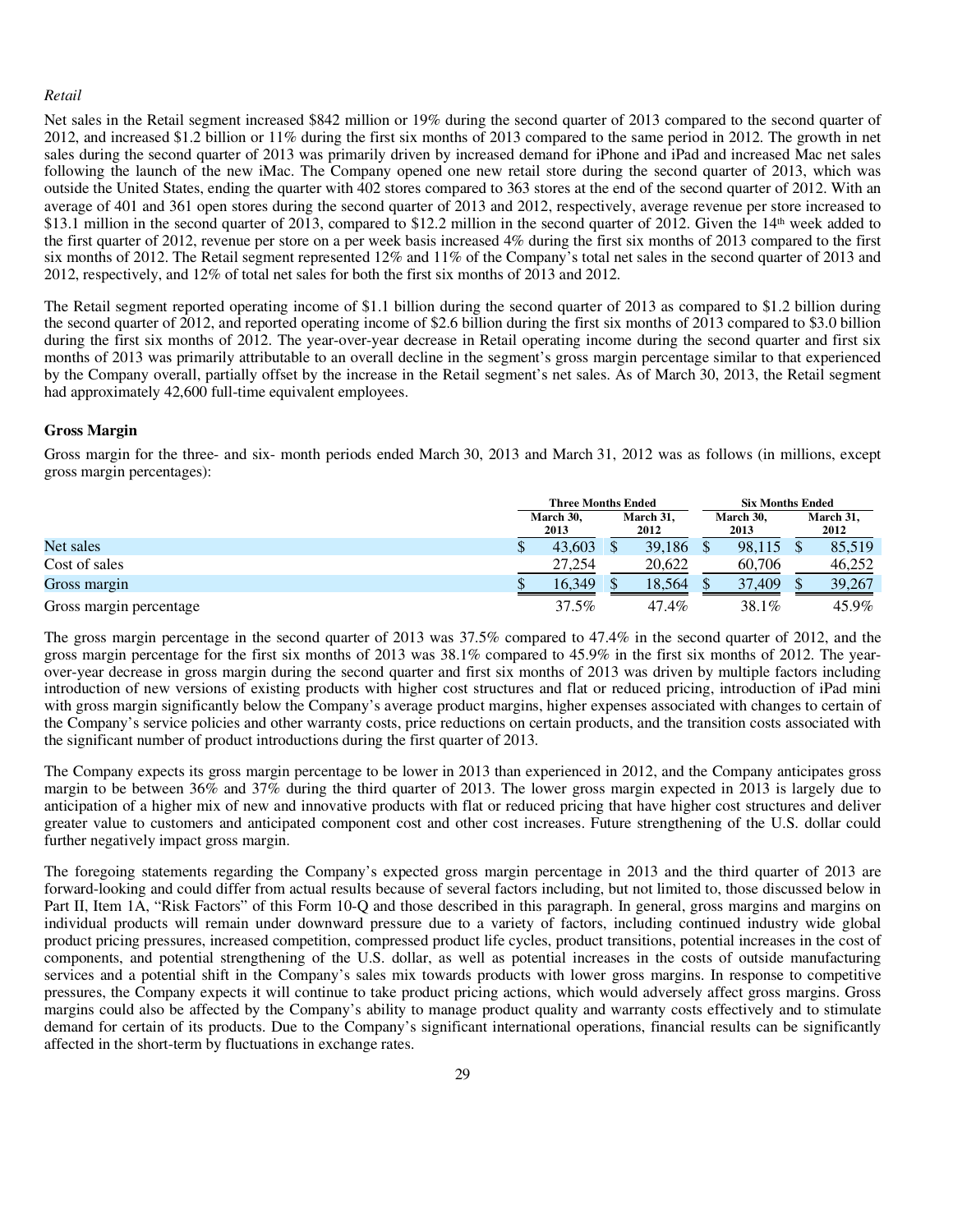# **Operating Expenses**

Operating expenses for the three- and six- month periods ended March 30, 2013 and March 31, 2012, were as follows (in millions, except for percentages):

|                                             |               | <b>Three Months Ended</b> |  |                   |  |                   | <b>Six Months Ended</b> |                   |  |  |  |
|---------------------------------------------|---------------|---------------------------|--|-------------------|--|-------------------|-------------------------|-------------------|--|--|--|
|                                             |               | March 30.<br>2013         |  | March 31,<br>2012 |  | March 30,<br>2013 |                         | March 31,<br>2012 |  |  |  |
| Research and development expense            |               | 1,119                     |  | 841               |  | 2.129             |                         | 1,599             |  |  |  |
| Percentage of net sales                     |               | 3%                        |  | $2\%$             |  | 2%                |                         | $2\%$             |  |  |  |
| Selling, general and administrative expense | S             | 2,672                     |  | 2,339             |  | 5,512 \$          |                         | 4.944             |  |  |  |
| Percentage of net sales                     |               | 6%                        |  | 6%                |  | 6%                |                         | 6%                |  |  |  |
| Total operating expenses                    | <sup>\$</sup> | 3.791                     |  | 3,180             |  | 7.641             |                         | 6,543             |  |  |  |
| Percentage of net sales                     |               | $9\%$                     |  | 8%                |  | 8%                |                         | 8%                |  |  |  |

# *Research and Development ("R&D") Expense*

R&D expense increased \$278 million or 33% during the second quarter of 2013 compared to the second quarter of 2012 and increased \$530 million or 33% during the first six months of 2013 compared to the same period in 2012. These increases were primarily due to an increase in headcount and related expenses to support expanded R&D activities.

The Company continues to believe that focused investments in R&D are critical to its future growth and competitive position in the marketplace and are directly related to timely development of new and enhanced products that are central to the Company's core business strategy. As such, the Company expects to make further investments in R&D to remain competitive.

# *Selling, General and Administrative ("SG&A") Expense*

SG&A expense increased \$333 million or 14% during the second quarter of 2013 compared to the second quarter of 2012, and increased \$568 million or 11% during the first six months of 2013 compared to the same period in 2012. These increases were primarily due to the Company's continued expansion of its Retail segment, increased headcount and related expenses, and higher spending on marketing and professional services.

### **Other Income and Expense**

Other income and expense for the three- and six-month periods ended March 30, 2013 and March 31, 2012, was as follows (in millions):

|                                   | <b>Three Months Ended</b> |     |  |                   |  |                   | <b>Six Months Ended</b> |                   |  |
|-----------------------------------|---------------------------|-----|--|-------------------|--|-------------------|-------------------------|-------------------|--|
|                                   | March 30.<br>2013         |     |  | March 31.<br>2012 |  | March 30.<br>2013 |                         | March 31,<br>2012 |  |
| Interest and dividend income      |                           | 420 |  | 254               |  | 841               |                         | 482               |  |
| Other income/(expense), net       |                           | 73) |  | (106)             |  | (32)              |                         | (197)             |  |
| Total other income/(expense), net |                           | 347 |  | 148               |  | 809               |                         | 285               |  |

Total other income and expense increased by \$199 million during the second quarter of 2013 compared to the second quarter of 2012, and increased by \$524 million during the first six months of 2013 compared to the same period in 2012. The overall increase in other income and expense during the second quarter of 2013 and first six months of 2013 compared to the same period in 2012 was due primarily to higher interest and dividend income on the Company's higher cash, cash equivalents and marketable securities balances and lower premium expenses on foreign exchange contracts. The weighted-average interest rate earned by the Company on its cash, cash equivalents and marketable securities was 1.05% and 1.01% in the second quarters of 2013 and 2012, respectively, and 1.06% and 1.01% in the first six months of both 2013 and 2012, respectively.

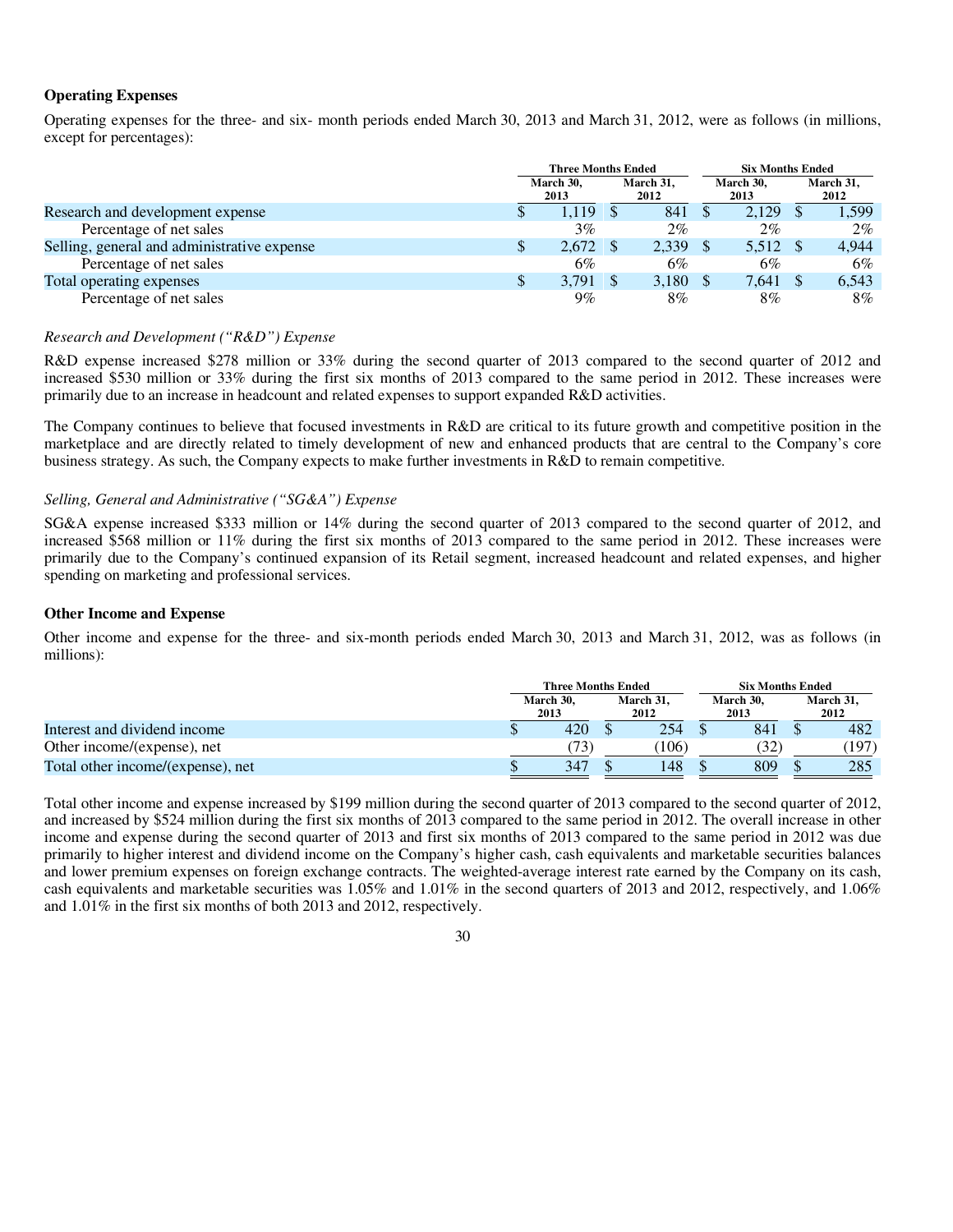# **Provision for Income Taxes**

The Company's effective tax rates for the three- and six-month periods ended March 30, 2013 were 26.0% for both periods, compared to 25.2% for both the three- and six-month periods ended March 31, 2012. The Company's effective rate for both periods differs from the statutory federal income tax rate of 35% due primarily to certain undistributed foreign earnings for which no U.S. taxes are provided because such earnings are intended to be indefinitely reinvested outside the U.S. The higher effective tax rate during the second quarter and first six months of 2013 as compared to the same periods of 2012 is due primarily to a lower proportion of foreign earnings in the current year.

The Internal Revenue Service (the "IRS") has completed its field audit of the Company's federal income tax returns for the years 2004 through 2006 and proposed certain adjustments. The Company has contested certain of these adjustments through the IRS Appeals Office. The IRS is currently examining the years 2007 through 2009. All IRS audit issues for years prior to 2004 have been resolved. In addition, the Company is subject to audits by state, local, and foreign tax authorities. Management believes that adequate provisions have been made for any adjustments that may result from tax examinations. However, the outcome of tax audits cannot be predicted with certainty. If any issues addressed in the Company's tax audits are resolved in a manner not consistent with management's expectations, the Company could be required to adjust its provision for income taxes in the period such resolution occurs.

# **Liquidity and Capital Resources**

The following table presents selected financial information and statistics as of March 30, 2013 and September 29, 2012 (in millions):

|                                                  | <b>March 30, 2013</b> |                  | September 29, 2012 |         |
|--------------------------------------------------|-----------------------|------------------|--------------------|---------|
| Cash, cash equivalents and marketable securities |                       | 144.687          |                    | 121.251 |
| Accounts receivable, net                         |                       | 7.084            |                    | 10.930  |
| Inventories                                      |                       | $1.245 \quad$ \$ |                    | 791     |
| Working capital                                  |                       | 27,829 \$        |                    | 19.111  |

As of March 30, 2013, the Company had \$144.7 billion in cash, cash equivalents and marketable securities, an increase of \$23.4 billion from September 29, 2012. The principal component of this net increase was the cash generated by operating activities of \$35.9 billion, which was partially offset by payments made for acquisition of property, plant and equipment and intangible assets of \$4.8 billion, cash used to pay dividends and dividend equivalent rights of \$5.0 billion and cash paid under the Company's accelerated share repurchase program of \$1.95 billion.

The Company's marketable securities investment portfolio is invested primarily in highly-rated securities and its investment policy generally limits the amount of credit exposure to any one issuer. The policy requires investments generally to be investment grade with the objective of minimizing the potential risk of principal loss. As of March 30, 2013 and September 29, 2012, \$102.3 billion and \$82.6 billion, respectively, of the Company's cash, cash equivalents and marketable securities were held by foreign subsidiaries and are generally based in U.S. dollar-denominated holdings. Amounts held by foreign subsidiaries are generally subject to U.S. income taxation on repatriation to the U.S. The Company believes its existing balances of cash, cash equivalents and marketable securities will be sufficient to satisfy its working capital needs, capital asset purchases, outstanding commitments, and other liquidity requirements associated with its existing operations over the next 12 months. The Company anticipates the cash used for future dividends and the share repurchase program will come primarily from its current domestic cash, cash generated from on-going U.S. operating activities and from borrowings.

# *Capital Assets*

The Company's capital expenditures were \$2.4 billion during the first six months of 2013 consisting of \$177 million for retail store facilities and \$2.2 billion for other capital expenditures, including product tooling and manufacturing process equipment, and other corporate facilities and infrastructure. The Company's actual cash payments for capital expenditures during the first six months of 2013 were \$4.3 billion.

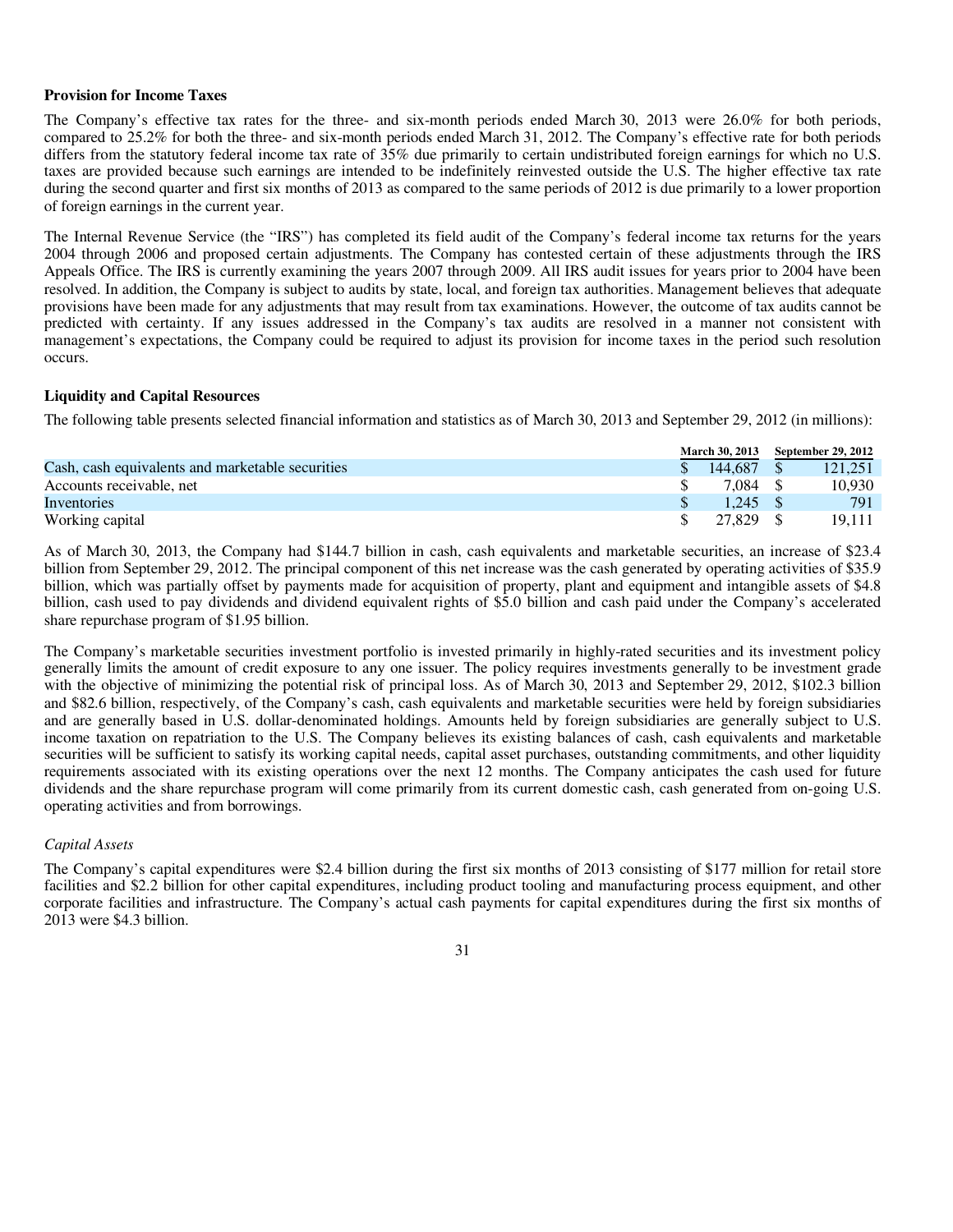The Company anticipates utilizing approximately \$10 billion for capital expenditures during 2013, including approximately \$850 million for retail store facilities and approximately \$9.15 billion for other capital expenditures, including for product tooling and manufacturing process equipment, and corporate facilities and infrastructure, including information systems hardware, software and enhancements.

During 2013, the Company expects to open approximately 30 new retail stores, with more than three-quarters located outside of the U.S.

#### *Dividend and Share Repurchase Program*

On April 23, 2013, the Company announced it was raising its third quarter 2013 cash dividend by 15% to \$3.05 per common share. The Company expects to pay quarterly dividends of \$3.05 per common share for a total of approximately \$2.9 billion each quarter, subject to declaration by the Board of Directors.

In 2012, the Company's Board of Directors authorized a program to repurchase up to \$10 billion of the Company's common stock. In April 2013, the Company's Board of Directors increased the share repurchase program authorization from \$10 billion to \$60 billion, of which \$1.95 billion had been utilized as of March 30, 2013. The share repurchase program is expected to be completed by December 2015. The Company's share repurchase program does not obligate it to acquire any specific number of shares.

Beginning in August 2012 through December 2015, the Company anticipates it will utilize approximately \$100 billion to pay dividends, repurchase shares, and to remit withheld taxes related to net share settlement of restricted stock units, of which \$10 billion had been utilized through March 30, 2013.

#### **Off-Balance Sheet Arrangements and Contractual Obligations**

The Company has not entered into any transactions with unconsolidated entities whereby the Company has financial guarantees, subordinated retained interests, derivative instruments, or other contingent arrangements that expose the Company to material continuing risks, contingent liabilities, or any other obligation under a variable interest in an unconsolidated entity that provides financing, liquidity, market risk, or credit risk support to the Company.

#### *Lease Commitments*

The Company's major facility leases are typically for terms not exceeding 10 years and generally provide renewal options for terms not exceeding five additional years. Leases for retail space are for terms ranging from five to 20 years, the majority of which are for 10 years, and often contain multi-year renewal options. As of March 30, 2013, the Company's total future minimum lease payments under noncancelable operating leases were \$4.5 billion, of which \$3.2 billion related to leases for retail space.

#### *Purchase Commitments with Outsourcing Partners and Component Suppliers*

The Company utilizes several outsourcing partners to manufacture sub-assemblies for the Company's products and to perform final assembly and testing of finished products. These outsourcing partners acquire components and build product based on demand information supplied by the Company, which typically covers periods up to 150 days. The Company also obtains individual components for its products from a wide variety of individual suppliers. Consistent with industry practice, the Company acquires components through a combination of purchase orders, supplier contracts, and open orders based on projected demand information. As of March 30, 2013, the Company had outstanding off-balance sheet third-party manufacturing commitments and component purchase commitments of \$13.8 billion.

#### *Other Obligations*

In addition to the commitments mentioned above, the Company had additional off-balance sheet obligations of \$1.4 billion as of March 30, 2013, that were comprised mainly of commitments to acquire capital assets, including product tooling and manufacturing process equipment, and commitments related to advertising, research and development, Internet and telecommunications services and other obligations.

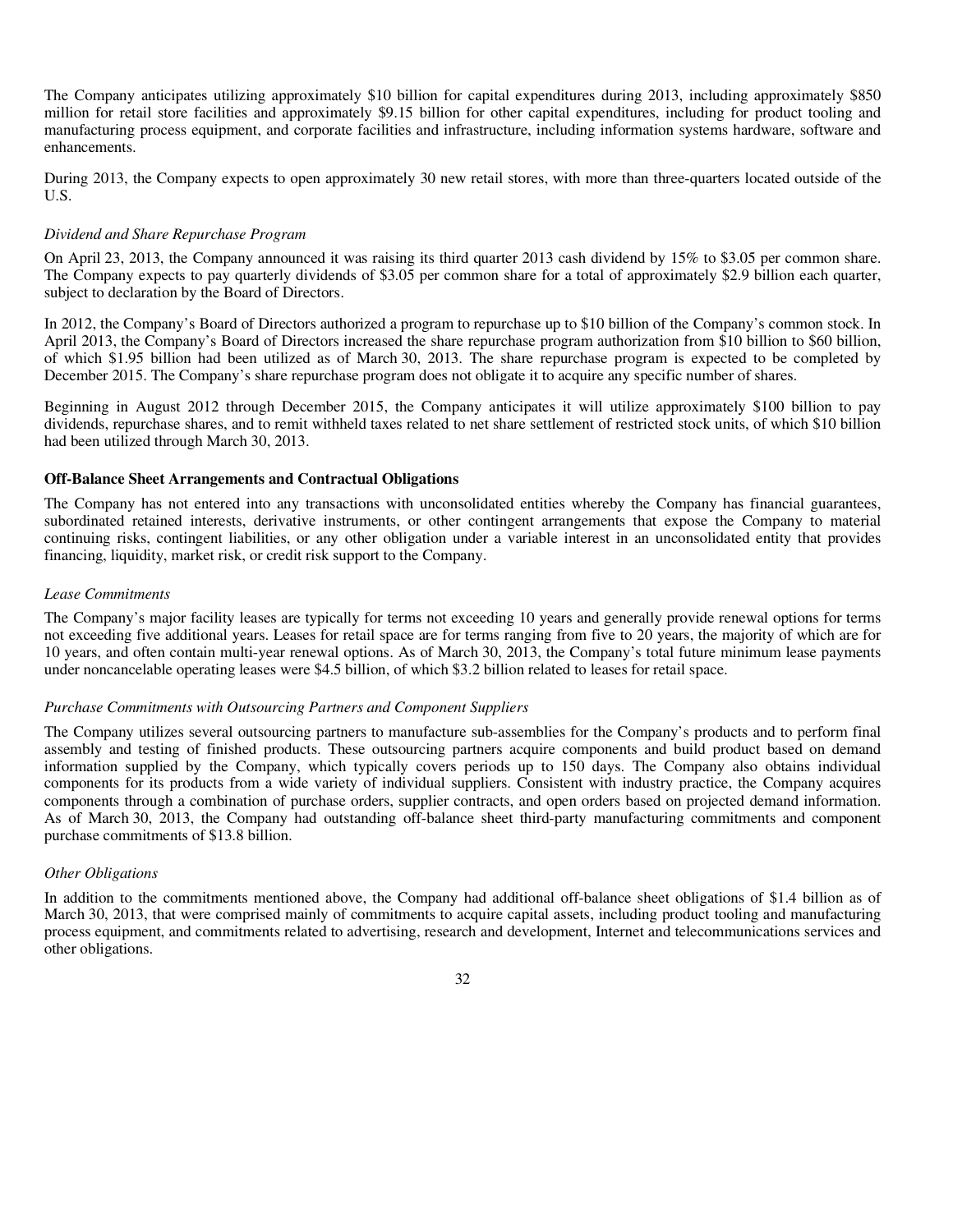The Company's other non-current liabilities in the Condensed Consolidated Balance Sheets consist primarily of deferred tax liabilities, gross unrecognized tax benefits and the related gross interest and penalties. As of March 30, 2013, the Company had noncurrent deferred tax liabilities of \$16.5 billion. Additionally, as of March 30, 2013, the Company had gross unrecognized tax benefits of \$3.2 billion and an additional \$539 million for gross interest and penalties classified as non-current liabilities. At this time, the Company is unable to make a reasonably reliable estimate of the timing of payments due to uncertainties in the timing of tax audit outcomes.

# **Indemnification**

The Company generally does not indemnify end-users of its operating system and application software against legal claims that the software infringes third-party intellectual property rights. Other agreements entered into by the Company sometimes include indemnification provisions under which the Company could be subject to costs and/or damages in the event of an infringement claim against the Company or an indemnified third-party. However, the Company has not been required to make any significant payments resulting from such an infringement claim asserted against it or an indemnified third-party. In the opinion of management, there was not at least a reasonable possibility the Company may have incurred a material loss with respect to indemnification of end-users of its operating system or application software for infringement of third-party intellectual property rights. The Company did not record a liability for infringement costs related to indemnification as of March 30, 2013 or September 29, 2012.

The Company has entered into indemnification agreements with its directors and executive officers. Under these agreements, the Company has agreed to indemnify such individuals to the fullest extent permitted by law against liabilities that arise by reason of their status as directors or officers and to advance expenses incurred by such individuals in connection with related legal proceedings. It is not possible to determine the maximum potential amount of payments the Company could be required to make under these agreements due to the limited history of prior indemnification claims and the unique facts and circumstances involved in each claim. However, the Company maintains directors and officers liability insurance coverage to reduce its exposure to such obligations, and payments made under these agreements historically have not been material.

# **Item 3. Quantitative and Qualitative Disclosures About Market Risk**

The Company's market risk disclosures set forth in Part II, Item 7A, "Quantitative and Qualitative Disclosures About Market Risk" of its 2012 Form 10-K have not changed materially for the six months ended March 30, 2013.

# **Item 4. Controls and Procedures**

# *Evaluation of Disclosure Controls and Procedures*

Based on an evaluation under the supervision and with the participation of the Company's management, the Company's principal executive officer and principal financial officer have concluded that the Company's disclosure controls and procedures as defined in Rules 13a-15(e) and 15d-15(e) under the Exchange Act were effective as of March 30, 2013 to ensure that information required to be disclosed by the Company in reports that it files or submits under the Exchange Act is (i) recorded, processed, summarized and reported within the time periods specified in the Securities and Exchange Commission rules and forms and (ii) accumulated and communicated to the Company's management, including its principal executive officer and principal financial officer, as appropriate to allow timely decisions regarding required disclosure.

# *Changes in Internal Control Over Financial Reporting*

There were no changes in the Company's internal control over financial reporting during the second quarter of 2013, which were identified in connection with management's evaluation required by paragraph (d) of Rules 13a-15 and 15d-15 under the Exchange Act, that have materially affected, or are reasonably likely to materially affect, the Company's internal control over financial reporting.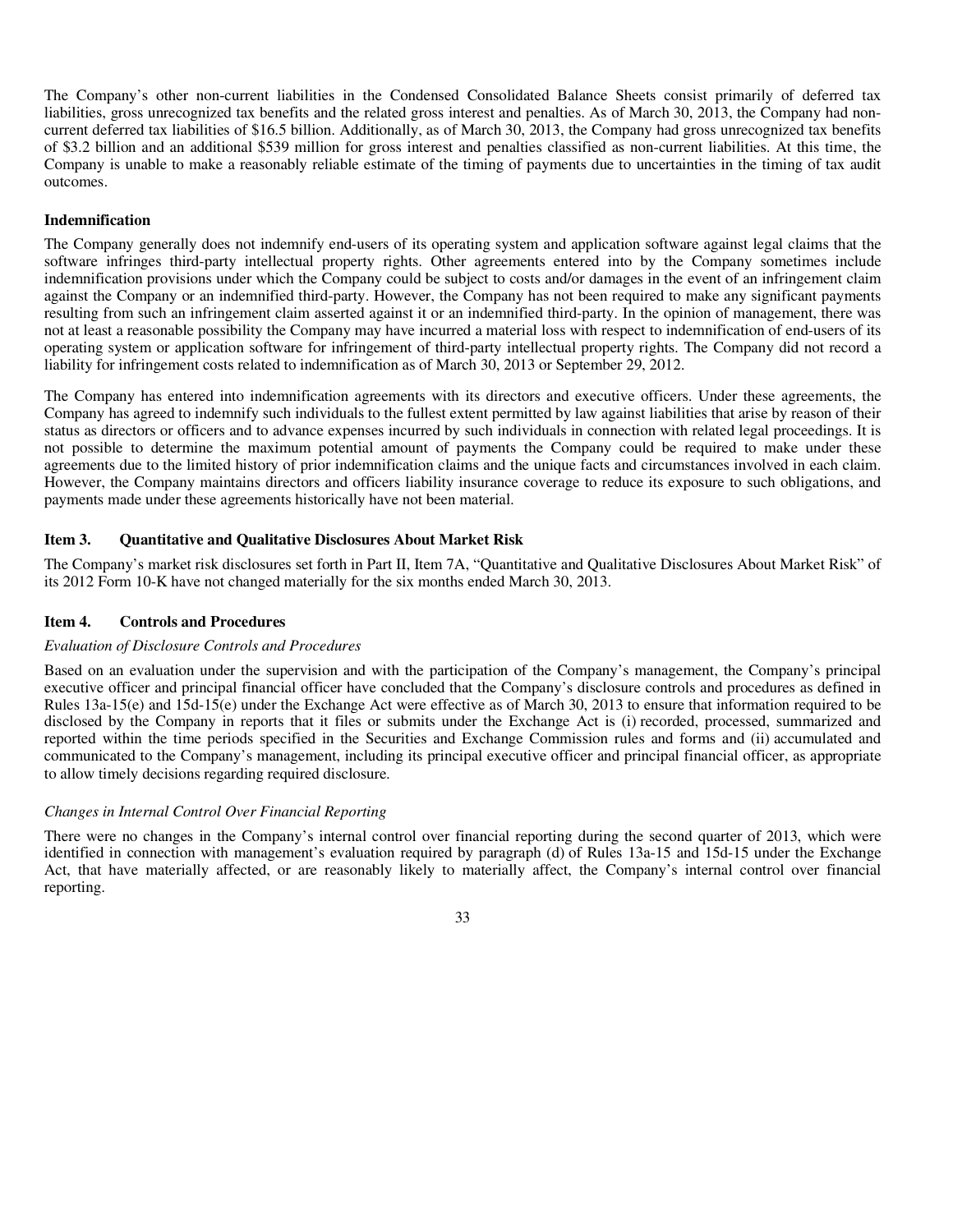# **PART II. OTHER INFORMATION**

# **Item 1. Legal Proceedings**

The Company is subject to the various legal proceedings and claims discussed below as well as certain other legal proceedings and claims that have not been fully resolved and that have arisen in the ordinary course of business. In the opinion of management, there was not at least a reasonable possibility the Company may have incurred a material loss, or a material loss in excess of a recorded accrual, with respect to loss contingencies. However, the outcome of legal proceedings and claims brought against the Company is subject to significant uncertainty. Therefore, although management considers the likelihood of such an outcome to be remote, if one or more of these legal matters were resolved against the Company in a reporting period for amounts in excess of management's expectations, the Company's consolidated financial statements for that reporting period could be materially adversely affected. See the risk factors "*The Company is frequently involved in intellectual property litigation, and could be found to have infringed on intellectual property rights*" and "*The Company could be impacted by unfavorable results of legal proceedings*" in Part II, Item 1A of this Form 10-Q under the heading "Risk Factors." The Company settled certain matters during the second quarter of 2013 that did not individually or in the aggregate have a material impact on the Company's financial condition and results of operations.

# *The Apple iPod iTunes Antitrust Litigation (formerly Charoensak v. Apple Computer, Inc. and Tucker v. Apple Computer, Inc.); Somers v. Apple Inc.*

These related cases were filed on January 3, 2005, July 21, 2006 and December 31, 2007 in the United States District Court for the Northern District of California on behalf of a purported class of direct and indirect purchasers of iPods and iTunes Store content, alleging various claims including alleged unlawful tying of music and video purchased on the iTunes Store with the purchase of iPods and unlawful acquisition or maintenance of monopoly market power under §§1 and 2 of the Sherman Act, the Cartwright Act, California Business & Professions Code §17200 (unfair competition), the California Consumer Legal Remedies Act and California monopolization law. Plaintiffs are seeking unspecified compensatory and punitive damages for the class, treble damages, injunctive relief, disgorgement of revenues and/or profits and attorneys fees. Plaintiffs are also seeking digital rights management free versions of any songs downloaded from iTunes or an order requiring the Company to license its digital rights management to all competing music players. The cases are currently pending.

# *Apple eBooks Antitrust Litigation (United States of America v. Apple Inc., et al.)*

On April 11, 2012, the U.S. Department of Justice (the "DOJ") filed a civil antitrust action against the Company and five major book publishers in the U.S. District Court for the Southern District of New York, alleging an unreasonable restraint of interstate trade and commerce in violation of §1 of the Sherman Act and seeking, among other things, injunctive relief, the District Court's declaration that the Company's agency agreements with the publishers are null and void and/or the District Court's reformation of such agreements. The DOJ's complaint asserts, among other things, that the decision by the five publishers to shift to an agency model to sell eBooks and their agreements with the Company were an attempt to "raise, fix and stabilize retail e-book prices, to end price competition among e-book retailers, and to limit retail price competition." The Company filed a response to the DOJ complaint in late May 2012, denying the DOJ's allegations, and it intends to vigorously contest the lawsuit. The lawsuit is now in discovery, with an initial trial date set for June 2013. All five publishers have reached a settlement with the DOJ, which required the publishers to terminate their agreements with the Company and renegotiate new agreements pursuant to the terms of their settlement with the DOJ. Three of the settlements have been approved by the District Court and the remaining settlements are pending approval.

# **Item 1A. Risk Factors**

The following description of risk factors includes any material changes to, and supersedes the description of, risk factors associated with the Company's business previously disclosed in Part I, Item 1A of the Company's 2012 Form 10-K and in Part II, Item 1A of the Form 10-Q for the quarter ended December 29, 2012, in each case under the heading "Risk Factors." The business, financial condition and operating results of the Company can be affected by a number of factors, whether currently known or unknown, including but not limited to those described below, any one or more of which could, directly or indirectly, cause the Company's actual results of operations and financial condition to vary materially from past, or from anticipated future, results of operations and financial condition. Any of these factors, in whole or in part, could materially and adversely affect the Company's business, financial condition, results of operations and common stock price.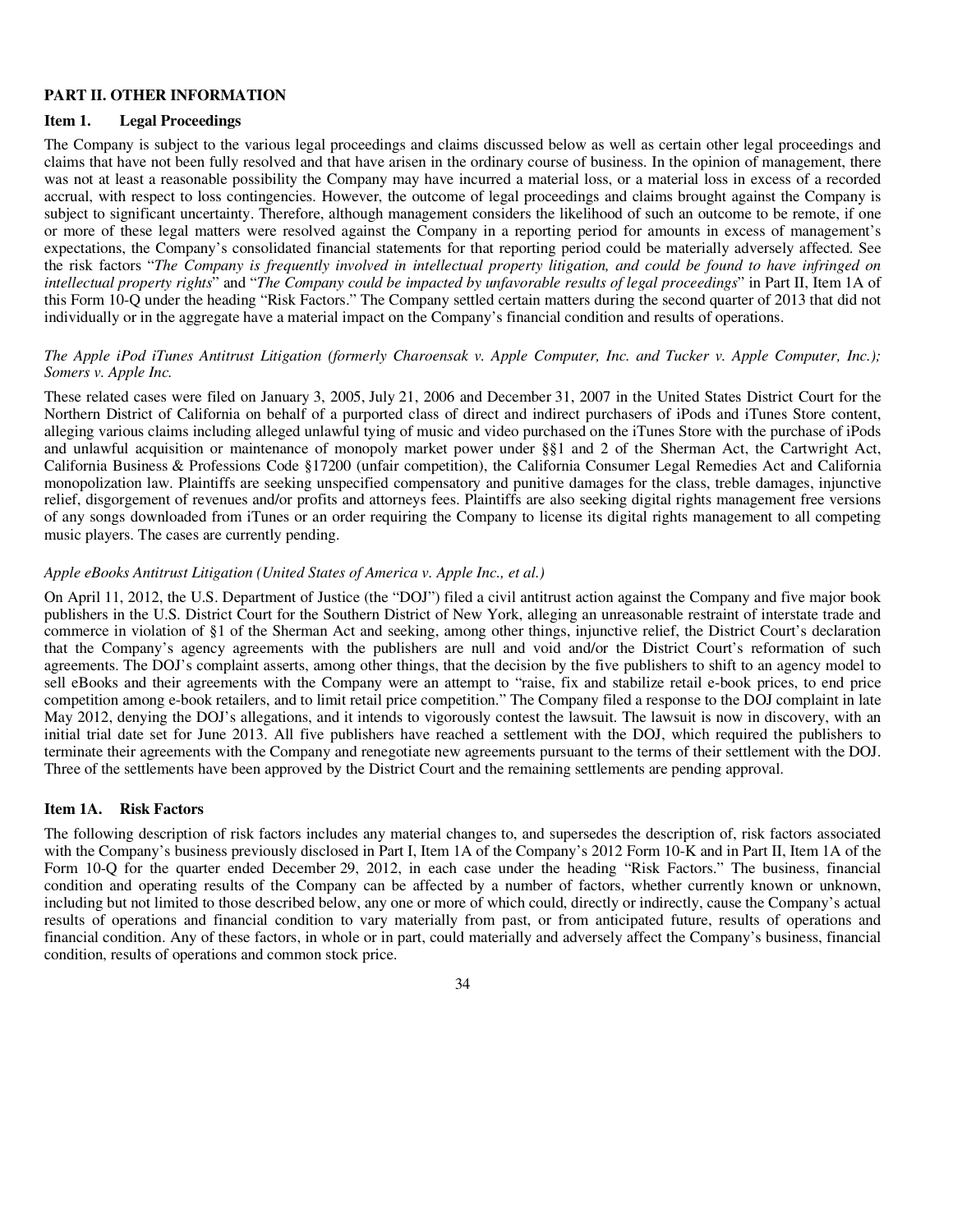Because of the following factors, as well as other factors affecting the Company's financial condition and operating results, past financial performance should not be considered to be a reliable indicator of future performance, and investors should not use historical trends to anticipate results or trends in future periods.

#### *Global economic conditions could materially adversely affect the Company.*

The Company's operations and performance depend significantly on worldwide economic conditions. Uncertainty about global economic conditions poses a risk as consumers and businesses postpone spending in response to tighter credit, unemployment, negative financial news and/or declines in income or asset values. For example, the continuing sovereign debt crisis, financial market volatility, and other factors in Europe have resulted in reduced consumer and business confidence and spending in many countries. These worldwide and regional economic conditions could have a material adverse effect on demand for the Company's products and services. Demand also could differ materially from the Company's expectations because the Company generally raises prices on goods and services sold outside the U.S. to correspond with the effect of a strengthening of the U.S. dollar. Other factors that could influence demand include increases in fuel and other energy costs, conditions in the real estate and mortgage markets, unemployment, labor and healthcare costs, access to credit, consumer confidence, and other macroeconomic factors affecting consumer spending behavior. These and other economic factors could materially adversely affect demand for the Company's products and services.

In the event of further financial turmoil affecting the banking system and financial markets, additional consolidation of the financial services industry, or significant financial service institution failures, there could be a new or incremental tightening in the credit markets, low liquidity, and extreme volatility in fixed income, credit, currency, and equity markets. This could have a number of effects on the Company's business, including the insolvency or financial instability of outsourcing partners or suppliers or their inability to obtain credit to finance development and/or manufacture products resulting in product delays; inability of customers, including channel partners, to obtain credit to finance purchases of the Company's products; and failure of derivative counterparties and other financial institutions. Other income and expense also could vary materially from expectations depending on gains or losses realized on the sale or exchange of financial instruments; impairment charges resulting from revaluations of debt and equity securities and other investments; interest rates; cash balances; volatility in foreign exchange rates; and changes in fair value of derivative instruments. Increased volatility in the financial markets and overall economic uncertainty would increase the risk of the actual amounts realized in the future on the Company's financial instruments differing significantly from the fair values currently assigned to them.

# *Global markets for the Company's products and services are highly competitive and subject to rapid technological change, and the Company may be unable to compete effectively in these markets.*

The Company's products and services compete in highly competitive global markets characterized by aggressive price cutting and resulting downward pressure on gross margins, frequent introduction of new products, short product life cycles, evolving industry standards, continual improvement in product price/performance characteristics, rapid adoption of technological and product advancements by competitors, and price sensitivity on the part of consumers.

The Company's ability to compete successfully depends heavily on its ability to ensure a continuing and timely introduction of innovative new products and technologies to the marketplace. The Company believes it is unique in that it designs and develops nearly the entire solution for its products, including the hardware, operating system, numerous software applications, and related services. As a result, the Company must make significant investments in research and development. The Company currently holds a significant number of patents and copyrights and has registered and/or has applied to register numerous patents, trademarks and service marks. In contrast, many of the Company's competitors seek to compete primarily through aggressive pricing and very low cost structures, and emulating the Company's products and infringing its intellectual property. If the Company is unable to continue to develop and sell innovative new products with attractive margins or if competitors infringe on the Company's intellectual property, the Company's ability to maintain a competitive advantage could be adversely affected.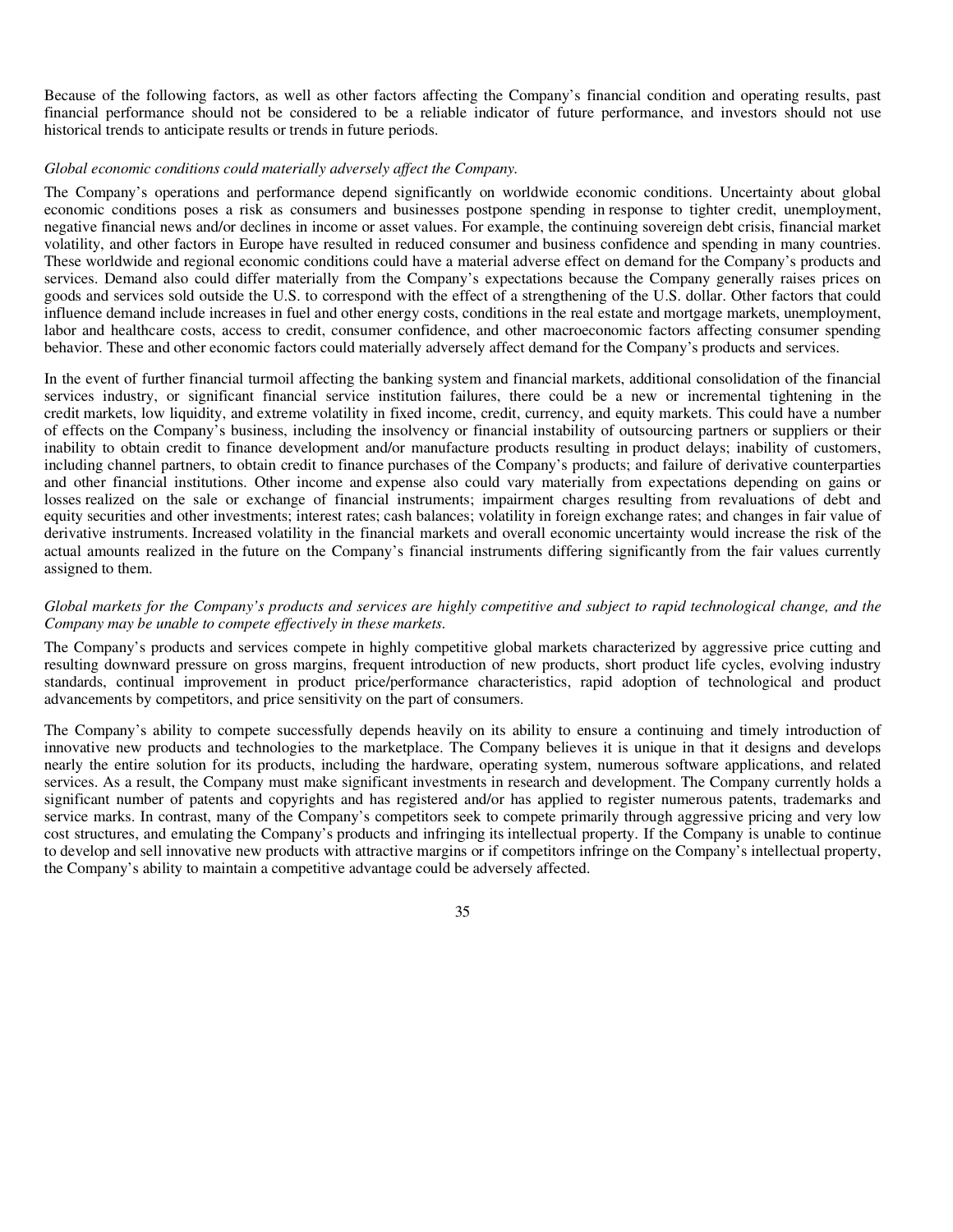The Company markets certain mobile communication and media devices based on the iOS mobile operating system and also markets related third-party digital content and applications. The Company faces substantial competition in these markets from companies that have significant technical, marketing, distribution and other resources, as well as established hardware, software and digital content supplier relationships. Additionally, the Company faces significant price competition as competitors reduce their selling prices and attempt to imitate the Company's product features and applications within their own products or, alternatively, collaborate with each other to offer solutions that are more competitive than those they currently offer. The Company also competes with illegitimate ways to obtain third-party digital content and applications. The Company has entered the mobile communications and media device markets, and some of its competitors in these markets have greater experience, product breadth and distribution channels than the Company. Because some current and potential competitors have substantial resources and/or experience and a lower cost structure, they may be able to provide products and services at little or no profit or even at a loss. The Company also expects competition to intensify as competitors attempt to imitate the Company's approach to providing components seamlessly within their individual offerings or work collaboratively to offer integrated solutions. The Company's financial condition and operating results depend substantially on the Company's ability to continually improve iOS and iOS devices in order to maintain their functional and design advantages.

The Company is the only authorized maker of hardware using OS X, which has a minority market share in the personal computer market. This market is dominated by computer makers using competing operating systems, most notably Windows. In the market for personal computers and peripherals, the Company faces a significant number of competitors, many of which have broader product lines, lower priced products, and a larger installed customer base. Historically, consolidation in this market has resulted in larger competitors. Price competition has been particularly intense as competitors selling Windows-based personal computers have aggressively cut prices and lowered product margins. An increasing number of Internet-enabled devices that include software applications and are smaller and simpler than traditional personal computers compete for market share with the Company's existing products. The Company's financial condition and operating results depend substantially on its ability to continually improve the Mac platform to maintain its functional and design advantages.

There can be no assurance the Company will be able to continue to provide products and services that compete effectively.

# *To remain competitive and stimulate customer demand, the Company must successfully manage frequent product introductions and transitions.*

Due to the highly volatile and competitive nature of the industries in which the Company competes, the Company must continually introduce new products, services and technologies, enhance existing products and services, and effectively stimulate customer demand for new and upgraded products. The success of new product introductions depends on a number of factors including, but not limited to, timely and successful product development, market acceptance, the Company's ability to manage the risks associated with new product production ramp-up issues, the availability of application software for new products, the effective management of purchase commitments and inventory levels in line with anticipated product demand, the availability of products in appropriate quantities and costs to meet anticipated demand, and the risk that new products may have quality or other defects or deficiencies in the early stages of introduction. Accordingly, the Company cannot determine in advance the ultimate effect of new product introductions and transitions.

# *The Company faces substantial inventory and other asset risk in addition to purchase commitment cancellation risk.*

The Company records a write-down for product and component inventories that have become obsolete or exceed anticipated demand or net realizable value and accrues necessary cancellation fee reserves for orders of excess products and components. The Company also reviews its long-lived assets, including capital assets held at its suppliers' facilities and inventory prepayments, for impairment whenever events or circumstances indicate the carrying amount of an asset may not be recoverable. If the Company determines that impairment has occurred, it records a write-down equal to the amount by which the carrying value of the assets exceeds its fair market value. Although the Company believes its provisions related to inventory, capital assets, inventory prepayments and other assets and purchase commitments are currently adequate, no assurance can be given that the Company will not incur additional related charges given the rapid and unpredictable pace of product obsolescence in the industries in which the Company competes.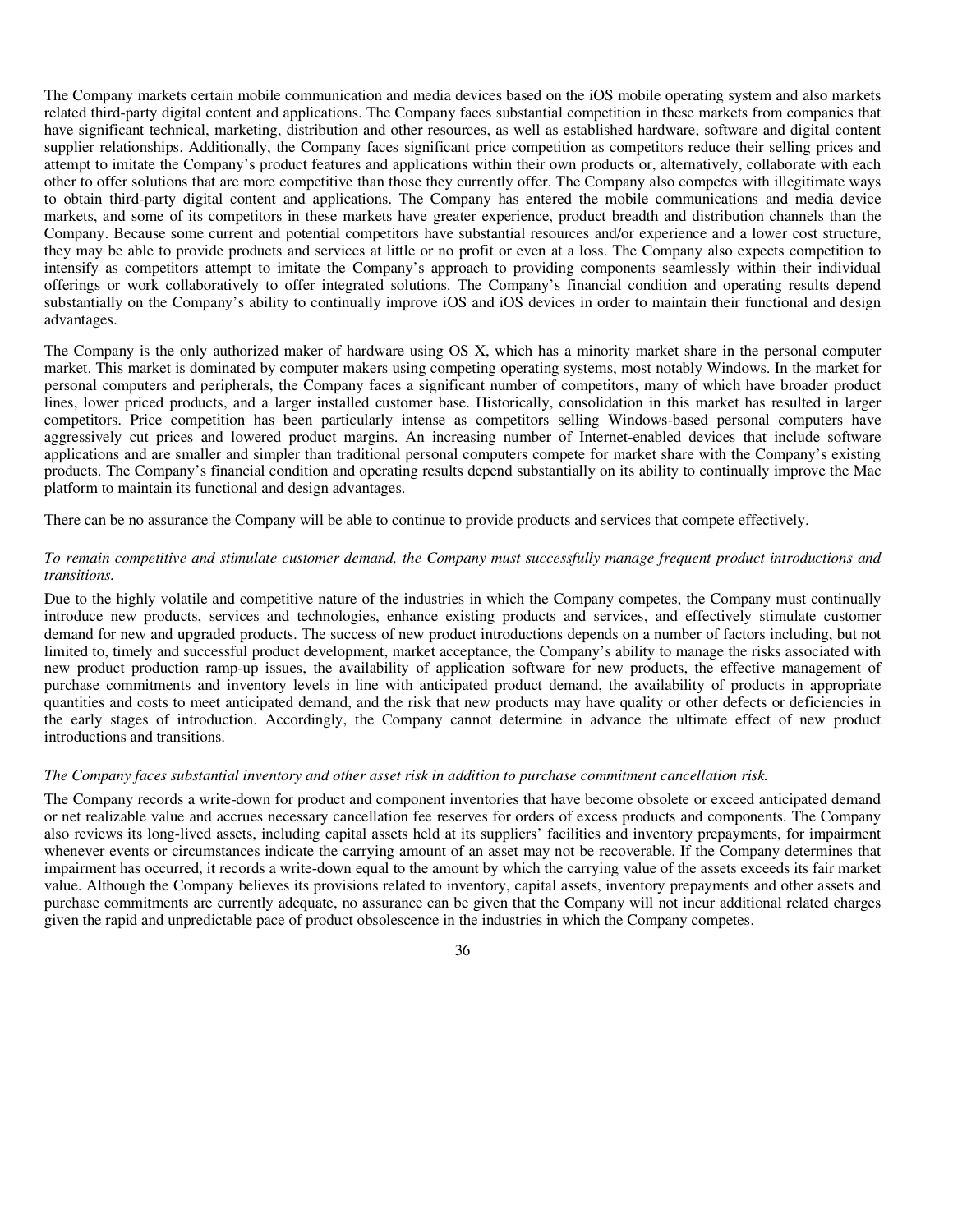The Company must order components for its products and build inventory in advance of product announcements and shipments. Consistent with industry practice, components are normally acquired through a combination of purchase orders, supplier contracts, open orders and, where appropriate, inventory component prepayments, in each case based on projected demand. Such purchase commitments typically cover forecasted component and manufacturing requirements for periods up to 150 days. Because the Company's markets are volatile, competitive and subject to rapid technology and price changes, there is a risk the Company will forecast incorrectly and order or produce excess or insufficient amounts of components or products, or not fully utilize firm purchase commitments.

#### *Future operating results depend upon the Company's ability to obtain components in sufficient quantities.*

Because the Company currently obtains components from single or limited sources, the Company is subject to significant supply and pricing risks. Many components, including those that are available from multiple sources, are at times subject to industry-wide shortages and significant commodity pricing fluctuations. While the Company has entered into various agreements for the supply of components, there can be no assurance that the Company will be able to extend or renew these agreements on similar terms, or at all. The follow-on effects from global economic conditions on the Company's suppliers, described in "*Global economic conditions could materially adversely affect the Company"* above, also could affect the Company's ability to obtain components*.* Therefore, the Company remains subject to significant risks of supply shortages and price increases. The Company expects its gross margin percentage to be lower in 2013 than experienced in 2012. The lower gross margin expected in 2013 is largely due to anticipation of a higher mix of new and innovative products with flat or reduced pricing that have higher cost structures and deliver greater value to customers and anticipated component cost and other cost increases. Future strengthening of the U.S. dollar could further negatively impact gross margin.

The Company and other participants in the markets for mobile communication and media devices and personal computers also compete for various components with other industries that have experienced increased demand for their products. The Company uses some custom components that are not common to the rest of these industries. The Company's new products often utilize custom components available from only one source. When a component or product uses new technologies, initial capacity constraints may exist until the suppliers' yields have matured or manufacturing capacity has increased. Continued availability of these components at acceptable prices, or at all, may be affected if those suppliers decided to concentrate on the production of common components instead of components customized to meet the Company's requirements. The supply of components for a new or existing product could be delayed or constrained, or a key manufacturing vendor could delay shipments of completed products to the Company.

# *The Company depends on component and product manufacturing and logistical services provided by outsourcing partners, many of whom are located outside of the U.S.*

Substantially all of the Company's manufacturing is performed in whole or in part by a few outsourcing partners located primarily in Asia. The Company has also outsourced much of its transportation and logistics management. While these arrangements may lower operating costs, they also reduce the Company's direct control over production and distribution. It is uncertain what effect such diminished control will have on the quality or quantity of products or services, or the Company's flexibility to respond to changing conditions. Although arrangements with these partners may contain provisions for warranty expense reimbursement, the Company may remain responsible to the consumer for warranty service in the event of product defects and could experience an unanticipated product defect or warranty liability. While the Company relies on its partners to adhere to its supplier code of conduct, material violations of the supplier code of conduct could occur.

The supply and manufacture of many critical components is performed by sole-sourced outsourcing partners in the U.S., Asia and Europe. Outsourcing partners in Asia perform final assembly of substantially all of the Company's hardware products. Manufacturing or logistics in these locations or transit to final destinations may be disrupted for a variety of reasons including, but not limited to, natural and man-made disasters, information technology system failures, military actions or economic, business, labor, environmental, public health, or political issues.

The Company has invested in manufacturing process equipment, much of which is held at certain of its outsourcing partners, and has made prepayments to certain of its suppliers associated with long-term supply agreements. While these arrangements help ensure the supply of components and finished goods, if these outsourcing partners or suppliers experience severe financial problems or other disruptions in their business, the net realizable value of these assets could be negatively impacted.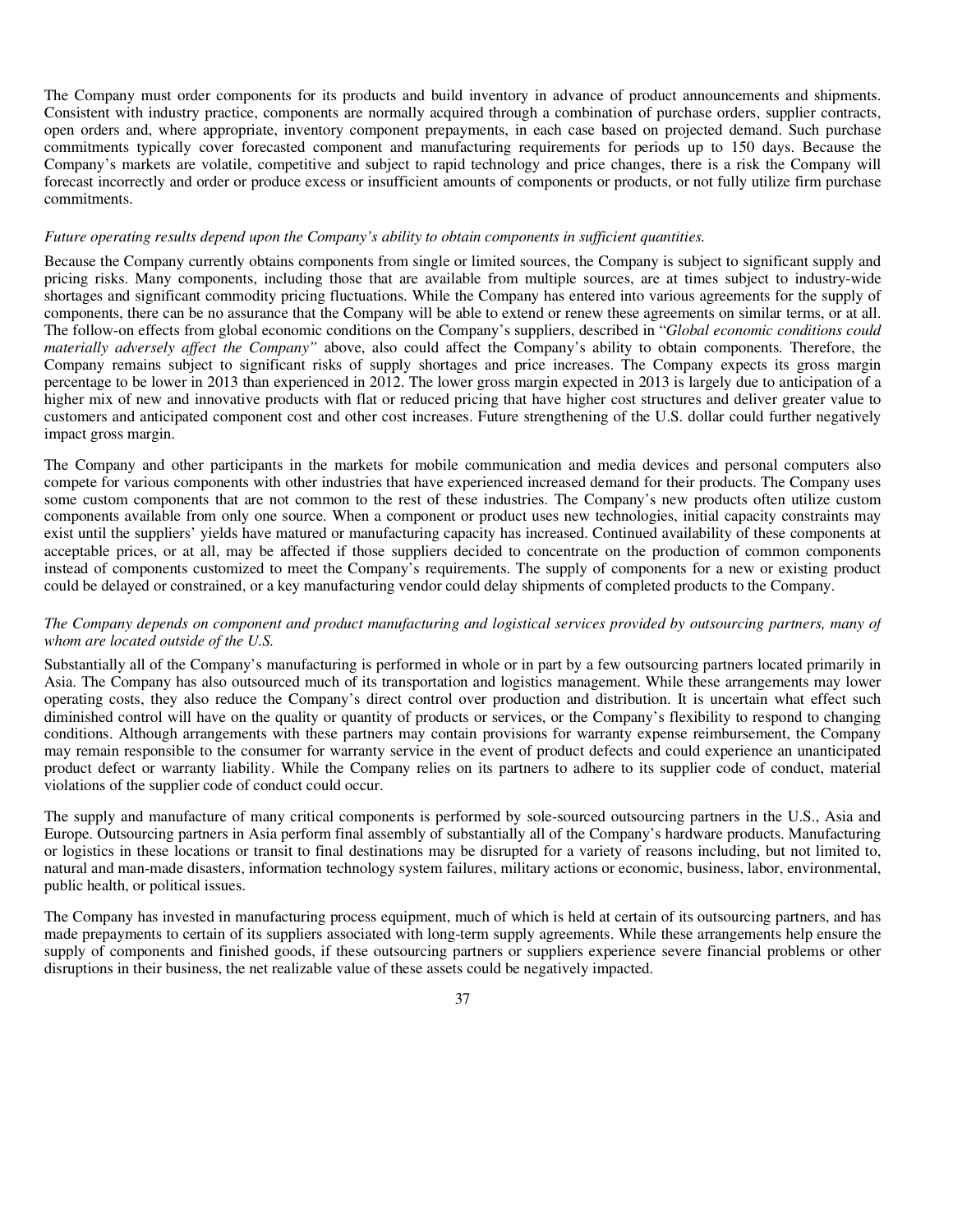### *The Company relies on third-party intellectual property and digital content, which may not be available to the Company on commercially reasonable terms or at all.*

Many of the Company's products include third-party intellectual property, which requires licenses from those third parties. Based on past experience and industry practice, the Company believes such licenses generally can be obtained on reasonable terms. There is, however, no assurance that the necessary licenses can be obtained on acceptable terms or at all.

The Company also contracts with third parties to offer their digital content through the iTunes Store. The licensing arrangements with these third parties are short-term and do not guarantee the continuation or renewal of these arrangements on reasonable terms, if at all. Some third-party content providers and distributors currently or in the future may offer competing products and services, and could take action to make it more difficult or impossible for the Company to license their content in the future. Other content owners, providers or distributors may seek to limit the Company's access to, or increase the cost of, such content. The Company may be unable to continue to offer a wide variety of content at reasonable prices with acceptable usage rules, or continue to expand its geographic reach.

Many third-party content providers require the Company to provide digital rights management and other security solutions. If requirements change, the Company may have to develop or license new technology to provide these solutions. There is no assurance the Company will be able to develop or license such solutions at a reasonable cost and in a timely manner. In addition, certain countries have passed or may propose and adopt legislation that would force the Company to license its digital rights management, which could lessen the protection of content and subject it to piracy and also could negatively affect arrangements with the Company's content providers.

# *The Company is frequently involved in intellectual property litigation, and could be found to have infringed on intellectual property rights.*

Technology companies, including many of the Company's competitors, frequently enter into litigation based on allegations of patent infringement or other violations of intellectual property rights. In addition, patent holding companies seek to monetize patents they have purchased or otherwise obtained. As the Company has grown, the intellectual property rights claims against it have increased and may continue to increase. In particular, the Company's cellular enabled products compete with mobile communication and media device companies that hold significant patent portfolios, and the number of patent claims against the Company has significantly increased. The Company is vigorously defending infringement actions in courts in a number of U.S. jurisdictions and before the U.S. International Trade Commission, as well as internationally in Europe and Asia. The plaintiffs in these actions frequently seek injunctions and substantial damages.

Regardless of the scope or validity of such patents or other intellectual property rights, or the merits of any claims by potential or actual litigants, the Company may have to engage in protracted litigation. Such litigation is often expensive, time-consuming, disruptive to the Company's operations, and distracting to management. If the Company is found to infringe one or more patents or other intellectual property rights, regardless of whether it can develop non-infringing technology, it may be required to pay substantial damages or royalties to a third-party, or it may be subject to a temporary or permanent injunction prohibiting the Company from marketing or selling certain products.

In certain cases, the Company may consider the desirability of entering into licensing agreements, although no assurance can be given that such licenses can be obtained on acceptable terms or that litigation will not occur. These licenses may also significantly increase the Company's operating expenses.

In management's opinion, there is not at least a reasonable possibility the Company may have incurred a material loss, or a material loss in excess of a recorded accrual, with respect to loss contingencies, including matters related to infringement of intellectual property rights. However, the outcome of litigation is inherently uncertain. Therefore, although management considers the likelihood of such an outcome to be remote, if one or more of these legal matters were resolved against the Company in a reporting period for amounts in excess of management's expectations, the Company's consolidated financial statements for that reporting period could be materially adversely affected.

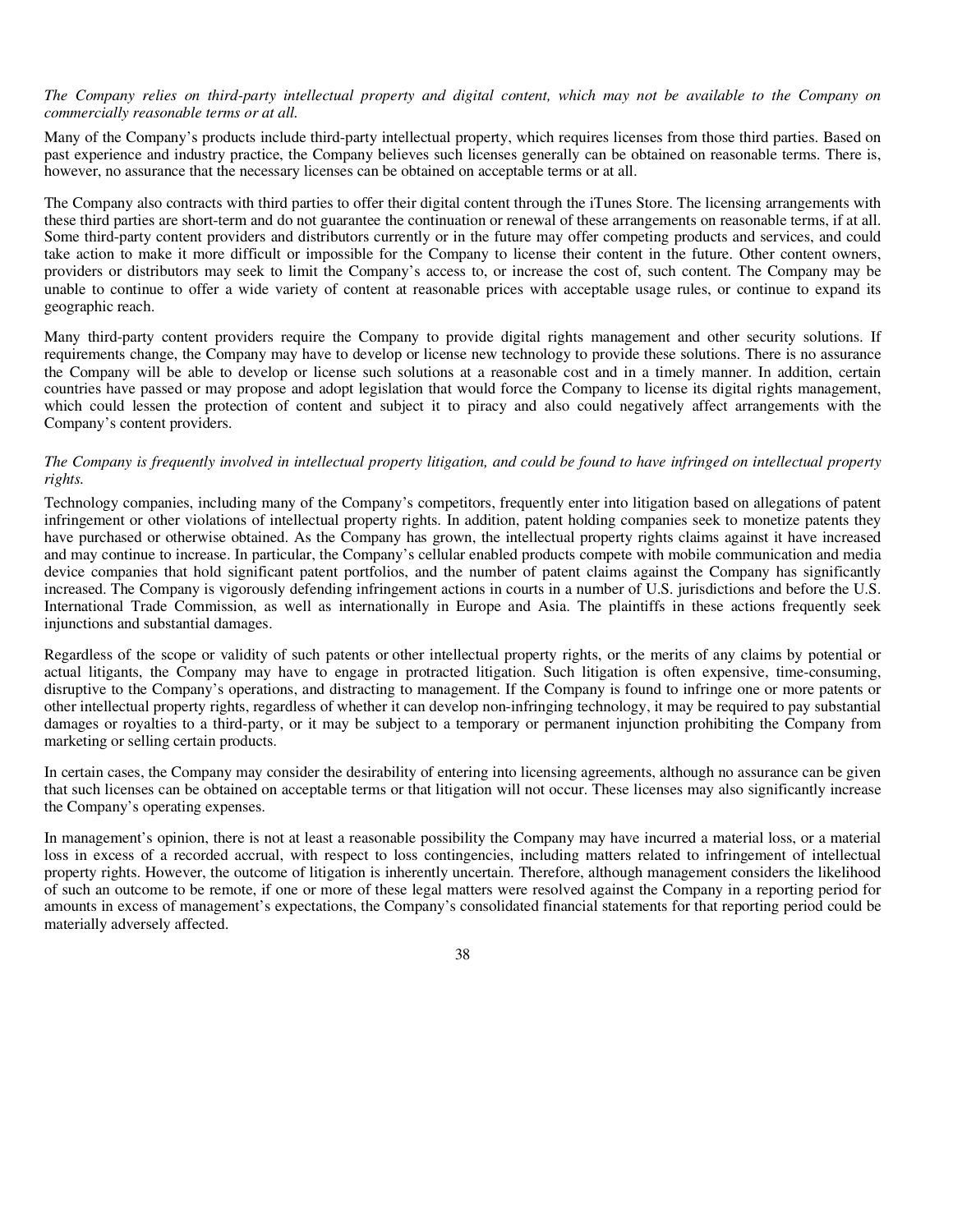### *The Company's future performance depends in part on support from third-party software developers.*

The Company believes decisions by customers to purchase its hardware products depend in part on the availability of third-party software applications and services. There is no assurance that third-party developers will continue to develop and maintain software applications and services for the Company's products. If third-party software applications and services cease to be developed and maintained for the Company's products, customers may choose not to buy the Company's products.

With respect to its Mac products, the Company believes the availability of third-party software applications and services depends in part on the developers' perception and analysis of the relative benefits of developing, maintaining, and upgrading such software for the Company's products compared to Windows-based products. This analysis may be based on factors such as the market position of the Company and its products, the anticipated revenue that may be generated, continued growth of Mac sales, and the costs of developing such applications and services. If the Company's minority share of the global personal computer market causes developers to question the Company's prospects, developers could be less inclined to develop or upgrade software for the Company's products and more inclined to devote their resources to developing and upgrading software for the larger Windows market.

With respect to iOS devices, the Company relies on the continued availability and development of compelling and innovative software applications, which are distributed through a single distribution channel, the App Store. The absence of multiple distribution channels, which are available for competing platforms, may limit the availability and acceptance of third-party applications by the Company's customers, thereby causing developers to reduce or curtail development for the iOS platform. In addition, iOS devices are subject to rapid technological change, and, if third-party developers are unable to or choose not to keep up with this pace of change, third-party applications might not successfully operate and may result in dissatisfied customers. As with applications for the Company's Mac products, the availability and development of these applications also depend on developers' perceptions and analysis of the relative benefits of developing software for the Company's products rather than its competitors' platforms, such as Android. If developers focus their efforts on these competing platforms, the availability and quality of applications for the Company's iOS devices may suffer.

# *The Company depends on the performance of distributors, carriers and other resellers.*

The Company distributes its products through cellular network carriers, wholesalers, national and regional retailers, and value-added resellers, many of whom distribute products from competing manufacturers. The Company also sells its products and third-party products in most of its major markets directly to education, enterprise and government customers, and consumers and small and midsized businesses through its online and retail stores.

Carriers providing cellular network service for iPhone typically subsidize users' purchases of the device. There is no assurance that such subsidies will be continued at all or in the same amounts upon renewal of the Company's agreements with these carriers or in agreements the Company enters into with new carriers.

Many resellers have narrow operating margins and have been adversely affected in the past by weak economic conditions. Some resellers have perceived the expansion of the Company's direct sales as conflicting with their business interests as distributors and resellers of the Company's products. Such a perception could discourage resellers from investing resources in the distribution and sale of the Company's products or lead them to limit or cease distribution of those products. The Company has invested and will continue to invest in programs to enhance reseller sales, including staffing selected resellers' stores with Company employees and contractors and improving product placement displays. These programs could require a substantial investment while providing no assurance of return or incremental revenue. The financial condition of these resellers could weaken, these resellers could stop distributing the Company's products, or uncertainty regarding demand for the Company's products could cause resellers to reduce their ordering and marketing of the Company's products.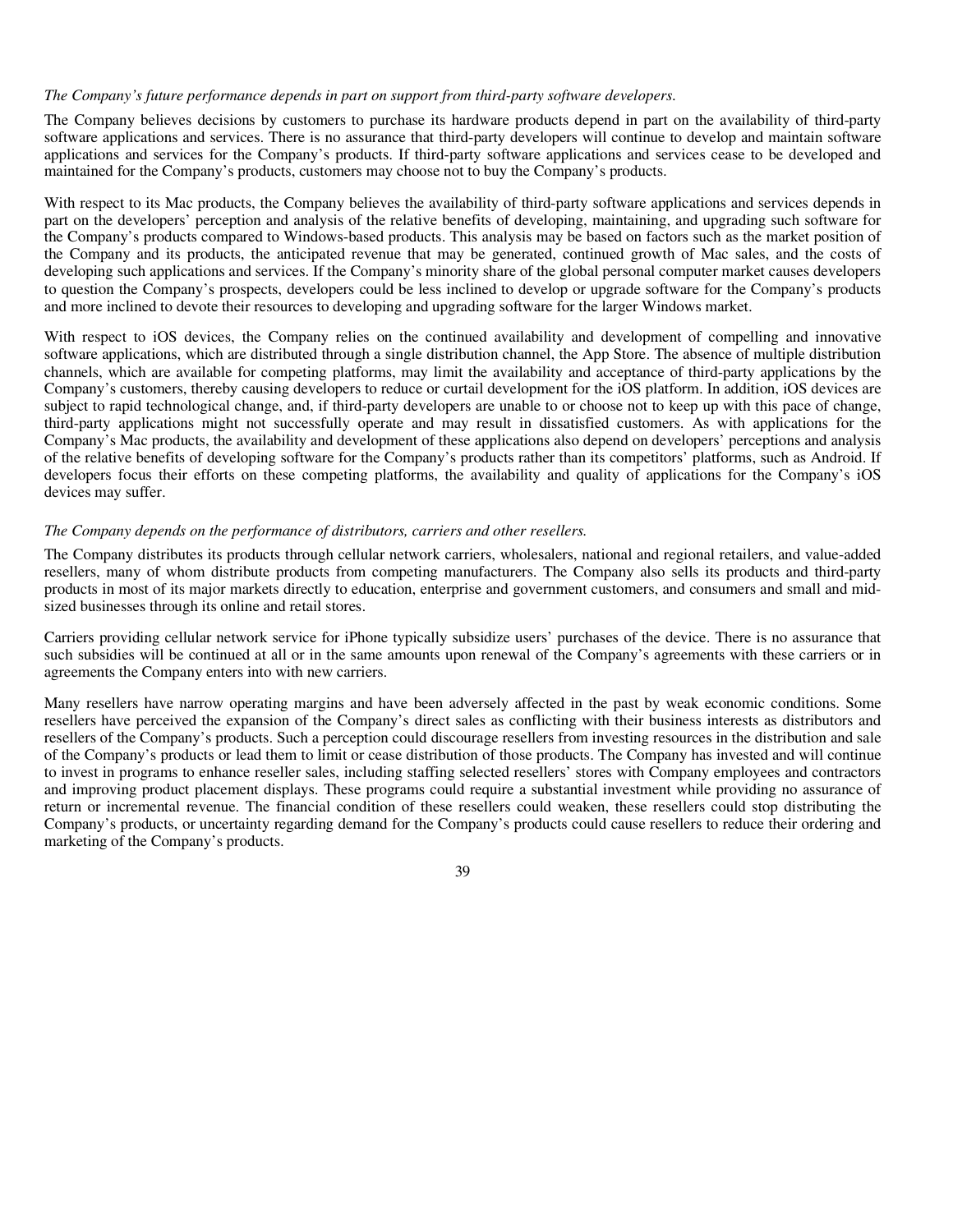# *The Company's Retail segment has required and will continue to require a substantial investment and commitment of resources and is subject to numerous risks and uncertainties.*

The Company's retail stores have required substantial fixed investment in equipment and leasehold improvements, information systems, inventory and personnel. The Company also has entered into substantial operating lease commitments for retail space. Certain stores have been designed and built to serve as high-profile venues to promote brand awareness and serve as vehicles for corporate sales and marketing activities. Because of their unique design elements, locations and size, these stores require substantially more investment than the Company's more typical retail stores. Due to the high fixed cost structure associated with the Retail segment, a decline in sales or the closure or poor performance of individual or multiple stores could result in significant lease termination costs, write-offs of equipment and leasehold improvements, and severance costs.

Many factors unique to retail operations, some of which are beyond the Company's control, pose risks and uncertainties. These risks and uncertainties include, but are not limited to, macro-economic factors that could have an adverse effect on general retail activity, as well as the Company's inability to manage costs associated with store construction and operation, the Company's failure to manage relationships with its existing retail channel partners, more challenging environments in managing retail operations outside the U.S., costs associated with unanticipated fluctuations in the value of retail inventory, and the Company's inability to obtain and renew leases in quality retail locations at a reasonable cost.

# *Investment in new business strategies and acquisitions could disrupt the Company's ongoing business and present risks not originally contemplated.*

The Company has invested, and in the future may invest, in new business strategies or acquisitions. Such endeavors may involve significant risks and uncertainties, including distraction of management from current operations, greater than expected liabilities and expenses, inadequate return of capital, and unidentified issues not discovered in the Company's due diligence. These new ventures are inherently risky and may not be successful.

# *The Company's products and services may experience quality problems from time to time that can result in decreased sales and operating margin and harm to the Company's reputation.*

The Company sells complex hardware and software products and services that can contain design and manufacturing defects. Sophisticated operating system software and applications, such as those sold by the Company, often contain "bugs" that can unexpectedly interfere with the software's intended operation. The Company's online services may from time to time experience outages, service slowdowns, or errors. Defects may also occur in components and products the Company purchases from third parties. There can be no assurance the Company will be able to detect and fix all defects in the hardware, software and services it sells. Failure to do so could result in lost revenue, significant warranty and other expenses, and harm to the Company's reputation.

# *The Company is subject to laws and regulations worldwide, changes to which could increase the Company's costs and individually or in the aggregate adversely affect the Company's business.*

The Company is subject to laws and regulations affecting its domestic and international operations in a number of areas. These U.S. and foreign laws and regulations affect the Company's activities including, but not limited to, areas of labor, advertising, digital content, consumer protection, real estate, billing, e-commerce, promotions, quality of services, telecommunications, mobile communications and media, television, intellectual property ownership and infringement, tax, import and export requirements, anticorruption, foreign exchange controls and cash repatriation restrictions, data privacy requirements, anti-competition, environmental, health, and safety.

By way of example, laws and regulations related to mobile communications and media devices in the many jurisdictions in which the Company operates are extensive and subject to change. Such changes could include, among others, restrictions on the production, manufacture, distribution, and use of devices, locking devices to a carrier's network, or mandating the use of devices on more than one carrier's network. These devices are also subject to certification and regulation by governmental and standardization bodies, as well as by cellular network carriers for use on their networks. These certification processes are extensive and time consuming, and could result in additional testing requirements, product modifications, delays in product shipment dates, or preclude the Company from selling certain products.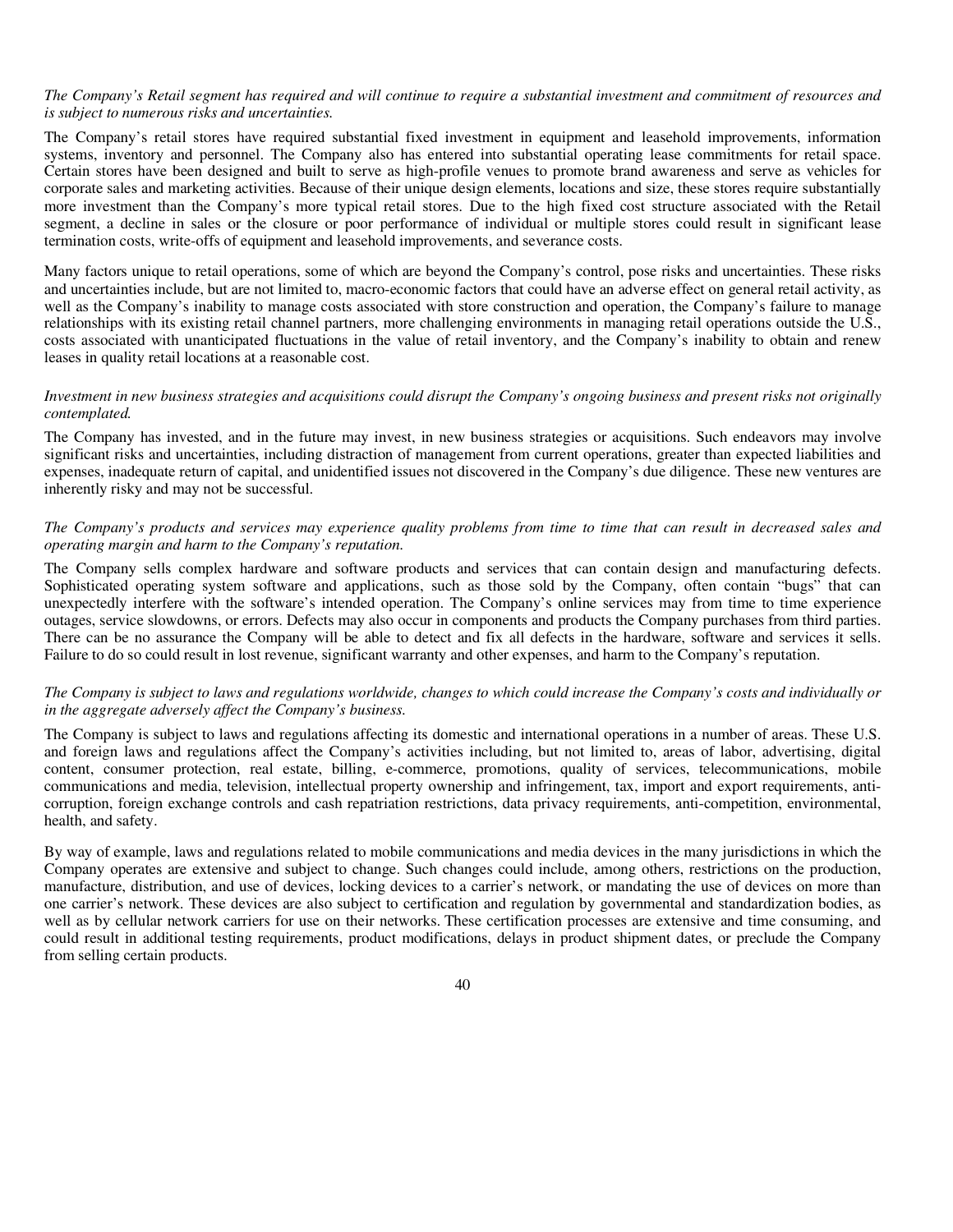Compliance with these laws, regulations and similar requirements may be onerous and expensive, and they may be inconsistent from jurisdiction to jurisdiction, further increasing the cost of compliance and doing business. Any such costs, which may rise in the future as a result of changes in these laws and regulations or in their interpretation could individually or in the aggregate make the Company's products and services less attractive to the Company's customers, delay the introduction of new products in one or more regions, or cause the Company to change or limit its business practices. The Company has implemented policies and procedures designed to ensure compliance with applicable laws and regulations, but there can be no assurance that the Company's employees, contractors, or agents will not violate such laws and regulations or the Company's policies and procedures.

#### *The Company's success depends largely on the continued service and availability of key personnel.*

Much of the Company's future success depends on the continued availability and service of key personnel, including its Chief Executive Officer, executive team and other highly skilled employees. Experienced personnel in the technology industry are in high demand and competition for their talents is intense, especially in Silicon Valley, where most of the Company's key personnel are located.

### *The Company's business may be impacted by political events, war, terrorism, public health issues, natural disasters and other circumstances.*

War, terrorism, geopolitical uncertainties, public health issues, and other business interruptions have caused and could cause damage or disruption to international commerce and the global economy, and thus could have a material adverse effect on the Company, its suppliers, logistics providers, manufacturing vendors and customers, including channel partners. The Company's business operations are subject to interruption by, among others, natural disasters, fire, power shortages, nuclear power plant accidents, terrorist attacks, and other hostile acts, labor disputes, public health issues, and other events beyond its control. Such events could decrease demand for the Company's products, make it difficult or impossible for the Company to make and deliver products to its customers, including channel partners, or to receive components from its suppliers, and create delays and inefficiencies in the Company's supply chain. Should major public health issues, including pandemics, arise, the Company could be adversely affected by more stringent employee travel restrictions, additional limitations in freight services, governmental actions limiting the movement of products between regions, delays in production ramps of new products, and disruptions in the operations of the Company's manufacturing vendors and component suppliers. The majority of the Company's research and development activities, its corporate headquarters, information technology systems, and other critical business operations, including certain component suppliers and manufacturing vendors, are in locations that could be affected by natural disasters. In the event of a natural disaster, the Company could incur significant losses, require substantial recovery time and experience significant expenditures in order to resume operations.

# *The Company's business and reputation may be impacted by information technology system failures or network disruptions.*

The Company may be subject to information technology system failures and network disruptions. These may be caused by natural disasters, accidents, power disruptions, telecommunications failures, acts of terrorism or war, computer viruses, physical or electronic break-ins, or similar events or disruptions. System redundancy may be ineffective or inadequate, and the Company's disaster recovery planning may not be sufficient for all eventualities. Such failures or disruptions could prevent access to the Company's online stores and services, preclude retail store transactions, compromise Company or customer data, and result in delayed or cancelled orders. System failures and disruptions could also impede the manufacturing and shipping of products, delivery of online services, transactions processing and financial reporting.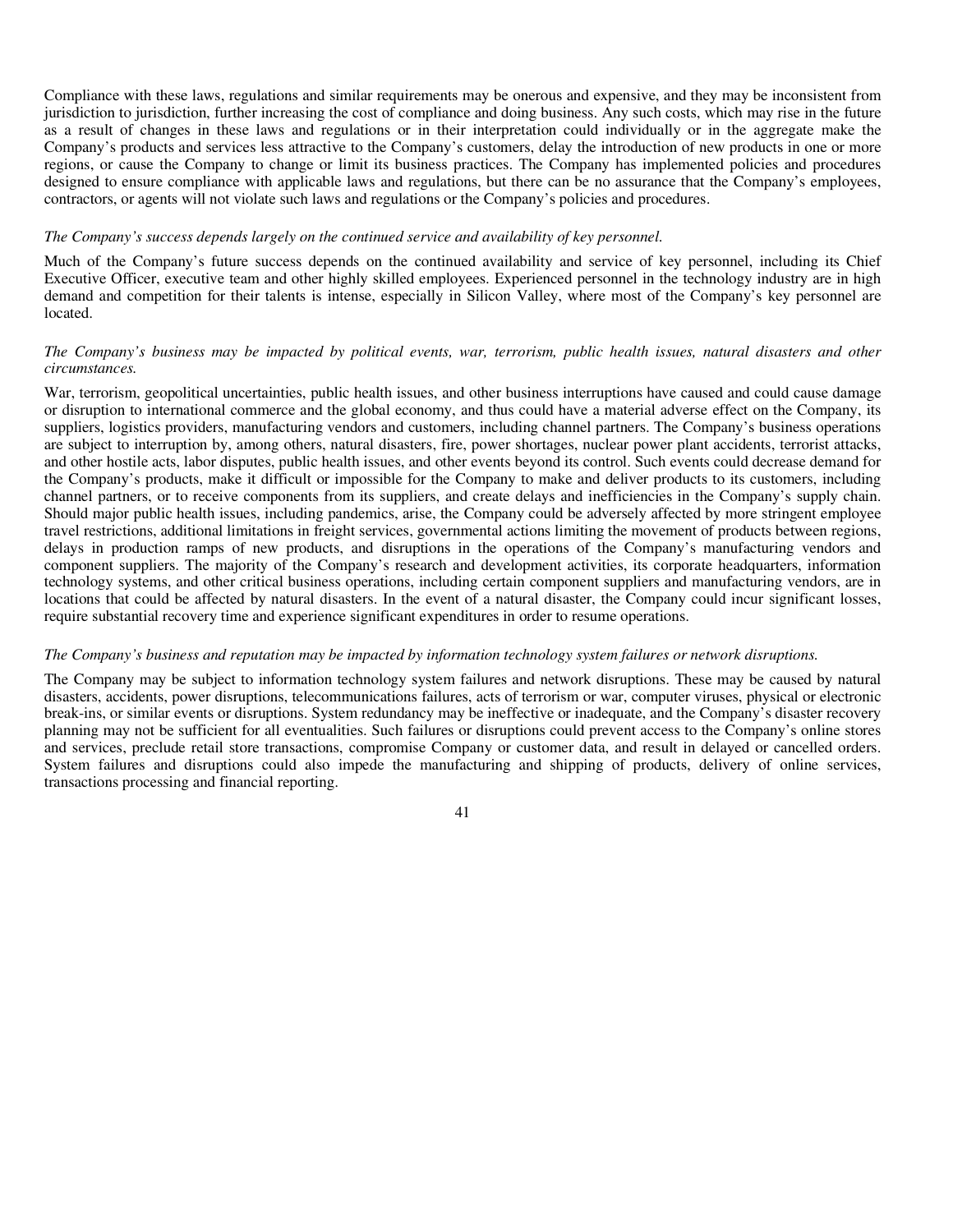*The Company may be subject to breaches of its information technology systems, which could damage business partner and customer relationships, could curtail or otherwise adversely impact access to online stores and services, and could subject the Company to significant reputational, financial, legal, and operational consequences.* 

The Company's business requires it to use and store customer, employee, and business partner personally identifiable information ("PII"). This may include, among other information, names, addresses, phone numbers, email addresses, contact preferences, tax identification numbers, and payment account information. Although malicious attacks to gain access to PII affect many companies across various industries, the Company may be at a relatively greater risk of being targeted because of its high profile and the amount of PII managed.

The Company requires user names and passwords in order to access its information technology systems. The Company also uses encryption and authentication technologies to secure the transmission and storage of data. These security measures may be compromised as a result of third-party security breaches, employee error, malfeasance, faulty password management, or other irregularity, and result in persons obtaining unauthorized access to Company data or accounts. Third parties may attempt to fraudulently induce employees or customers into disclosing user names, passwords or other sensitive information, which may in turn be used to access the Company's information technology systems. To help protect customers and the Company, the Company monitors accounts and systems for unusual activity and may freeze accounts under suspicious circumstances, which may result in the delay or loss of customer orders.

The Company devotes significant resources to network security, data encryption, and other security measures to protect its systems and data, but these security measures cannot provide absolute security. The Company may experience a breach of its systems and may be unable to protect sensitive data, which could damage business partner and customer relationships, and curtail or otherwise adversely impact access to online stores and services. Moreover, if a computer security breach affects the Company's systems or results in the unauthorized release of PII, the Company's reputation and brand could be materially damaged and use of the Company's products and services could decrease. The Company would also be exposed to a risk of loss or litigation and possible liability.

# *The Company's business is subject to a variety of U.S. and international laws, rules, policies and other obligations regarding data protection.*

The Company is subject to federal, state and international laws relating to the collection, use, retention, security and transfer of PII. In many cases, these laws apply not only to third-party transactions, but also to transfers of information between the Company and its subsidiaries, and among the Company, its subsidiaries and other parties with which the Company has commercial relations. Several jurisdictions have passed laws in this area, and other jurisdictions are considering imposing additional restrictions. These laws continue to develop and may be inconsistent from jurisdiction to jurisdiction. Complying with emerging and changing international requirements may cause the Company to incur substantial costs or require the Company to change its business practices. Noncompliance could result in penalties or significant legal liability.

The Company's privacy policy and related practices concerning the use and disclosure of data are posted on its website. Any failure by the Company, its suppliers or other parties with whom the Company does business to comply with its posted privacy policy or with other federal, state or international privacy-related or data protection laws and regulations could result in proceedings against the Company by governmental entities or others.

The Company is also subject to payment card association rules and obligations under its contracts with payment card processors. Under these rules and obligations, if information is compromised, the Company could be liable to payment card issuers for associated expenses and penalties. In addition, if the Company fails to follow payment card industry security standards, even if no customer information is compromised, the Company could incur significant fines or experience a significant increase in payment card transaction costs.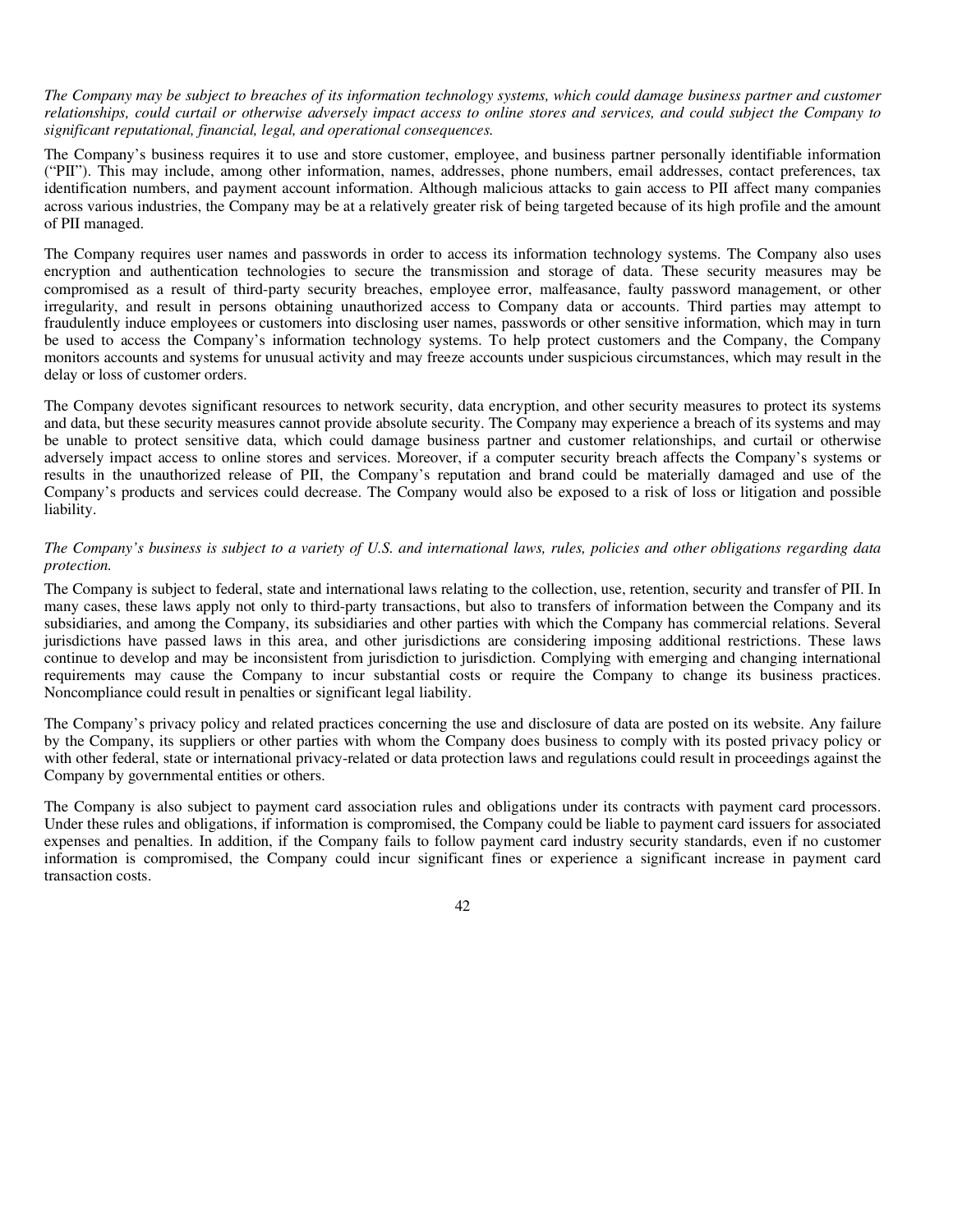# *The Company expects its quarterly revenue and operating results to fluctuate.*

The Company's profit margins vary among its products and its distribution channels. The Company's software, accessories, and service and support contracts generally have higher gross margins than certain of the Company's other products. Gross margins on the Company's hardware products vary across product lines and can change over time as a result of product transitions, pricing and configuration changes, and component, warranty, and other cost fluctuations. The Company's direct sales generally have higher associated gross margins than its indirect sales through its channel partners. In addition, the Company's gross margin and operating margin percentages, as well as overall profitability, may be materially adversely impacted as a result of a shift in product, geographic or channel mix, new products, component cost increases, the strengthening U.S. dollar, or price competition. The Company has typically experienced higher net sales in the first fiscal quarter compared to other fiscal quarters due in part to holiday seasonal demand. Actual and anticipated timing of new product introductions by the Company can also significantly impact the level of net sales experienced by the Company in any particular quarter. The Company could be subject to unexpected developments late in a quarter, such as lower-than-anticipated demand for the Company's products, issues with new product introductions, an internal systems failure, or failure of one of the Company's logistics, components supply, or manufacturing partners.

# *The Company's stock price is subject to volatility.*

The Company's stock continues to experience substantial price volatility. Additionally, the Company, the technology industry, and the stock market as a whole have experienced extreme stock price and volume fluctuations that have affected stock prices in ways that may have been unrelated to these companies' operating performance. The Company believes its stock price reflects expectations of future growth and profitability. If the Company fails to meet these expectations its stock price may significantly decline, which could have a material adverse impact on investor confidence and employee retention.

# *The Company's business is subject to the risks of international operations.*

The Company derives a significant portion of its revenue and earnings from its international operations. Compliance with applicable U.S. and foreign laws and regulations, such as import and export requirements, anti-corruption laws, tax laws, foreign exchange controls and cash repatriation restrictions, data privacy requirements, environmental laws, labor laws, and anti-competition regulations, increases the costs of doing business in foreign jurisdictions. Although the Company has implemented policies and procedures to comply with these laws and regulations, a violation by the Company's employees, contractors, or agents could nevertheless occur.

The Company also could be significantly affected by other risks associated with international activities including, but not limited to, economic and labor conditions, increased duties, taxes and other costs, political instability, and changes in the value of the U.S. dollar versus local currencies. Margins on sales of the Company's products in foreign countries, and on sales of products that include components obtained from foreign suppliers, could be materially adversely affected by foreign currency exchange rate fluctuations and by international trade regulations, including duties, tariffs and antidumping penalties. The Company is also exposed to credit and collectability risk on its trade receivables with customers in certain international markets. There can be no assurance the Company can effectively limit its credit risk and avoid losses.

The Company's primary exposure to movements in foreign currency exchange rates relates to non-U.S. dollar denominated sales and operating expenses worldwide. For example, the uncertainty regarding the ability of certain European countries to continue to service their sovereign debt obligations and the related financial restructuring efforts by European governments may cause the value of several European currencies, including the euro, to fluctuate, which could adversely affect the Company's non-U.S. dollar sales and operating expenses in the impacted jurisdictions. Weakening of foreign currencies relative to the U.S. dollar adversely affects the U.S. dollar value of the Company's foreign currency-denominated sales and earnings, and generally leads the Company to raise international pricing, potentially reducing demand for the Company's products. In some circumstances, for competitive or other reasons, the Company may decide not to raise local prices to fully offset the dollar's strengthening, or at all, which would adversely affect the U.S. dollar value of the Company's foreign currency denominated sales and earnings. Conversely, a strengthening of foreign currencies relative to the U.S. dollar, while generally beneficial to the Company's foreign currency-denominated sales and earnings, could cause the Company to reduce international pricing and incur losses on its foreign currency derivative instruments, thereby limiting the benefit. Additionally, strengthening of foreign currencies may also increase the Company's cost of product components denominated in those currencies, thus adversely affecting gross margins.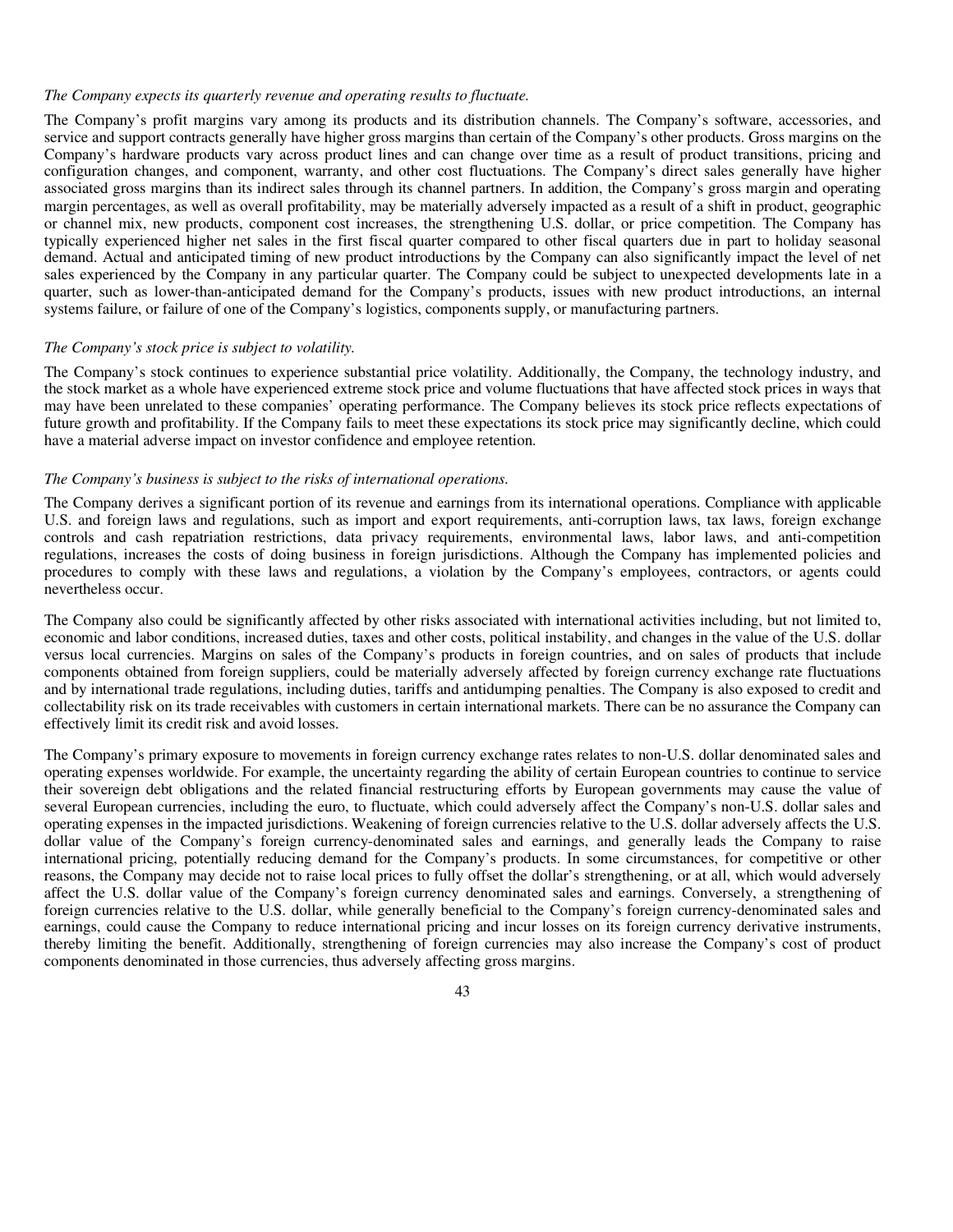The Company uses derivative instruments, such as foreign currency forward and option contracts, to hedge certain exposures to fluctuations in foreign currency exchange rates. The use of such hedging activities may not offset any or more than a portion of the adverse financial effects of unfavorable movements in foreign exchange rates over the limited time the hedges are in place.

### *The Company is exposed to credit risk and fluctuations in the market values of its investment portfolio.*

The Company has not recognized any significant losses on its cash, cash equivalents and marketable securities, but could experience significant declines in the market value of its investment portfolio. Given the global nature of its business, the Company has both domestic and international investments. Credit ratings and pricing of these investments can be negatively affected by liquidity, credit deterioration, financial results, economic risk, political risk, sovereign risk or other factors. As a result, the value and liquidity of the Company's cash, cash equivalents and marketable securities could decline and result in a significant impairment.

# *The Company is exposed to credit risk on its trade accounts receivable, vendor non-trade receivables and prepayments related to long-term supply agreements, and this risk is heightened during periods when economic conditions worsen.*

The Company distributes its products through third-party cellular network carriers, wholesalers, retailers and value-added resellers. A substantial majority of the Company's outstanding trade receivables are not covered by collateral or credit insurance. The Company's exposure to credit and collectability risk on its trade receivables is higher in certain international markets and its ability to mitigate such risks may be limited. The Company also has unsecured vendor non-trade receivables resulting from purchases of components by outsourcing partners and other vendors that manufacture sub-assemblies or assemble final products for the Company. In addition, the Company has made prepayments associated with long-term supply agreements to secure supply of inventory components. As of March 30, 2013, a significant portion of the Company's trade receivables were concentrated within cellular network carriers, and its non-trade receivables and long-term supply agreements were concentrated among a few individual vendors located primarily in Asia. While the Company has procedures to monitor and limit exposure to credit risk on its trade and vendor non-trade receivables as well as long-term prepayments, there can be no assurance such procedures will effectively limit its credit risk and avoid losses.

#### *The Company could be impacted by unfavorable results of legal proceedings.*

The Company is subject to various legal proceedings and claims that have not yet been fully resolved and that have arisen in the ordinary course of business, and additional claims may arise in the future. Results of legal proceedings are subject to significant uncertainty and, regardless of the merit of the claims, litigation may be expensive, time-consuming, disruptive to the Company's operations, and distracting to management. In recognition of these considerations, the Company may enter into arrangements to settle litigation.

Although management considers the likelihood of such an outcome to be remote, if one or more legal matters were resolved against the Company in a reporting period for amounts in excess of management's expectations, the Company's consolidated financial statements for that reporting period could be materially adversely affected. Further, such an outcome could result in significant compensatory, punitive or trebled monetary damages, disgorgement of revenue or profits, remedial corporate measures or injunctive relief against the Company that could materially adversely affect its financial condition and operating results.

#### *The Company could be subject to changes in its tax rates, the adoption of new U.S. or international tax legislation or exposure to additional tax liabilities.*

The Company is subject to taxes in the U.S. and numerous foreign jurisdictions. Current economic and political conditions make tax rates in any jurisdiction, including the U.S., subject to significant change. The Company's future effective tax rates could be affected by changes in the mix of earnings in countries with differing statutory tax rates, changes in the valuation of deferred tax assets and liabilities, or changes in tax laws or their interpretation. The Company is also subject to the examination of its tax returns by the Internal Revenue Service and other tax authorities. The Company regularly assesses the likelihood of an adverse outcome resulting from these examinations to determine the adequacy of its provision for taxes. There can be no assurance as to the outcome of these examinations.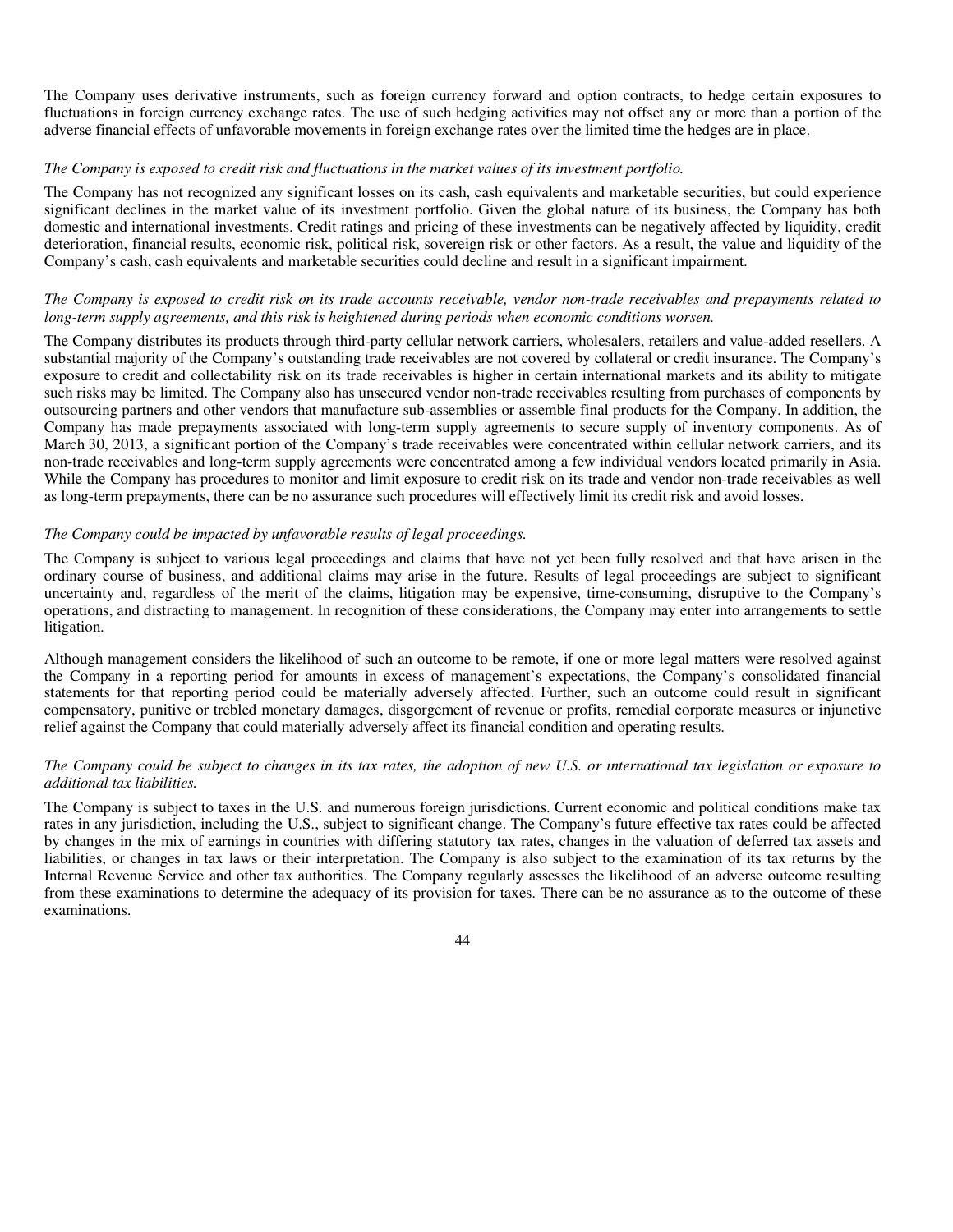# **Item 2. Unregistered Sales of Equity Securities and Use of Proceeds**

None.

# **Item 3. Defaults Upon Senior Securities**

None.

# **Item 5. Other Information**

Effective April 19, 2013, the Company appointed Luca Maestri as the Principal Accounting Officer of the Company. Mr. Maestri, 49, joined the Company in March 2013 and serves as the Company's Corporate Controller. Prior to joining the Company, Mr. Maestri was Executive Vice President, Chief Financial Officer of Xerox Corporation from February 2011 to February 2013. Prior to that, Mr. Maestri was with Nokia Siemens Networks where he was Chief Financial Officer from October 2008 to February 2011 and he previously had a 20-year career with General Motors Corporation, where he served as Chief Financial Officer of GM Europe and GM Brazil, was executive-in-charge of the Fiat Alliance for GM Europe in Switzerland and held several executive finance positions with General Motors Corporation in Europe and Asia Pacific.

With respect to the disclosure required pursuant to Item 401(d) of Regulation S-K, there are no family relationships between Mr. Maestri and any director or executive officer of the Company. With respect to Item 404(a) of Regulation S-K, there are no transactions between Mr. Maestri and the Company that would be required to be disclosed.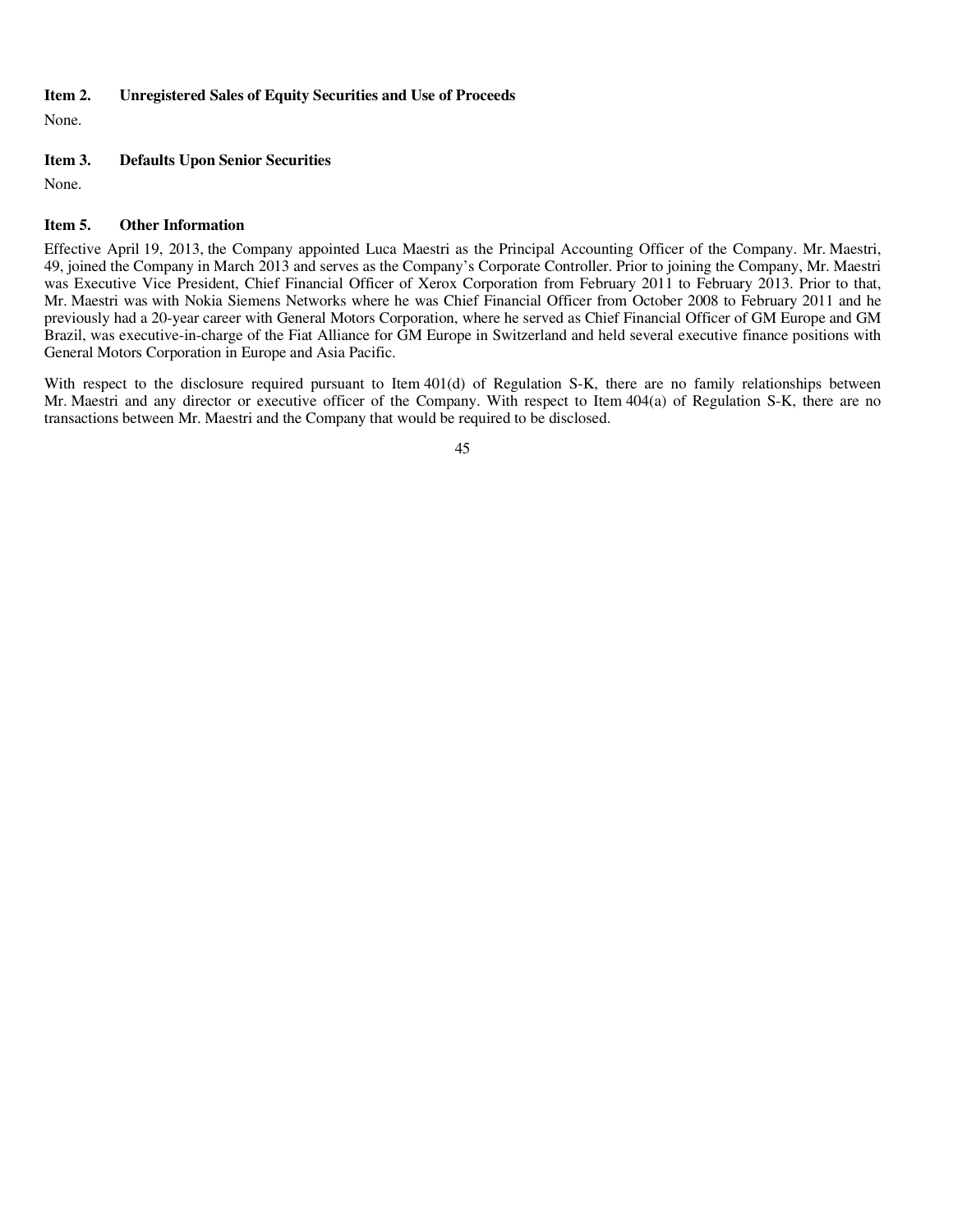# **Item 6. Exhibits**

# **Index to Exhibits**

|                                                        | <b>Incorporated by Reference</b>                                                                                                                      |             |                |                                                  |
|--------------------------------------------------------|-------------------------------------------------------------------------------------------------------------------------------------------------------|-------------|----------------|--------------------------------------------------|
| <b>Exhibit</b><br>Number<br><b>Exhibit Description</b> |                                                                                                                                                       | Form        | <b>Exhibit</b> | <b>Filing Date/</b><br><b>Period End</b><br>Date |
| 3.1                                                    | Restated Articles of Incorporation, filed with the Secretary of State of the State of California<br>on July 10, 2009.                                 | $10-Q$ 3.1  |                | 6/27/09                                          |
| 3.2                                                    | Amended Bylaws of the Registrant, as of April 20, 2011.                                                                                               | $10-Q$ 3.2  |                | 3/26/11                                          |
| 4.1                                                    | Form of Common Stock Certificate of the Registrant.                                                                                                   | $10-Q$ 4.1  |                | 12/30/06                                         |
| $10.1*$                                                | Amended Employee Stock Purchase Plan, effective as of March 8, 2010.                                                                                  | $10-Q$ 10.1 |                | 3/27/10                                          |
| $10.2*$                                                | Form of Indemnification Agreement between the Registrant and each director and executive<br>officer of the Registrant.                                | 10-Q 10.2   |                | 6/27/09                                          |
| $10.3*$                                                | 1997 Director Stock Plan, as amended through May 24, 2012.                                                                                            | $10-Q$      | 10.3           | 6/30/12                                          |
| $10.4*$                                                | 2003 Employee Stock Plan, as amended through February 25, 2010.                                                                                       | $8-K$       | 10.1           | 3/1/10                                           |
| $10.5*$                                                | Form of Restricted Stock Unit Award Agreement effective as of November 11, 2008.                                                                      | $10-Q$      | 10.10          | 12/27/08                                         |
| $10.6*$                                                | Form of Restricted Stock Unit Award Agreement effective as of November 16, 2010.                                                                      |             | 10-Q 10.10     | 12/25/10                                         |
| $10.7*$                                                | Form of Restricted Stock Unit Award Agreement effective as of April 6, 2012.                                                                          | $10-Q$ 10.8 |                | 3/31/12                                          |
| $10.8*$                                                | Summary Description of Amendment, effective as of May 24, 2012, to certain Restricted<br>Stock Unit Award Agreements outstanding as of April 5, 2012. | 10-Q 10.8   |                | 6/30/12                                          |
| $31.1**$                                               | Rule 13a-14(a) / 15d-14(a) Certification of Chief Executive Officer.                                                                                  |             |                |                                                  |
| $31.2**$                                               | Rule 13a-14(a) / 15d-14(a) Certification of Chief Financial Officer.                                                                                  |             |                |                                                  |
| $32.1***$                                              | Section 1350 Certifications of Chief Executive Officer and Chief Financial Officer.                                                                   |             |                |                                                  |
| 101.INS**                                              | <b>XBRL</b> Instance Document.                                                                                                                        |             |                |                                                  |
| 101.SCH**                                              | XBRL Taxonomy Extension Schema Document.                                                                                                              |             |                |                                                  |
| 101.CAL**                                              | XBRL Taxonomy Extension Calculation Linkbase Document.                                                                                                |             |                |                                                  |
| 101.DEF**                                              | XBRL Taxonomy Extension Definition Linkbase Document.                                                                                                 |             |                |                                                  |
| $101.LAB**$                                            | XBRL Taxonomy Extension Label Linkbase Document.                                                                                                      |             |                |                                                  |
| 101.PRE**                                              | XBRL Taxonomy Extension Presentation Linkbase Document.                                                                                               |             |                |                                                  |
|                                                        |                                                                                                                                                       |             |                |                                                  |

 $\ast$ Indicates management contract or compensatory plan or arrangement.

 $**$ Filed herewith.

 $***$ Furnished herewith.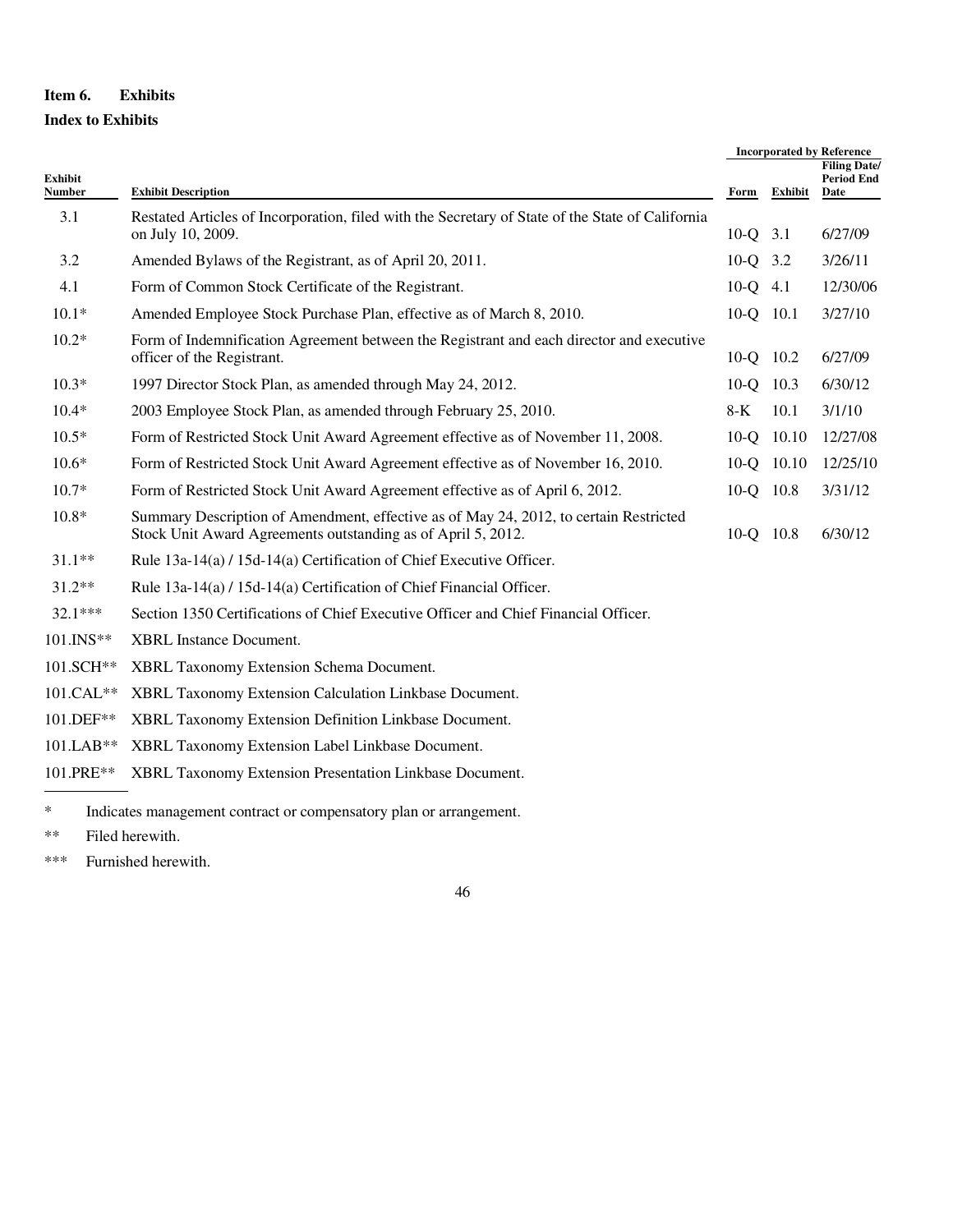# **SIGNATURE**

Pursuant to the requirements of the Securities Exchange Act of 1934, the Registrant has duly caused this report to be signed on its behalf by the undersigned, thereunto duly authorized.

April 23, 2013 APPLE INC.

By: /s/ Peter Oppenheimer

 Peter Oppenheimer Senior Vice President, Chief Financial Officer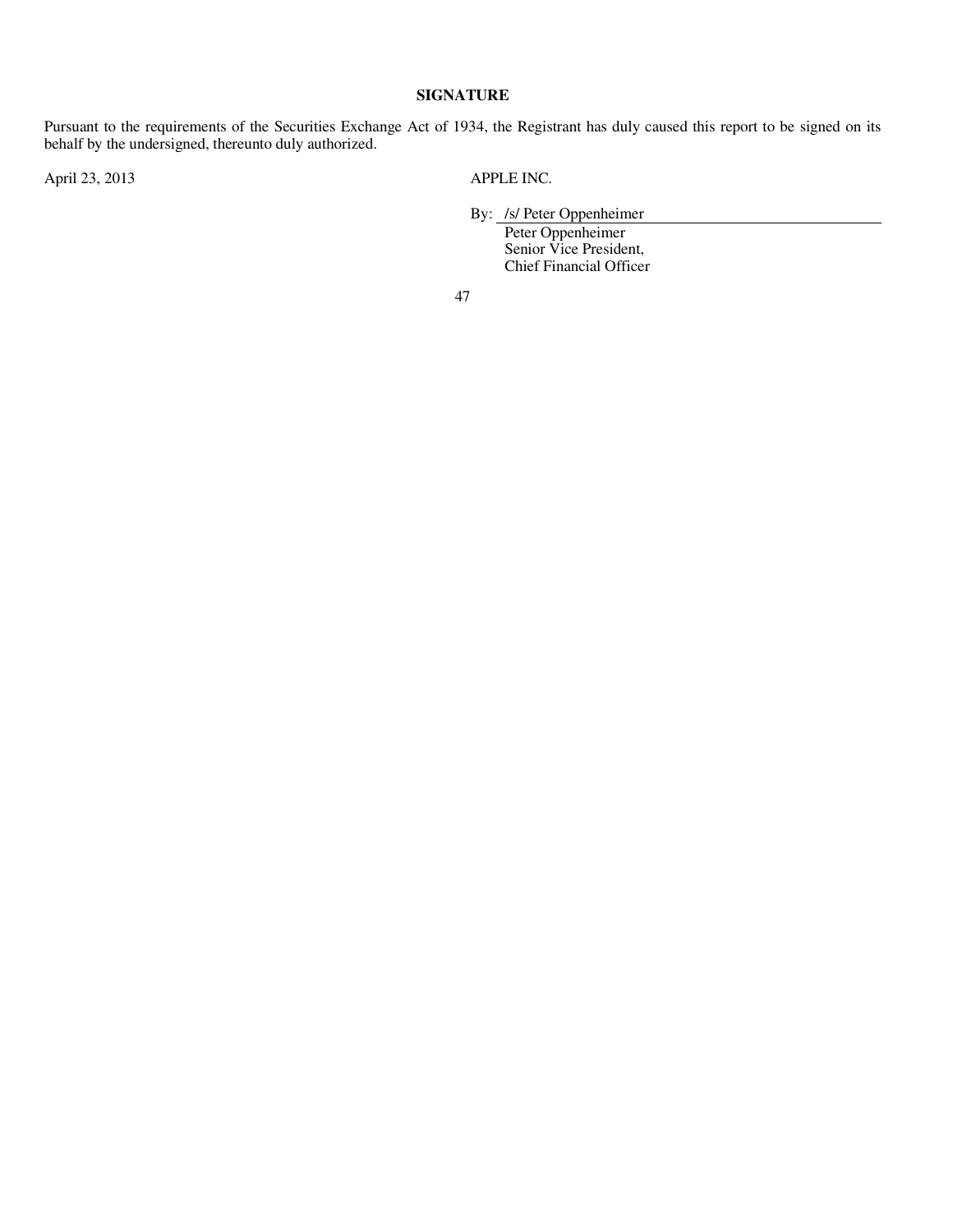# **CERTIFICATION**

I, Timothy D. Cook, certify that:

- 1. I have reviewed this quarterly report on Form 10-Q of Apple Inc.;
- 2. Based on my knowledge, this report does not contain any untrue statement of a material fact or omit to state a material fact necessary to make the statements made, in light of the circumstances under which such statements were made, not misleading with respect to the period covered by this report;
- 3. Based on my knowledge, the financial statements, and other financial information included in this report, fairly present in all material respects the financial condition, results of operations and cash flows of the registrant as of, and for, the periods presented in this report;
- 4. The registrant's other certifying officer(s) and I are responsible for establishing and maintaining disclosure controls and procedures (as defined in Exchange Act Rules 13a-15(e) and 15d-15(e)) and internal control over financial reporting (as defined in Exchange Act Rules  $13a-15(f)$  and  $15d-15(f)$  for the registrant and have:
	- (a) Designed such disclosure controls and procedures, or caused such disclosure controls and procedures to be designed under our supervision, to ensure that material information relating to the registrant, including its consolidated subsidiaries, is made known to us by others within those entities, particularly during the period in which this report is being prepared;
	- (b) Designed such internal control over financial reporting, or caused such internal control over financial reporting to be designed under our supervision, to provide reasonable assurance regarding the reliability of financial reporting and the preparation of financial statements for external purposes in accordance with generally accepted accounting principles;
	- (c) Evaluated the effectiveness of the registrant's disclosure controls and procedures and presented in this report our conclusions about the effectiveness of the disclosure controls and procedures, as of the end of the period covered by this report based on such evaluation; and
	- (d) Disclosed in this report any change in the registrant's internal control over financial reporting that occurred during the registrant's most recent fiscal quarter (the registrant's fourth fiscal quarter in the case of an annual report) that has materially affected, or is reasonably likely to materially affect, the registrant's internal control over financial reporting; and
- 5. The registrant's other certifying officer(s) and I have disclosed, based on our most recent evaluation of internal control over financial reporting, to the registrant's auditors and the audit committee of the registrant's board of directors (or persons performing the equivalent functions):
	- (a) All significant deficiencies and material weaknesses in the design or operation of internal control over financial reporting which are reasonably likely to adversely affect the registrant's ability to record, process, summarize, and report financial information; and
	- (b) Any fraud, whether or not material, that involves management or other employees who have a significant role in the registrant's internal control over financial reporting.

Date: April 23, 2013

By: /s/ Timothy D. Cook

Timothy D. Cook Chief Executive Officer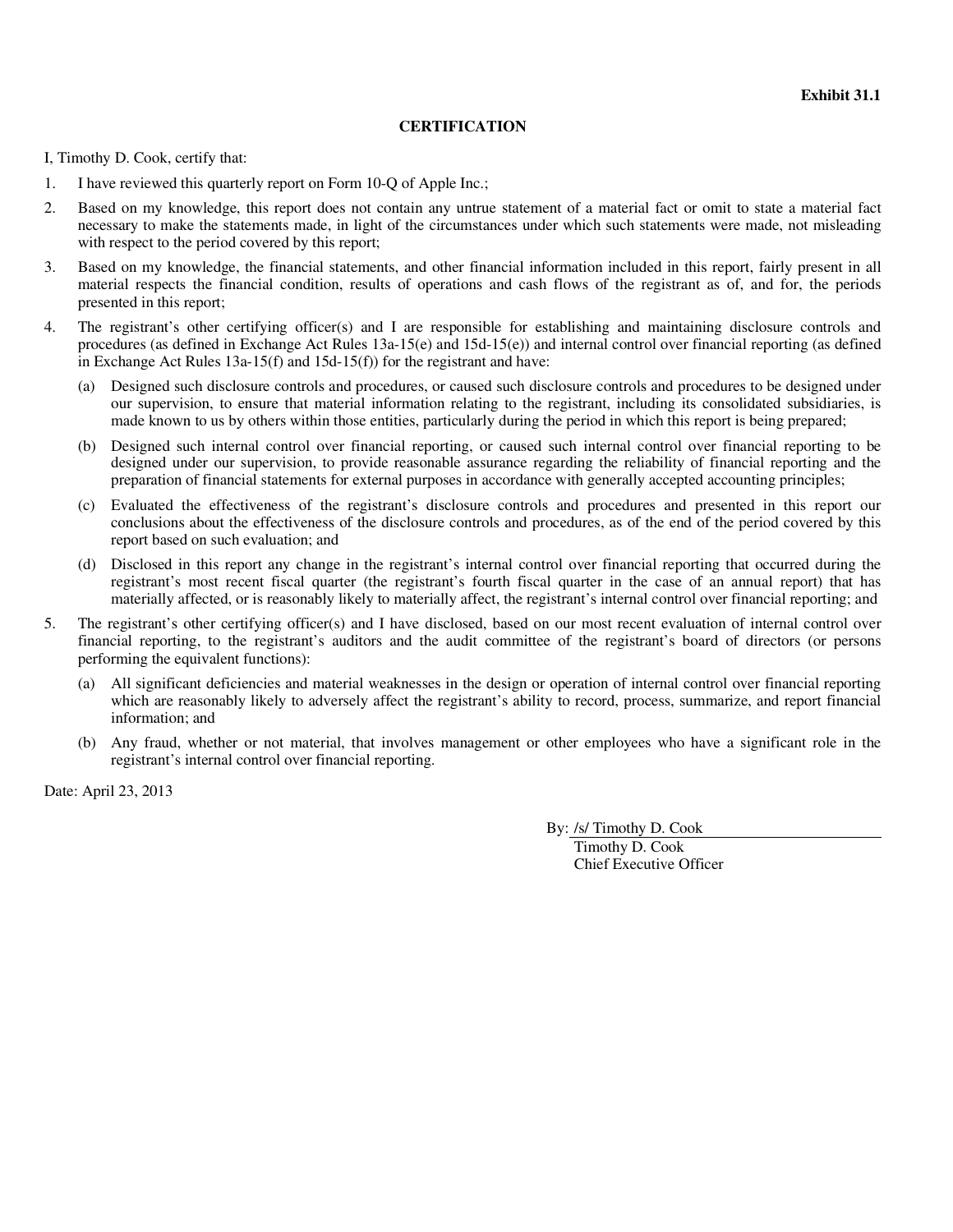# **CERTIFICATION**

I, Peter Oppenheimer, certify that:

- 1. I have reviewed this quarterly report on Form 10-Q of Apple Inc.;
- 2. Based on my knowledge, this report does not contain any untrue statement of a material fact or omit to state a material fact necessary to make the statements made, in light of the circumstances under which such statements were made, not misleading with respect to the period covered by this report;
- 3. Based on my knowledge, the financial statements, and other financial information included in this report, fairly present in all material respects the financial condition, results of operations and cash flows of the registrant as of, and for, the periods presented in this report;
- 4. The registrant's other certifying officer(s) and I are responsible for establishing and maintaining disclosure controls and procedures (as defined in Exchange Act Rules 13a-15(e) and 15d-15(e)) and internal control over financial reporting (as defined in Exchange Act Rules  $13a-15(f)$  and  $15d-15(f)$  for the registrant and have:
	- (a) Designed such disclosure controls and procedures, or caused such disclosure controls and procedures to be designed under our supervision, to ensure that material information relating to the registrant, including its consolidated subsidiaries, is made known to us by others within those entities, particularly during the period in which this report is being prepared;
	- (b) Designed such internal control over financial reporting, or caused such internal control over financial reporting to be designed under our supervision, to provide reasonable assurance regarding the reliability of financial reporting and the preparation of financial statements for external purposes in accordance with generally accepted accounting principles;
	- (c) Evaluated the effectiveness of the registrant's disclosure controls and procedures and presented in this report our conclusions about the effectiveness of the disclosure controls and procedures, as of the end of the period covered by this report based on such evaluation; and
	- (d) Disclosed in this report any change in the registrant's internal control over financial reporting that occurred during the registrant's most recent fiscal quarter (the registrant's fourth fiscal quarter in the case of an annual report) that has materially affected, or is reasonably likely to materially affect, the registrant's internal control over financial reporting; and
- 5. The registrant's other certifying officer(s) and I have disclosed, based on our most recent evaluation of internal control over financial reporting, to the registrant's auditors and the audit committee of the registrant's board of directors (or persons performing the equivalent functions):
	- (a) All significant deficiencies and material weaknesses in the design or operation of internal control over financial reporting which are reasonably likely to adversely affect the registrant's ability to record, process, summarize, and report financial information; and
	- (b) Any fraud, whether or not material, that involves management or other employees who have a significant role in the registrant's internal control over financial reporting.

Date: April 23, 2013

By: /s/ Peter Oppenheimer

Peter Oppenheimer Senior Vice President, Chief Financial Officer